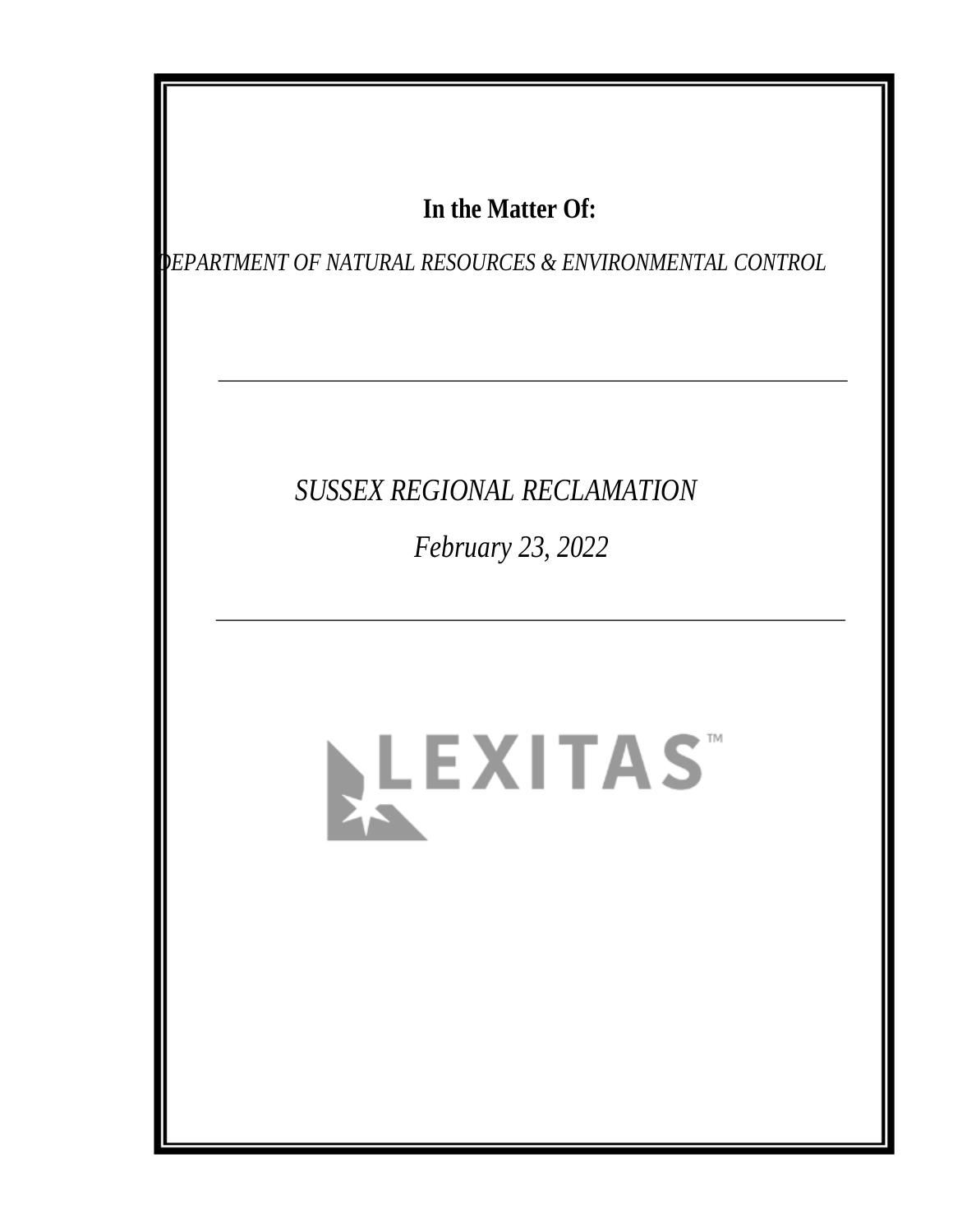1 1 DEPARTMENT OF NATURAL RESOURCES & ENVIRONMENTAL CONTROL 2 | CF THE STATE OF DELAWARE 3 | RE: Artesian Permits for the Sussex Regional Reclamation 4 Facility ·5 ·6· · · · · · · · · · · .. .. .. .. .. .. 7 | **Wirtual Public Hearing** Dial-In Number: 1-408-418-9388 8 | Event Number: 2338 948 3371 ·9· · · · · · Wednesday, February 23, 2022  $6:00 p.m.$ 10  $11$   $\vert$ 12 BEFORE: Lisa Vest, Hearing Officer 13 FOR THE DIVISION: John Rebar, DNREC 14 15 16 17 18· · · · · · · ·-- Transcript of Proceedings -- 19 20 21 | WILCOX & FETZER Registered Professional Reporters |<br>22 1330 King Street - Wilmington, Delaware 1330 King Street - Wilmington, Delaware 19801  $(302)$  655-0477 24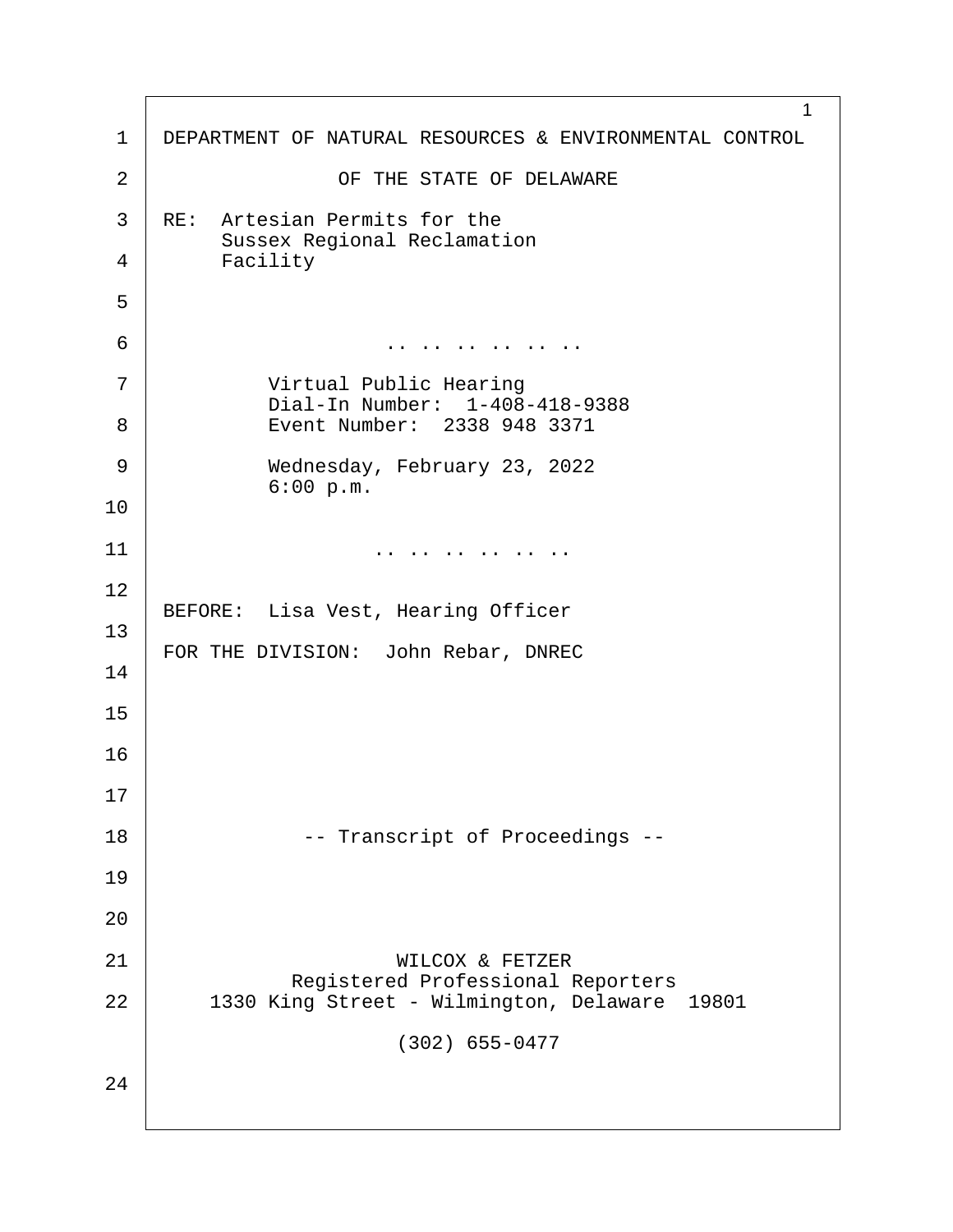|                |                                                                                | $\overline{2}$ |
|----------------|--------------------------------------------------------------------------------|----------------|
| $\mathbf 1$    | TABLE OF CONTENTS                                                              |                |
| $\overline{2}$ | Page                                                                           |                |
| 3              | Introduction by Ms. Vest 3                                                     |                |
| 4              | Presentation by John Rebar 11<br>Entry of DNREC Exhibits 1 through 19 24       |                |
| 5<br>6         | Presentation by Artesian, Mr. Konstanski 25<br>Entry of Applicant Exhibit 1 37 |                |
| 7              | Public Comments:                                                               |                |
| 8              | $1$ .<br>Maria Payan<br>41                                                     |                |
| 9              | $2$ .<br>Shelly Cohen<br>44                                                    |                |
| 10             | Anthony Scarpa, Keep Our Wells Clean. 49<br>3.                                 |                |
| 11             | Conclusory Remarks by Ms. Vest. 54                                             |                |
| 12             | Certificate of Reporter 57                                                     |                |
| 13             |                                                                                |                |
| 14             |                                                                                |                |
| 15             |                                                                                |                |
| 16             |                                                                                |                |
| 17             |                                                                                |                |
| 18             |                                                                                |                |
| 19             |                                                                                |                |
| 20             |                                                                                |                |
| 21             |                                                                                |                |
| 22             |                                                                                |                |
| 23             |                                                                                |                |
| 24             |                                                                                |                |
|                |                                                                                |                |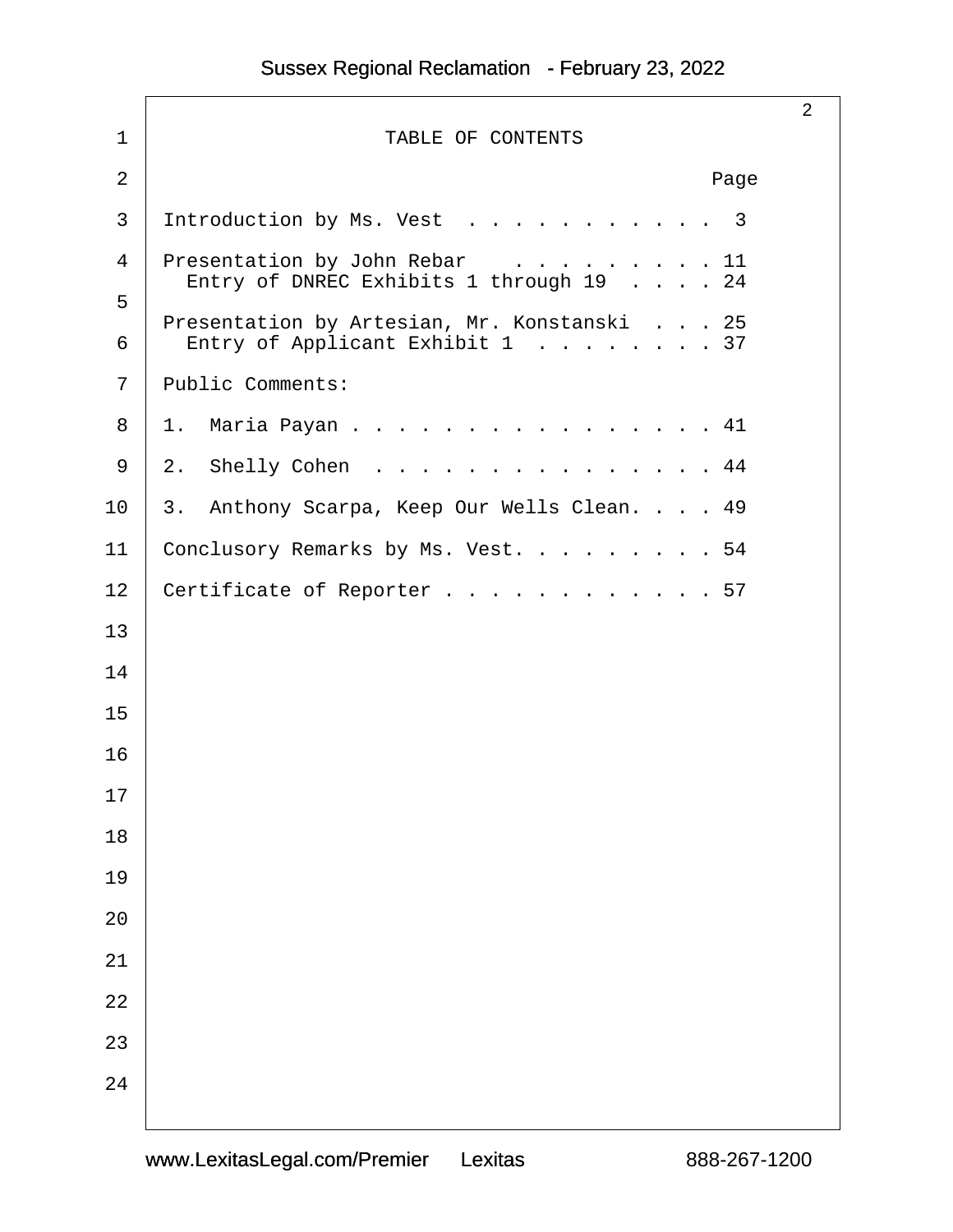$\sqrt{ }$ 

<span id="page-3-0"></span>

| $\mathbf 1$    | MS. VEST: Good evening. I believe             |
|----------------|-----------------------------------------------|
| $\overline{2}$ | that everyone is now connected and ready, so  |
| 3              | we are going to begin tonight's proceedings.  |
| 4              | I do want to thank those of you               |
| 5              | that have tuned in, so to speak, for          |
| 6              | tonight's hearing and taking the time out of  |
| 7              | your busy schedules to connect with us to     |
| 8              | learn more about this pending permit matter.  |
| 9              | The date is Wednesday, February 23,           |
| 10             | 2022, and we are here this evening to provide |
| 11             | the platform for DNREC to conduct its public  |
| 12             | hearing on Artesian's application for         |
| 13             | wastewater permits for the Sussex Regional    |
| 14             | Reclamation Facility, or SRRF.                |
| 15             | For those of you that may not                 |
| 16             | recognize me or know me, my name is Lisa      |
| 17             | Vest, and DNREC's Secretary Garvin has        |
| 18             | designated me to serve as hearing officer for |
| 19             | tonight's proceedings.                        |
| 20             | To set the stage for the reason why           |
| 21             | we are here tonight and the protocols that go |
| 22             | along with DNREC hearings, I'm just going to  |
| 23             | say a few words.                              |
|                |                                               |

3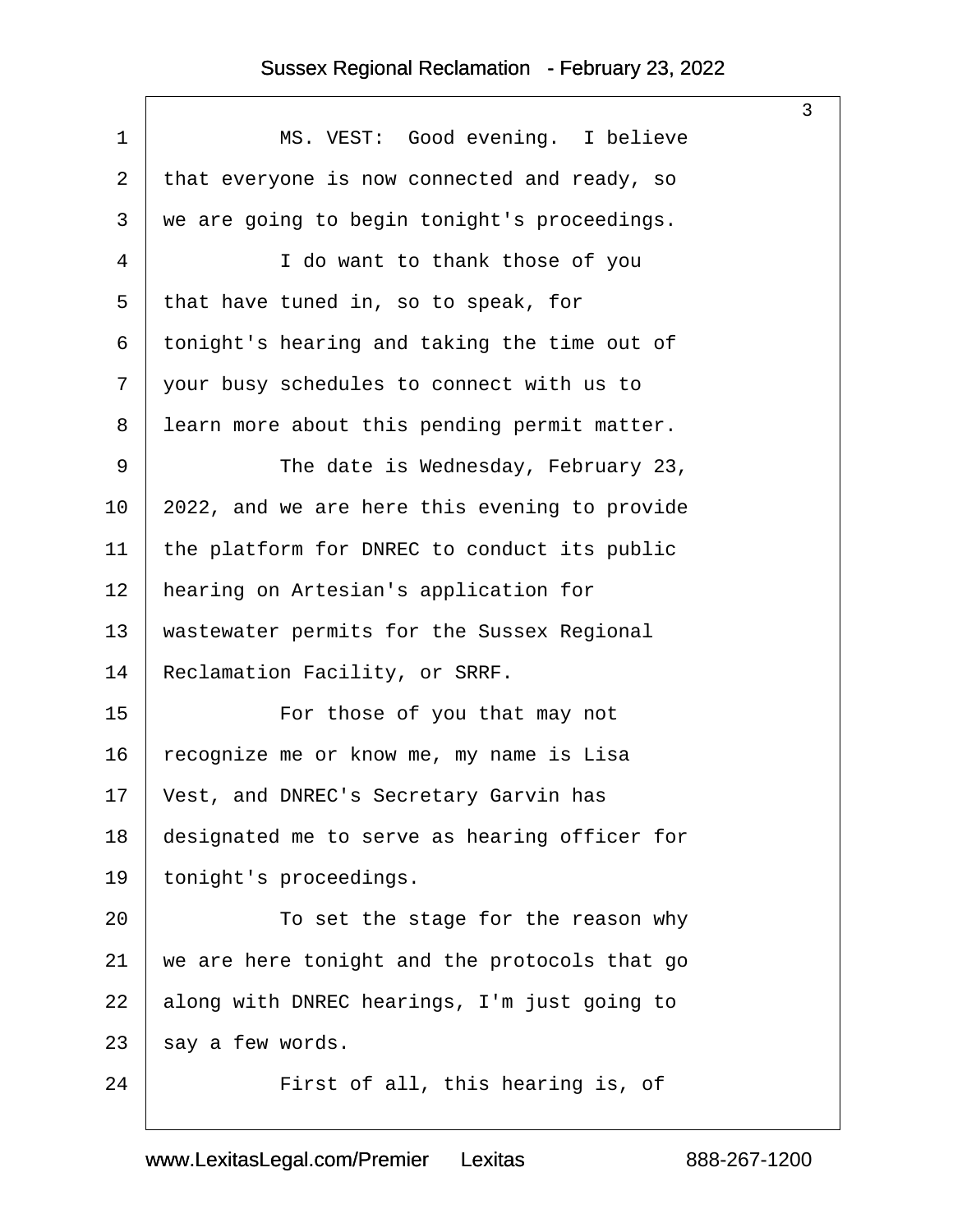<span id="page-4-0"></span>

| $\mathbf 1$    | course, being conducted virtually, as are all |
|----------------|-----------------------------------------------|
| $\overline{a}$ | of DNREC's public hearings. Staff is not      |
| 3              | gathered together in one room. Rather,        |
| $\overline{4}$ | everyone is participating independently at    |
| 5              | their own respective locations.               |
| 6              | While there are no sign-in sheets             |
| 7              | to document physical attendance tonight, the  |
| 8              | WebEx platform does generate a list of those  |
| 9              | that have logged on and are participating     |
| 10             | virtually, and the Department still keeps a   |
| 11             | verifiable record of those who have           |
| 12             | electronically joined tonight. And, again, I  |
| 13             | do thank everybody for their interest in this |
| 14             | matter.                                       |
| 15             | At the conclusion of these                    |
| 16             | introductory remarks, I will be turning the   |
| 17             | hearing over to Department staff. They have   |
| 18             | a brief presentation to help everyone that's  |
| 19             | here understand and to help build the record  |
| 20             | on what it is that we are here to consider    |
| 21             | tonight and that the Secretary may review     |
| 22             | when he reviews the record prior to making    |
| 23             | his decision.                                 |
| 24             | There is still a court reporter               |

4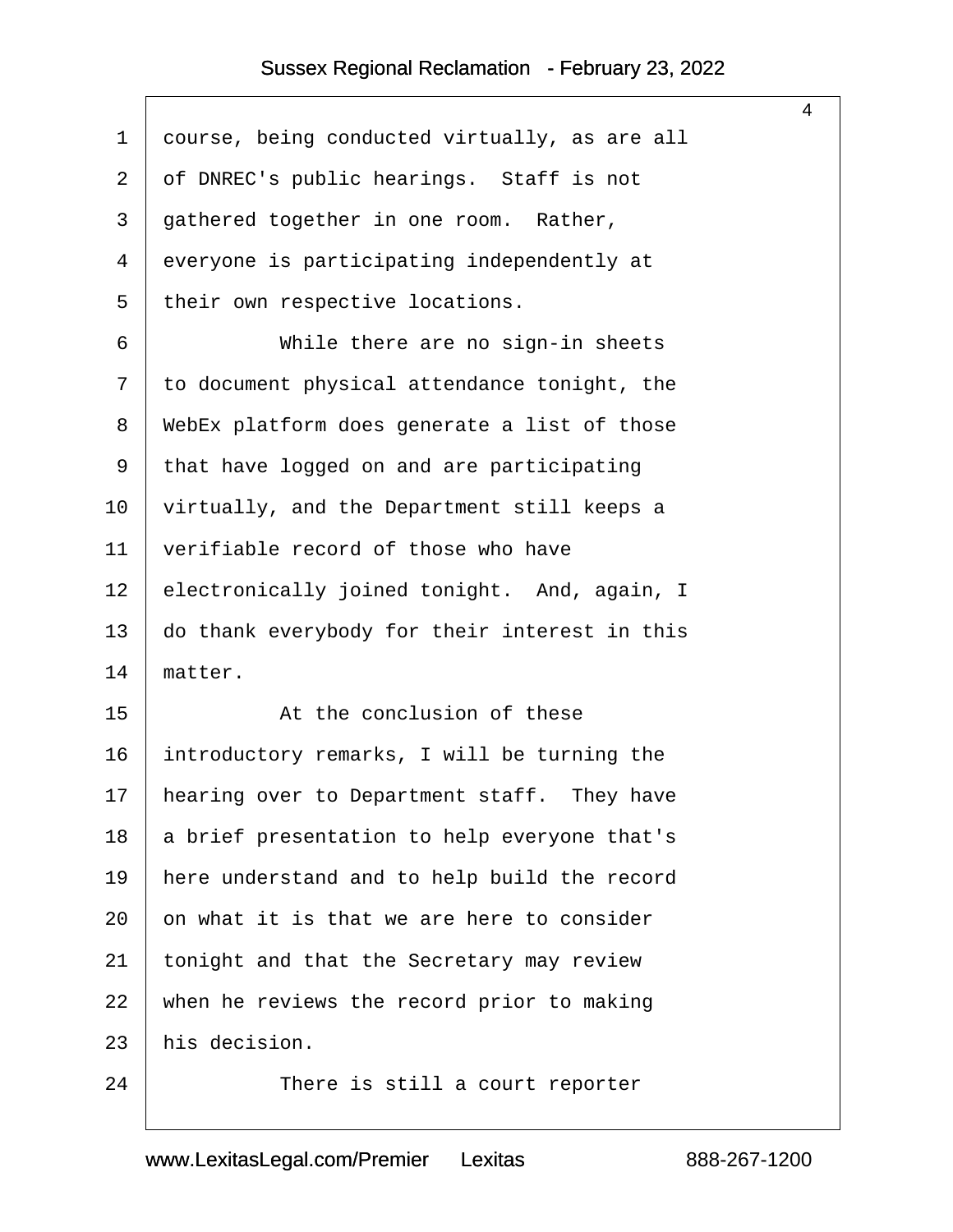$\sqrt{2}$ 

<span id="page-5-0"></span>

|                |                                               | 5 |
|----------------|-----------------------------------------------|---|
| $\mathbf 1$    | virtually present. She will prepare a         |   |
| $\overline{2}$ | verbatim transcript of the hearing tonight,   |   |
| 3              | pursuant to DNREC's statutory obligation to   |   |
| 4              | do so. And, as always, that transcript will   |   |
| 5              | be posted on the hearing webpage as soon as   |   |
| 6              | it has been received.                         |   |
| 7              | Following the Department's                    |   |
| 8              | presentation, the applicant, who tonight is   |   |
| 9              | Artesian, will also have a brief              |   |
| 10             | presentation. And for those of you that       |   |
| 11             | tuned in a little bit early tonight, that's   |   |
| 12             | why we were a minute or so late getting       |   |
| 13             | started, because I wanted to make sure that   |   |
| 14             | they were ready and connected, as well.       |   |
| 15             | Following the conclusion of both              |   |
| 16             | presentations, the floor will then be open to |   |
| 17             | receive live comment from those members of    |   |
| 18             | the public who have preregistered pursuant to |   |
| 19             | DNREC's protocols to do so.                   |   |
| 20             | This particular evening we have               |   |
| 21             | three members of the public who have          |   |
| 22             | registered to offer comment. They will be     |   |
| 23             | recognized in the order in which they         |   |
| 24             | preregistered with each given three minutes   |   |
|                |                                               |   |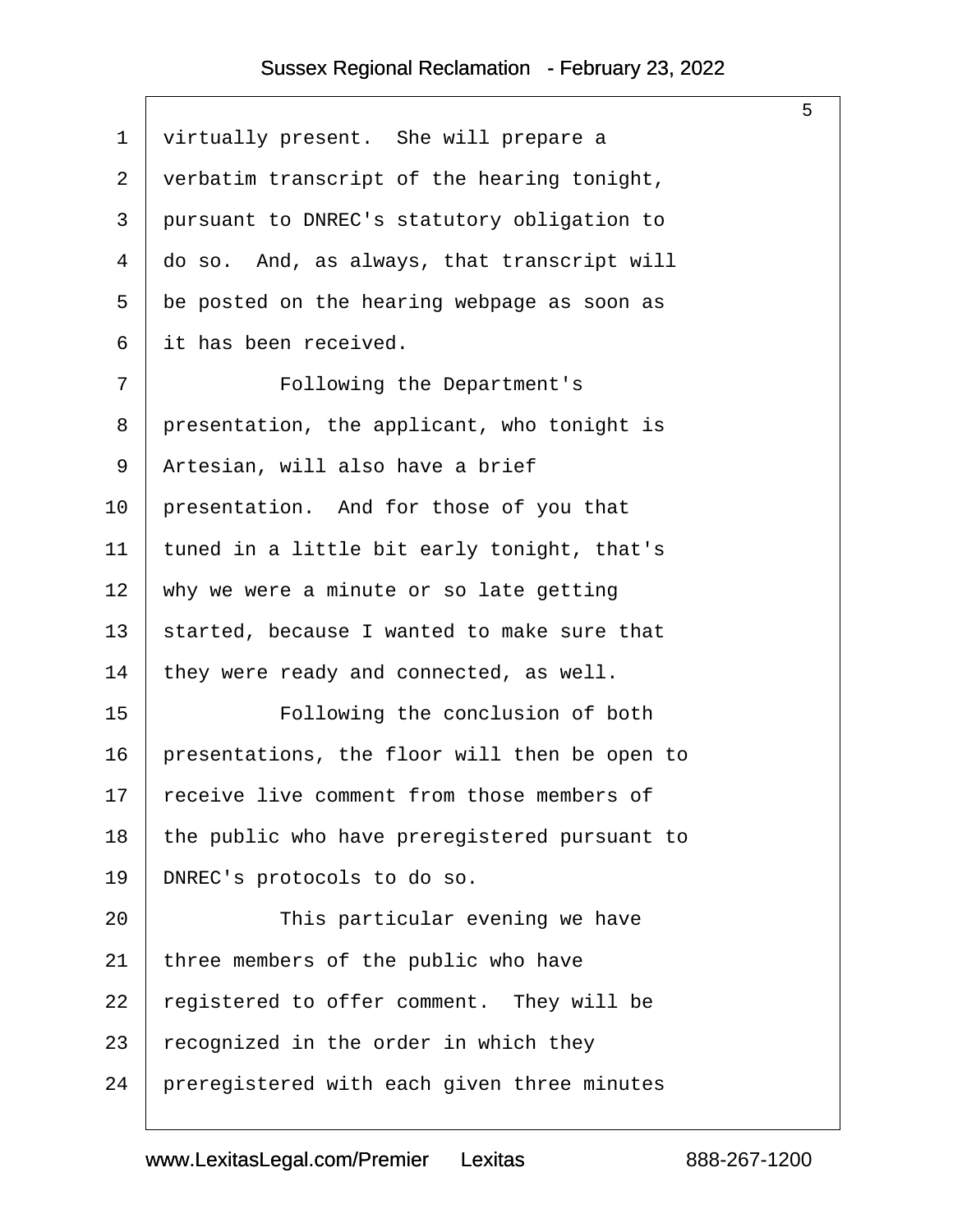<span id="page-6-0"></span>

|                |                                               | 6 |
|----------------|-----------------------------------------------|---|
| 1              | to speak.                                     |   |
| $\overline{2}$ | As is the case with all DNREC                 |   |
| 3              | public hearings, the Department wishes to     |   |
| 4              | ensure that everyone is enabled to offer      |   |
| 5              | their comments for inclusion into the record  |   |
| 6              | and, of course, for the Secretary's           |   |
| 7              | consideration.                                |   |
| 8              | Therefore, the record will not                |   |
| 9              | close at the conclusion of tonight's hearing. |   |
| 10             | Rather, it will remain open through March 10, |   |
| 11             | 2022 so that the public will have the         |   |
| 12             | opportunity to offer written comment and      |   |
| 13             | submit it for the Secretary's consideration,  |   |
| 14             | again should they wish to do so.              |   |
| 15             | I do wish everyone attending this             |   |
| 16             | proceeding to visit DNREC's public hearing    |   |
| 17             | webpage. You can find it under the            |   |
| 18             | Administrative Law Section of the             |   |
| 19             | Department's website. And if you scroll       |   |
| 20             | down, you will see this hearing. They are     |   |
| 21             | listed in chronological order.                |   |
| 22             | And there is a vast amount of                 |   |
| 23             | information that is up on that webpage for    |   |
| 24             | the public to read through and study. And I   |   |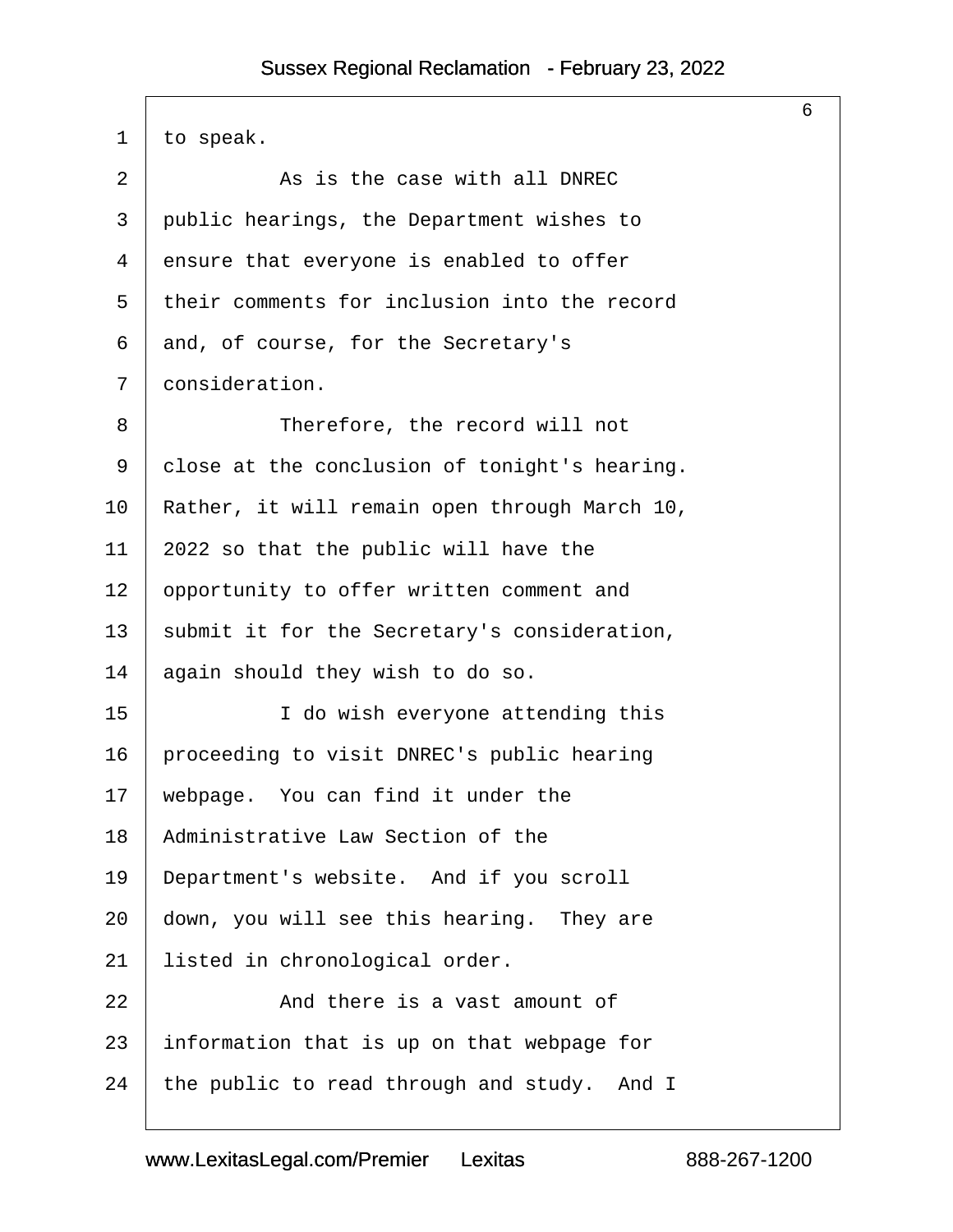<span id="page-7-0"></span>

|         |                                               | $\overline{7}$ |
|---------|-----------------------------------------------|----------------|
| 1       | find that it also helps people that, as they  |                |
| 2       | learn more about it, their comments can be    |                |
| 3       | much more detailed, and the comments can be a |                |
| 4       | very meaningful contribution to the record    |                |
| 5       | that gets developed in these kind of matters. |                |
| 6       | So I would encourage everyone to do so.       |                |
| 7       | Both presentations will be entered            |                |
| 8       | into the record following their conclusion,   |                |
| 9       | and I will instruct the Department to place   |                |
| $10 \,$ | both presentations up on the website for that |                |
| 11      | hearing.                                      |                |
| 12      | And they should be up within 24               |                |
| 13      | hours, barring any kind of electronic         |                |
| 14      | problems. But you will be able to go and      |                |
| 15      | find that and review that, again, as well,    |                |
| 16      | subsequent to this hearing.                   |                |
| 17      | Of course, all mechanisms                     |                |
| 18      | previously available by which to offer        |                |
| 19      | comment remain in effect. There is            |                |
| 20      | electronic link; there is e-mail; and, of     |                |
| 21      | course, the United States Postal Service.     |                |
| 22      | Also, please note that the                    |                |
| 23      | following protocols do remain in place for    |                |
| 24      | this hearing, as well as all DNREC hearings:  |                |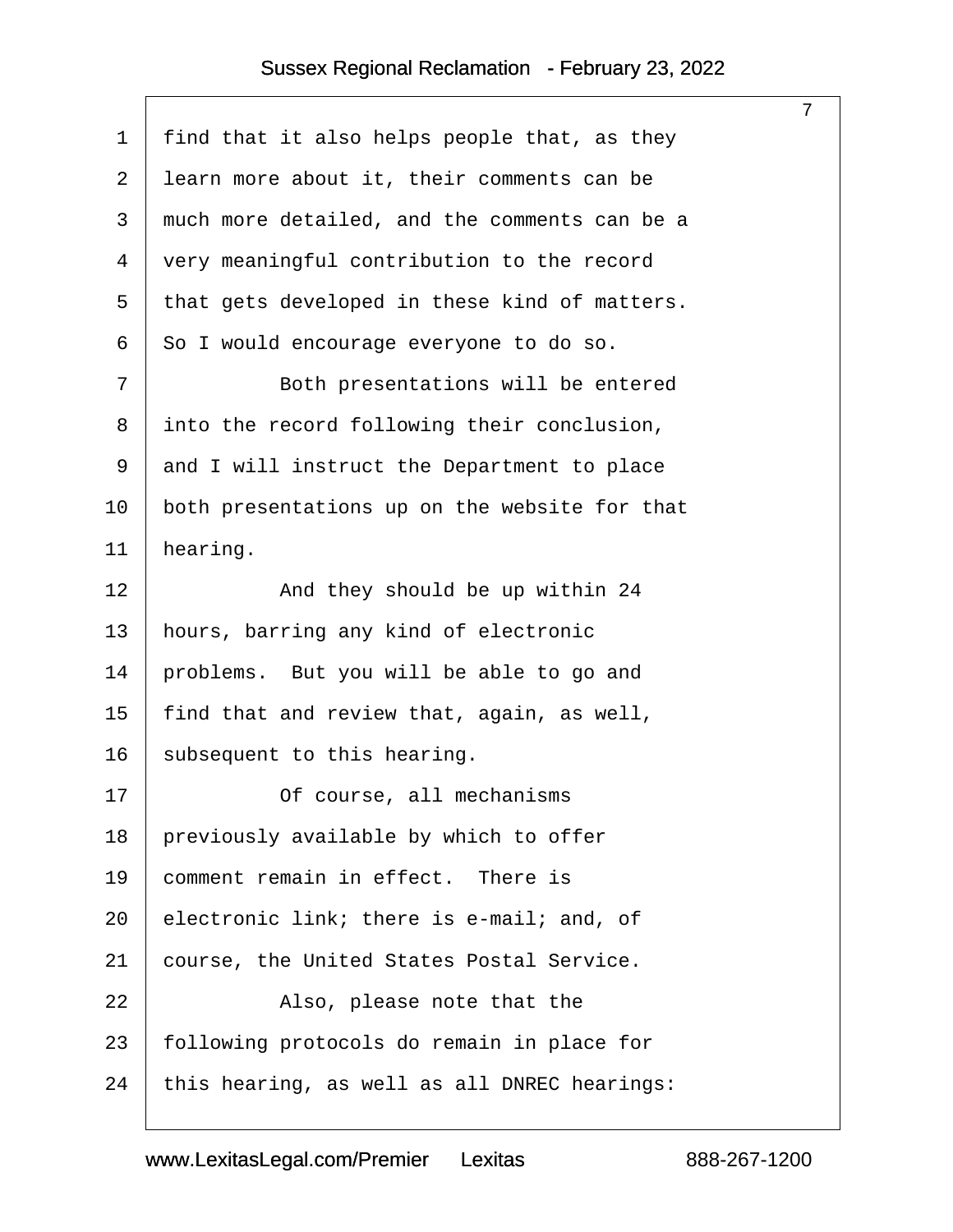<span id="page-8-0"></span>

| $\mathbf 1$ | Number one: All comment received              |
|-------------|-----------------------------------------------|
| 2           | must be limited solely to the subject matter  |
| 3           | of tonight's hearing.                         |
| 4           | All comments germane to the subject           |
| 5           | matter will be incorporated into the record   |
| 6           | that's being generated for the Secretary's    |
| 7           | consideration.                                |
| 8           | As previously noted, in order to              |
| 9           | ensure that everyone who wishes to offer      |
| 10          | comment for the Secretary's consideration is  |
| 11          | accommodated, the record will remain open     |
| 12          | through March 10, 2022.                       |
| 13          | There is only one authentic record            |
| 14          | of this formal proceeding tonight, and it is  |
| 15          | the official court reporter's transcript,     |
| 16          | which, again, will be posted on the website   |
| 17          | immediately upon its receipt.                 |
| 18          | The statutory purpose of tonight's            |
| 19          | hearing is to build the record with regard to |
| 20          | this proposed permitting action. A record,    |
| 21          | consisting of the transcript of tonight's     |
| 22          | hearing, all written comments that are        |
| 23          | received, all exhibits that are formally      |
| 24          | entered into the record, and eventually the   |

8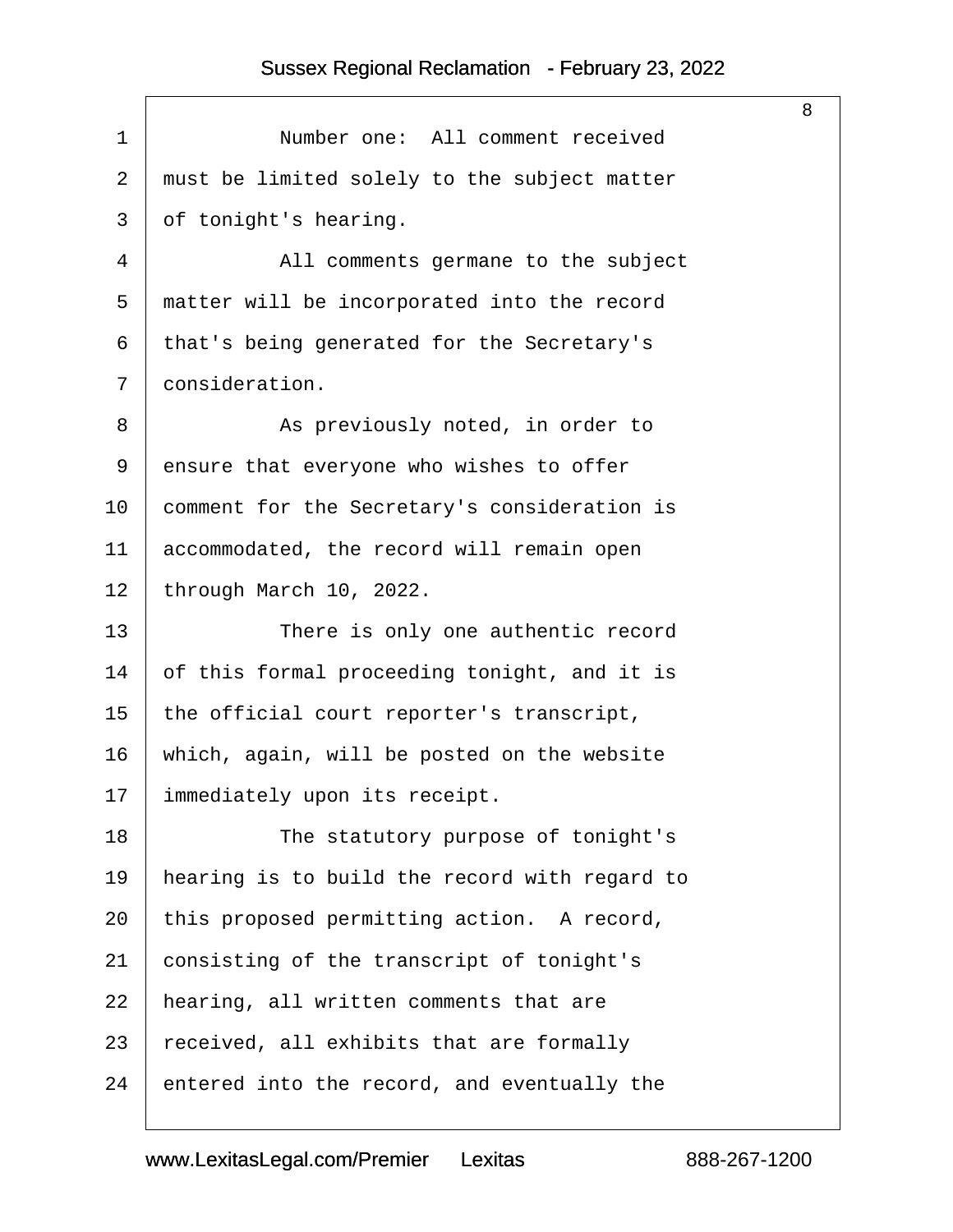<span id="page-9-0"></span>

| $\mathbf 1$    | Hearing Officer's Report, will all be         |
|----------------|-----------------------------------------------|
| $\overline{2}$ | reviewed by Secretary Garvin.                 |
| 3              | The Secretary will ultimately issue           |
| 4              | an order following that review, and that      |
| 5              | order will contain his decision on the matter |
| 6              | and his reasoning therefor.                   |
| 7              | Lastly, it is important to note               |
| 8              | that no decision has already been made by the |
| 9              | Department, nor will any decision be made     |
| 10             | tonight with regard to this permitting        |
| 11             | matter.                                       |
| 12             | The record will remain open, once             |
| 13             | again, through March 10, 2022 so that         |
| 14             | everyone has ample opportunity to offer their |
| 15             | written comment for the Secretary's           |
| 16             | consideration.                                |
| 17             | Comments may be submitted through             |
| 18             | the comment form link on the hearing webpage  |
| 19             | dedicated to this matter, via e-mail to       |
| 20             | DNRECHearingComments@delaware.gov, or via the |
| 21             | United States Postal Service at the physical  |
| 22             | address for DNREC indicated on the hearing    |
| 23             | page, as well as the public notices that have |
| 24             | previously been issued in this matter.        |

9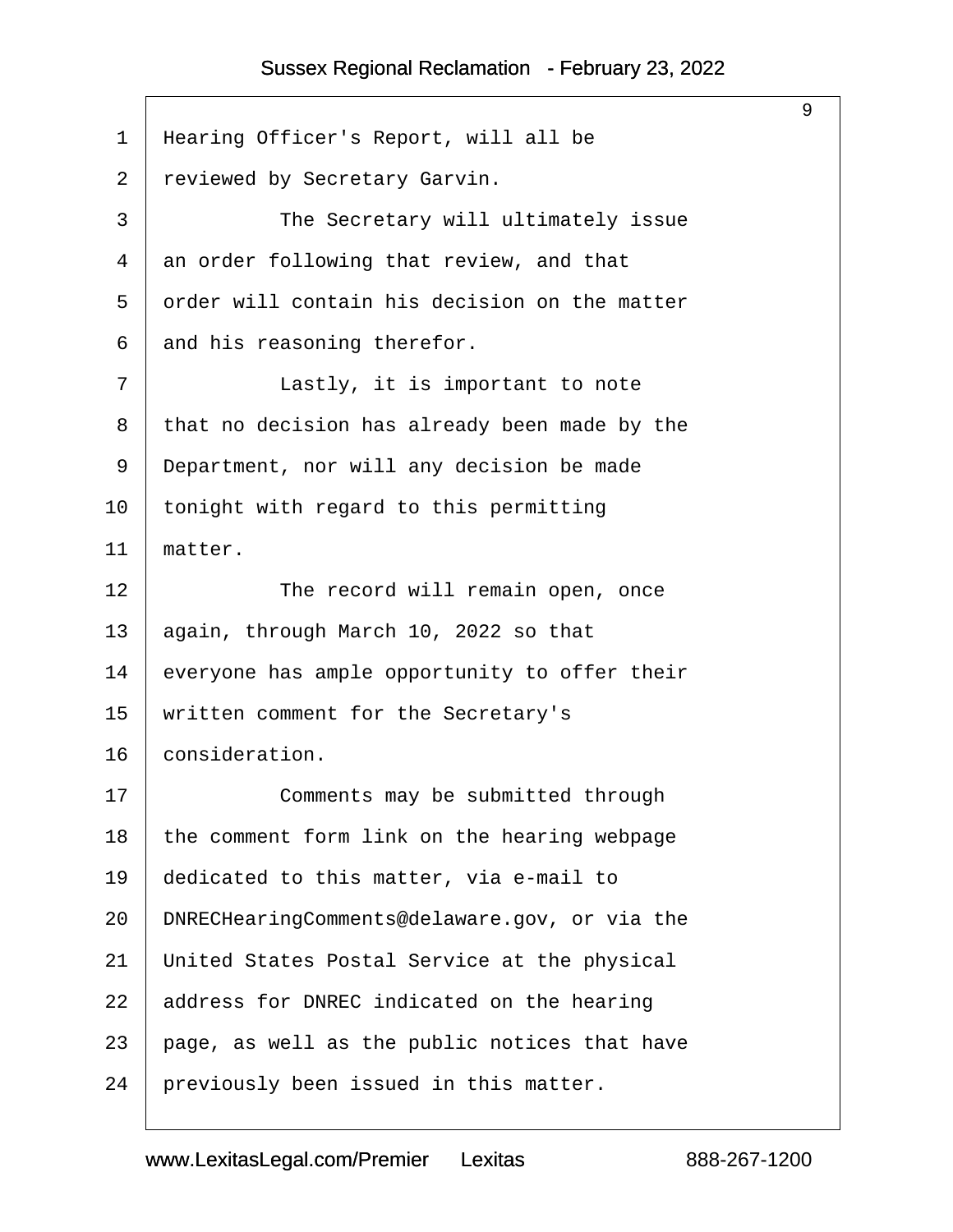$\sqrt{ }$ 

<span id="page-10-0"></span>

|                |                                               | 10 |
|----------------|-----------------------------------------------|----|
| $\mathbf 1$    | Please note that written comment to           |    |
| $\overline{a}$ | DNREC may not be submitted using social media |    |
| 3              | platform such as Twitter, Facebook, YouTube,  |    |
| 4              | or standardized text messaging.               |    |
| 5              | In conclusion, please note that               |    |
| 6              | whether comments come in prior to the hearing |    |
| 7              | tonight, in realtime by the three members of  |    |
| 8              | the public that have preregistered to do so,  |    |
| 9              | or if additional comments are received        |    |
| 10             | between now and when the record closes for    |    |
| 11             | comment on March 10th, regardless of the      |    |
| 12             | manner in which the comments were submitted,  |    |
| 13             | as long as they are received by the           |    |
| 14             | Department on or before March 10th, 2022, all |    |
| 15             | comments bear the same weight, and all will   |    |
| 16             | be considered equally by the Secretary prior  |    |
| 17             | to his making a final decision in the matter. |    |
| 18             | Again, the ultimate decision                  |    |
| 19             | regarding this permitting issue is made by    |    |
| 20             | Secretary Garvin. This formal hearing         |    |
| 21             | tonight acts as a legal mechanism by which    |    |
| 22             | the Department can thoroughly vet this        |    |
| 23             | proposed permitting matter to the public and  |    |
| 24             | to let the public know the various ways in    |    |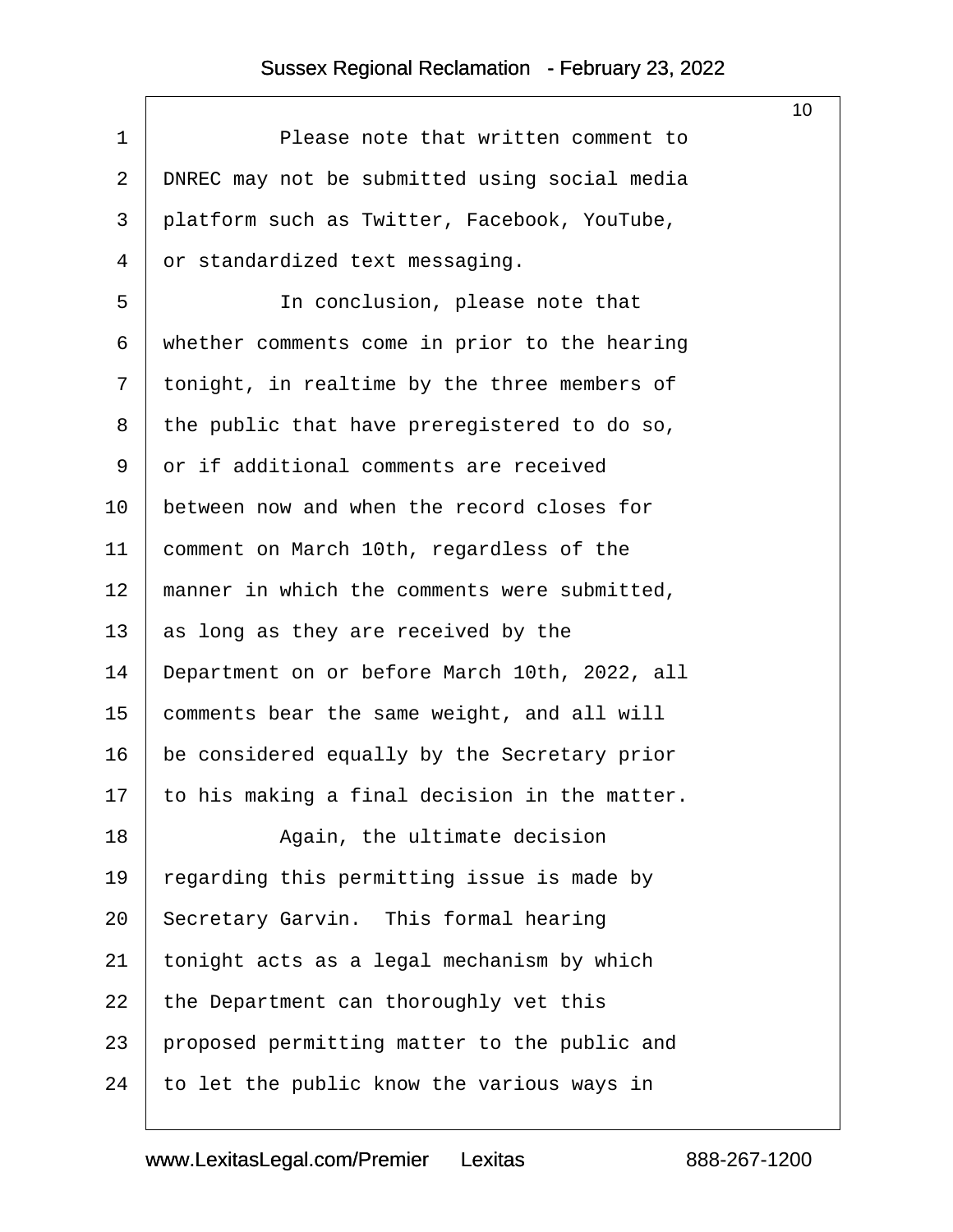<span id="page-11-0"></span>

|                |                                               | 11 |
|----------------|-----------------------------------------------|----|
| $\mathbf 1$    | which comment can be submitted for Secretary  |    |
| $\overline{2}$ | Garvin's consideration, should they wish to   |    |
| 3              | do so.                                        |    |
| 4              | That being said, I am going to turn           |    |
| 5              | the matter and the floor, so to speak, over   |    |
| 6              | to John Rebar. He has a brief presentation    |    |
| 7              | on behalf of the Department. And, John, when  |    |
| 8              | you are ready, you may proceed.               |    |
| 9              | MR. REBAR: All right. Thank you,              |    |
| 10             | Madam Hearing Officer. A background --        |    |
| 11             | MS. VEST: John, I just un-muted               |    |
| 12             | you again. I don't know how long you were     |    |
| 13             | talking, but somehow you accidentally muted   |    |
| 14             | yourself, so if you could start again.        |    |
| 15             | MR. REBAR: Sure. Good evening,                |    |
| 16             | everyone. I will start off with a little bit  |    |
| 17             | of background.                                |    |
| 18             | As many of you know, Artesian                 |    |
| 19             | Wastewater Management Inc. is currently       |    |
| 20             | authorized to operate and maintain the        |    |
| 21             | facility called the Artesian Northern Sussex  |    |
| 22             | Regional Water Recharge Facility, or ANSRWRF, |    |
| 23             | under State Permit 359288-02.                 |    |
| 24             | Please be aware that from this                |    |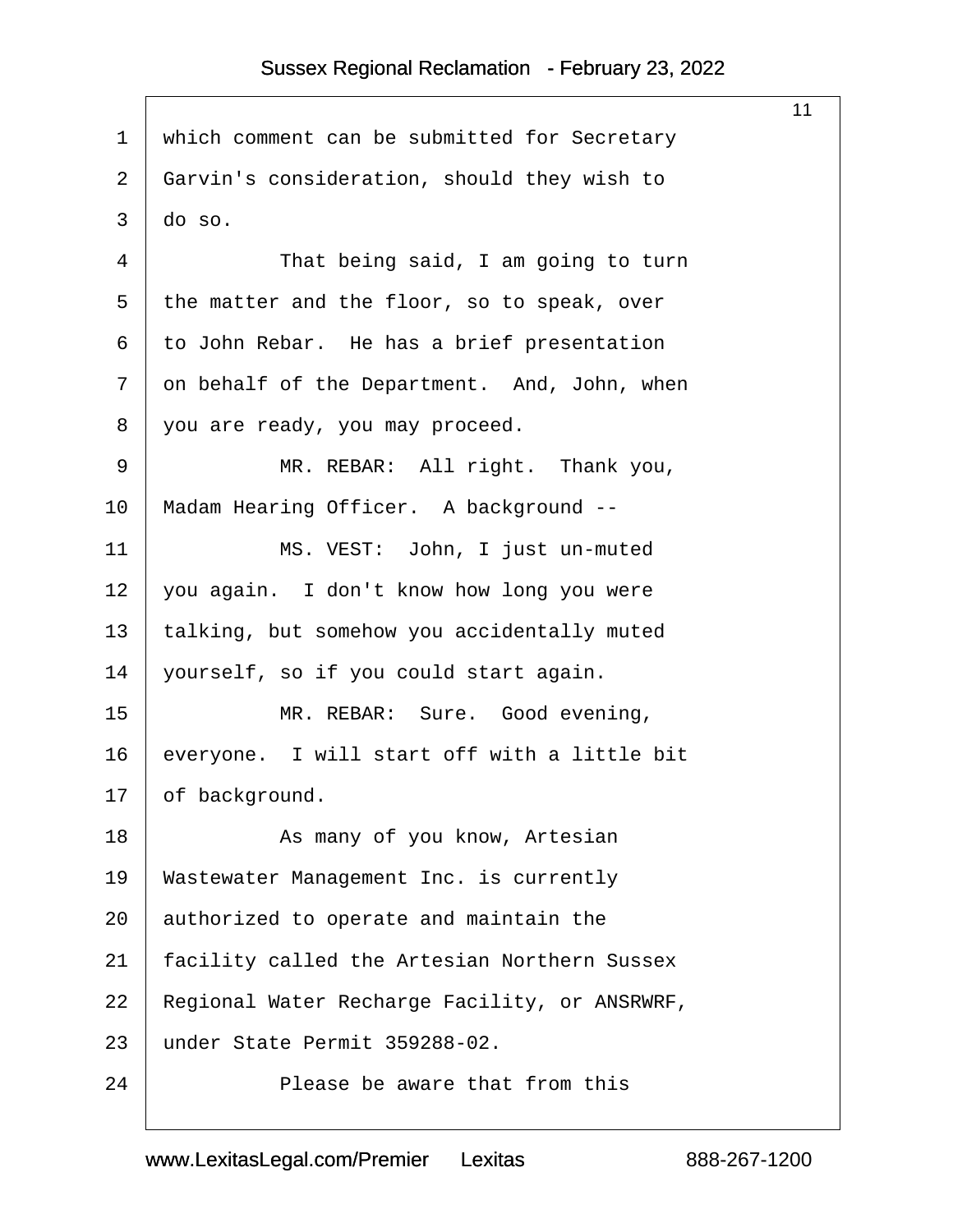$\sqrt{ }$ 

<span id="page-12-0"></span>

|    |                                               | 12 <sup>°</sup> |
|----|-----------------------------------------------|-----------------|
| 1  | point forward that facility has been renamed  |                 |
| 2  | the Sussex Regional Recharge Facility, or     |                 |
| 3  | SRRF.                                         |                 |
| 4  | So I want to make sure that there             |                 |
| 5  | is clarity, that many individuals understand  |                 |
| 6  | this facility's name is ANSRWRF, but we are   |                 |
| 7  | going to be referring to it as SRRF moving    |                 |
| 8  | forward.                                      |                 |
| 9  | As such, the other thing to bear in           |                 |
| 10 | mind is that there has always been a vision   |                 |
| 11 | for this facility to have a multiple-phased   |                 |
| 12 | approach to the construction and operations   |                 |
| 13 | of the on-site wastewater treatment and       |                 |
| 14 | disposal facility.                            |                 |
| 15 | The construction and operation of             |                 |
| 16 | ANSRWRF, as we currently understand it and as |                 |
| 17 | currently being operated, is considered phase |                 |
| 18 | one.                                          |                 |
| 19 | DNREC has now received the                    |                 |
| 20 | application for phase two, which is the       |                 |
| 21 | construction of a new wastewater treatment    |                 |
| 22 | system.                                       |                 |
| 23 | And the purpose of this                       |                 |
| 24 | presentation is to provide an overview of     |                 |
|    |                                               |                 |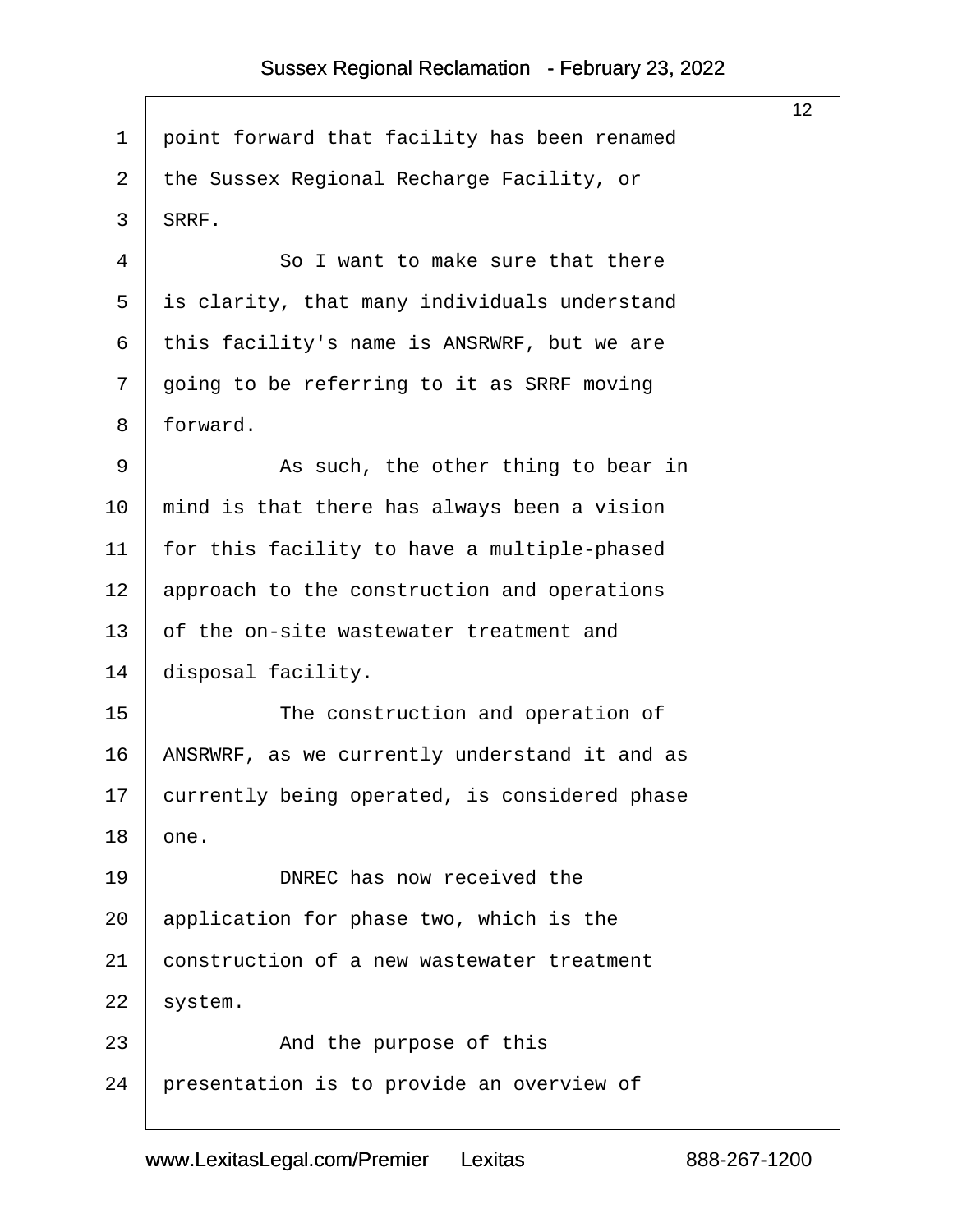<span id="page-13-0"></span>

|         |                                               | 13 |
|---------|-----------------------------------------------|----|
| 1       | that application. And if approved, the        |    |
| 2       | proposed construction and amended operations  |    |
| 3       | permits, that would follow.                   |    |
| 4       | So, again, to give some background,           |    |
| 5       | there is a phase one operations permit in     |    |
| 6       | place. The facility is currently permitted    |    |
| 7       | to receive treated wastewater from the Allen  |    |
| 8       | Harim Foods Harbeson processing facility's    |    |
| 9       | wastewater treatment system for storage prior |    |
| $10 \,$ | to spray irrigation.                          |    |
| 11      | The average daily flow of treated             |    |
| 12      | effluent received is currently                |    |
| 13      | 1.5 million gallons per day with a peak flow  |    |
| 14      | of 2 million gallons per day.                 |    |
| 15      | The treated effluent from Allen               |    |
| 16      | Harim is stored in a synthetically lined      |    |
| 17      | lagoon prior to being discharged via spray    |    |
| 18      | irrigation to approximately 1,700 acres of    |    |
| 19      | agricultural fields located in Sussex County. |    |
| 20      | Those spray fields are privately owned land   |    |
| 21      | under a lease.                                |    |
| 22      | And the spray fields have been                |    |
| 23      | permanently placed into an agricultural       |    |
| 24      | preservation easement by the Delaware         |    |
|         |                                               |    |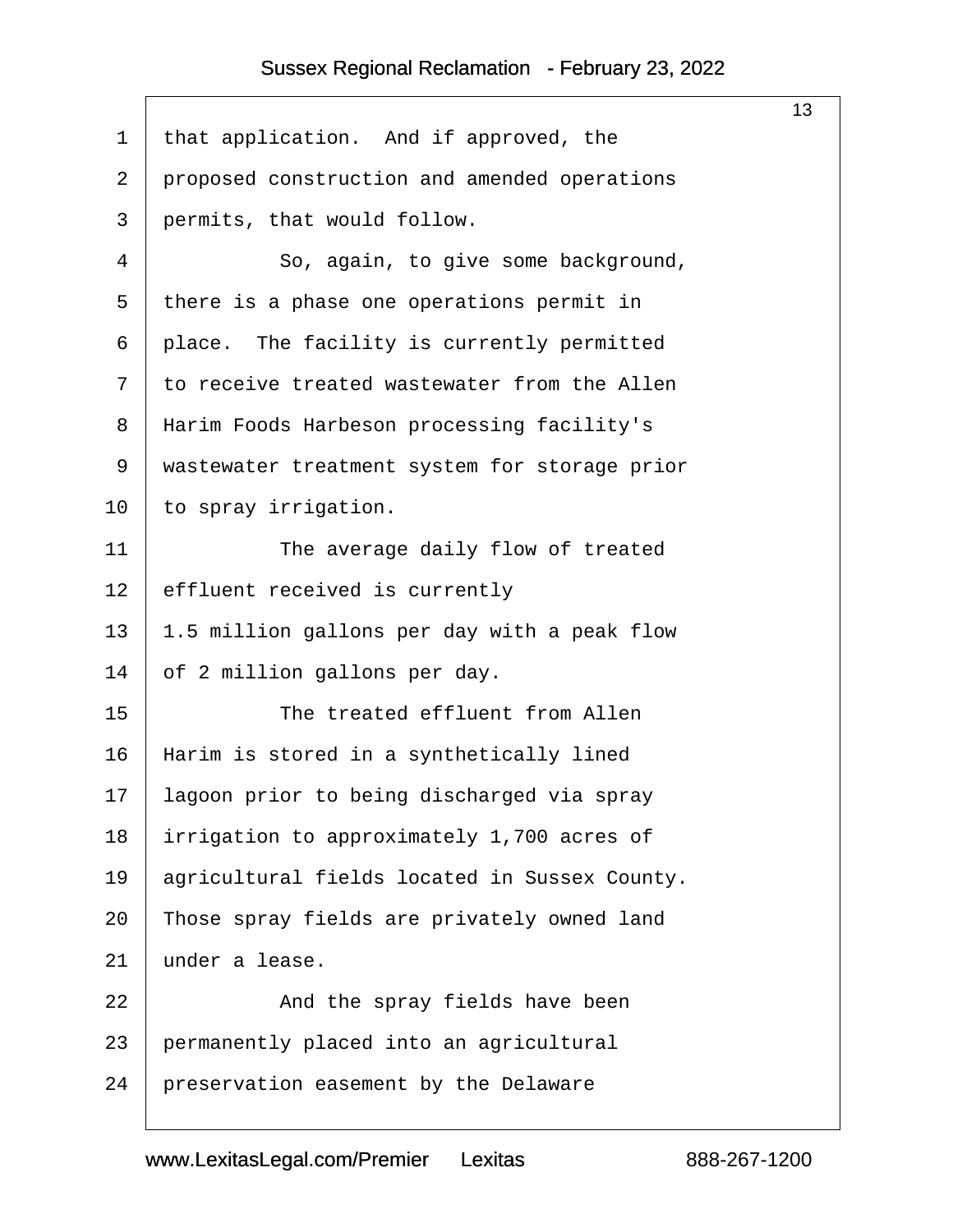<span id="page-14-0"></span>

|              |                                               | 14 |
|--------------|-----------------------------------------------|----|
| $\mathbf{1}$ | Agricultural Lands Preservation Foundation.   |    |
| 2            | Currently, treated effluent is                |    |
| 3            | authorized to be discharged to Fields F and   |    |
| 4            | G. Fields D and E have been recognized but    |    |
| 5            | are not yet permitted, but they are planned   |    |
| 6            | to receive treated effluent in the future.    |    |
| 7            | I apologize. I keep, for some                 |    |
| 8            | reason, getting muted.                        |    |
| 9            | So this is a map of the current               |    |
| 10           | area. It outlines the fields I just           |    |
| 11           | mentioned. More importantly, it shows the     |    |
| 12           | monitoring well network that currently        |    |
| 13           | exists, surface water monitoring locations,   |    |
| 14           | lysinder and lysometer locations all          |    |
| 15           | associated with current operations.           |    |
| 16           | So the Department received an                 |    |
| 17           | application for a phase two construction      |    |
| 18           | permit. That application is for the           |    |
| 19           | construction of a new wastewater treatment    |    |
| 20           | system located on the same 75-acre site that  |    |
| 21           | currently exists.                             |    |
| 22           | And that site is not far from the             |    |
| 23           | intersection of Route 30 and Route 16.<br>The |    |
| 24           | new wastewater treatment system is going to   |    |
|              |                                               |    |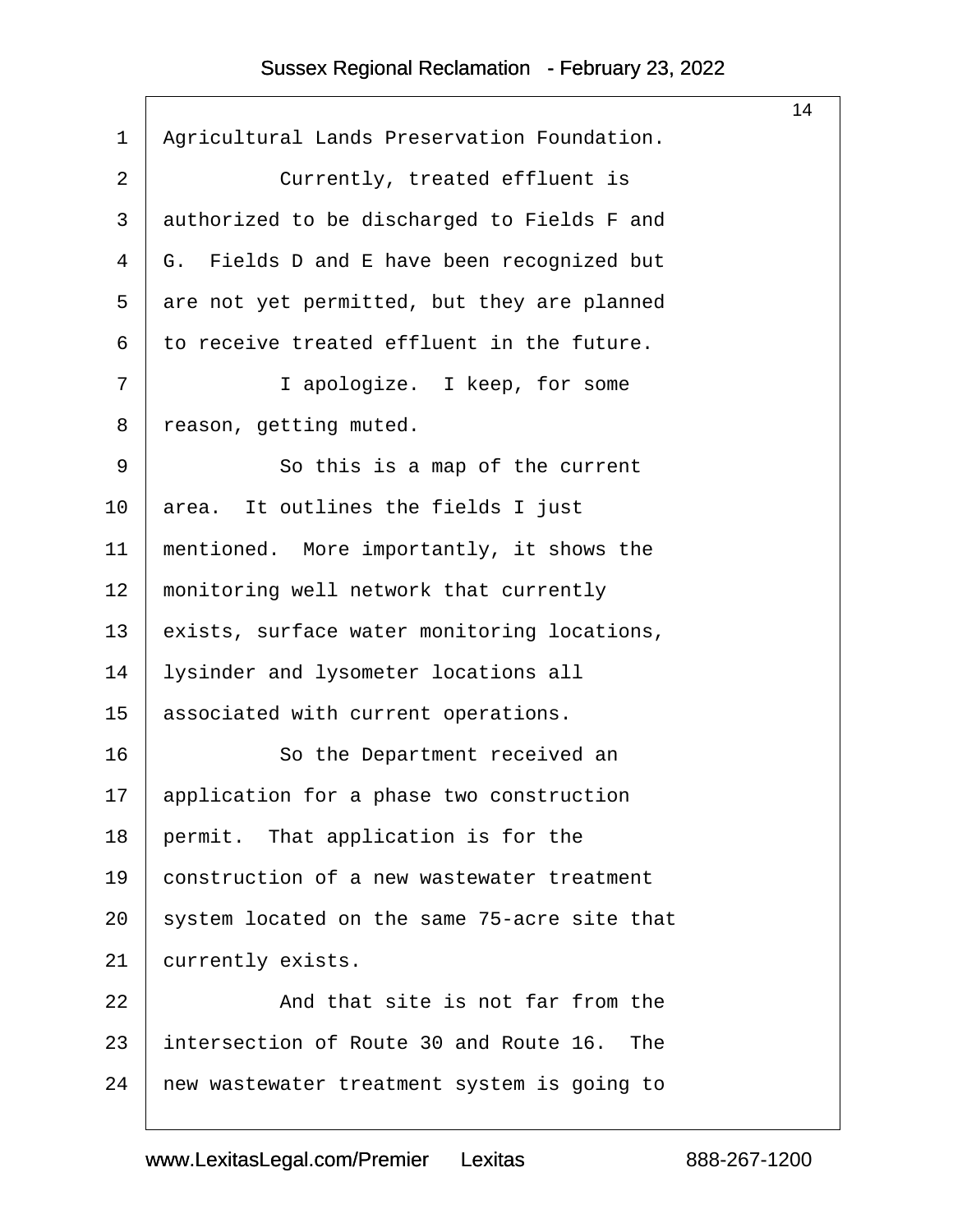<span id="page-15-0"></span>

|                |                                               | 15 <sub>1</sub> |
|----------------|-----------------------------------------------|-----------------|
| 1              | be designed to treat up to 625,000 gallons    |                 |
| $\overline{2}$ | per day of wastewater received from           |                 |
| 3              | Artesian's wastewater service territories in  |                 |
| 4              | Sussex County.                                |                 |
| 5              | The construction, if approved,                |                 |
| 6              | would include the 3-million gallon combined   |                 |
| 7              | equalization offset water diversion lagoon,   |                 |
| 8              | headworks that's going to consist of          |                 |
| 9              | screening and grit removal equipment, a       |                 |
| 10             | hybrid bardenpho process wastewater treatment |                 |
| 11             | system, two cloth media filters, and a UV     |                 |
| 12             | disinfection system.                          |                 |
| 13             | Treated effluent from the new                 |                 |
| 14             | wastewater treatment system is proposed to be |                 |
| 15             | mixed with the treated effluent from Allen    |                 |
| 16             | Harim's treatment system in the existing      |                 |
| 17             | storage lagoon and then discharged via spray  |                 |
| 18             | irrigation to the agricultural fields         |                 |
| 19             | previously permitted under phase one.         |                 |
| 20             | Technology does seem to be failing            |                 |
| 21             | me at the moment. I'm not sure what's going   |                 |
| 22             | on.                                           |                 |
| 23             | Okay. So for the benefit of the               |                 |
| 24             | public and to help with their comments, the   |                 |
|                |                                               |                 |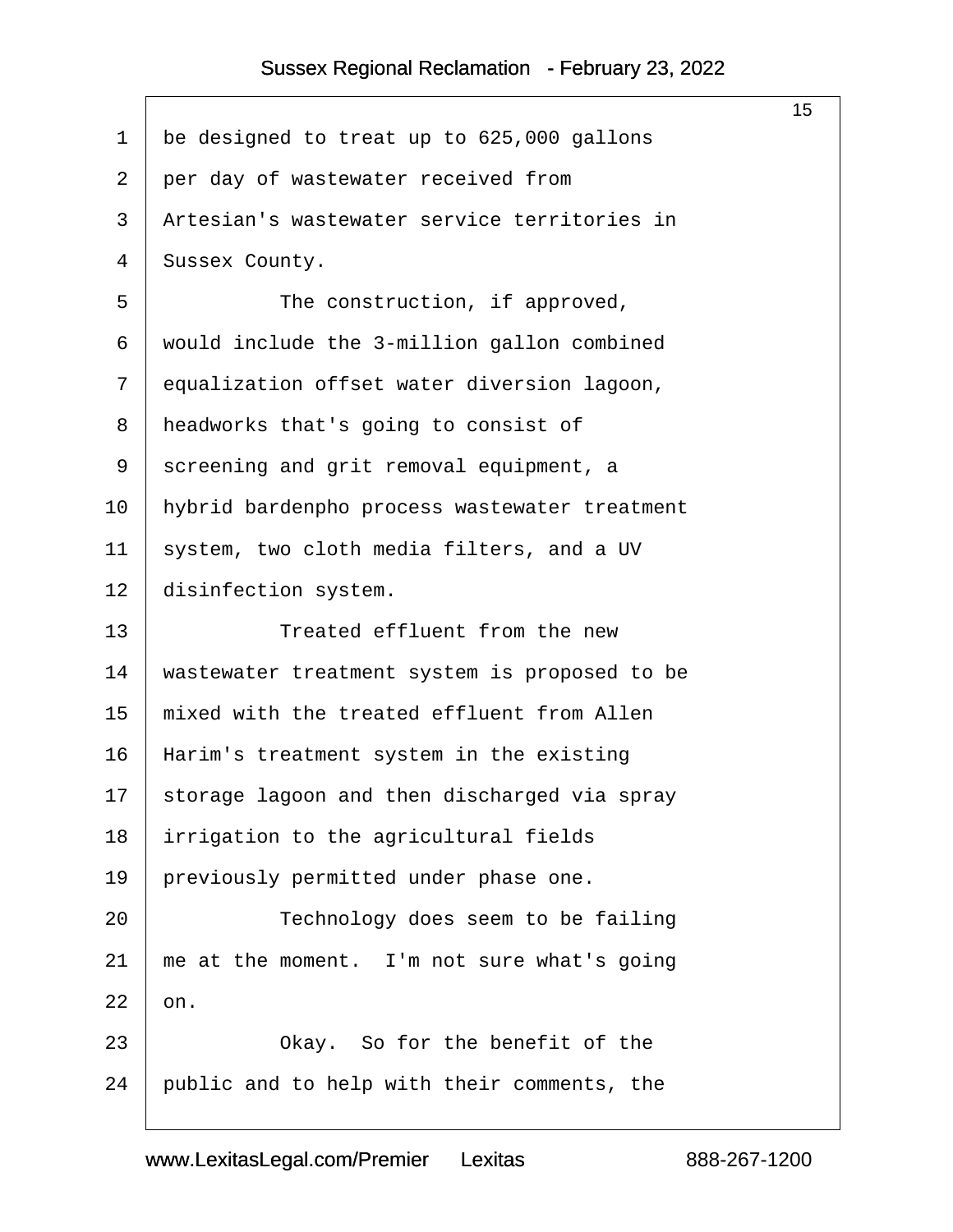<span id="page-16-0"></span>

|    |                                               | 16 |
|----|-----------------------------------------------|----|
| 1  | Department has proposed two draft permits.    |    |
| 2  | One is for the phase two construction permit. |    |
| 3  | The other is for the draft operations permit  |    |
| 4  | amendment.                                    |    |
| 5  | So, if approved, both of these                |    |
| 6  | permits would be issued in accordance with    |    |
| 7  | the provisions of Chapter 60 in the           |    |
| 8  | regulations governing the design,             |    |
| 9  | installation, and operation of on-site        |    |
| 10 | wastewater treatment disposal systems.        |    |
| 11 | The permits would include effluent            |    |
| 12 | limitations, monitoring and reporting         |    |
| 13 | requirements, and other conditions designed   |    |
| 14 | to ensure protection of public health and the |    |
| 15 | environment.                                  |    |
| 16 | The current proposed draft                    |    |
| 17 | construction permit would require the         |    |
| 18 | permittee to notify the Department at least   |    |
| 19 | 15 days prior to commencement of              |    |
| 20 | construction. All systems are going to be     |    |
| 21 | required to be either constructed or          |    |
| 22 | installed by a DNREC licensed Class E-4       |    |
| 23 | system contractor.                            |    |
| 24 | Proper construction or installation           |    |
|    |                                               |    |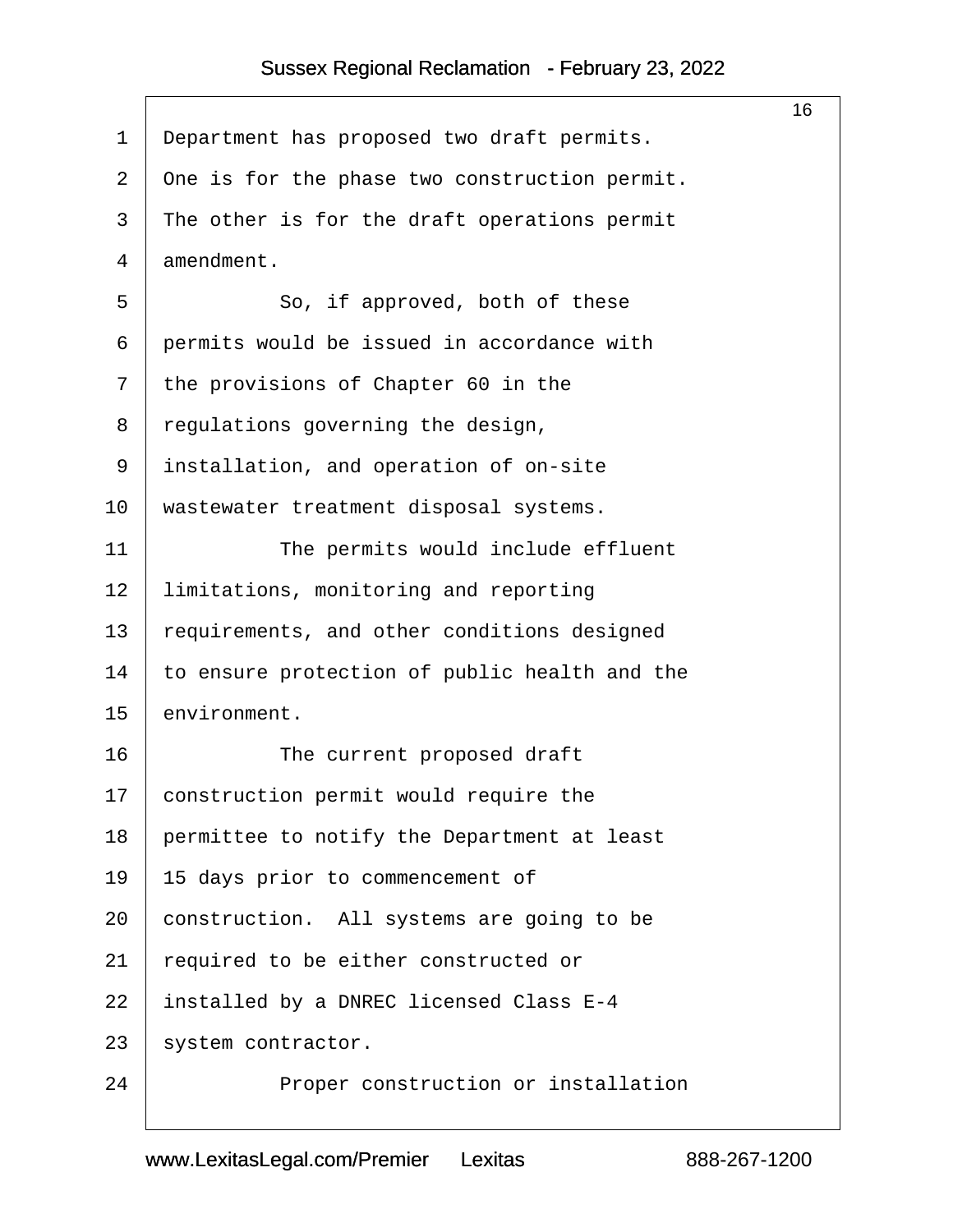<span id="page-17-0"></span>

|                |                                               | 17 |
|----------------|-----------------------------------------------|----|
| $\mathbf 1$    | of the components of the treatment disposal   |    |
| $\overline{2}$ | system shall be certified in writing by the   |    |
| 3              | design engineer and the manufacturer's        |    |
| 4              | representative prior to startup of the        |    |
| 5              | wastewater treatment and disposal system.     |    |
| 6              | During construction, the design               |    |
| 7              | engineer shall periodically review the        |    |
| 8              | construction work being done and make sure    |    |
| 9              | that it is in compliance with design          |    |
| 10             | specifications.                               |    |
| 11             | The class four, or the Class E-4              |    |
| 12             | system contractor shall contact the design    |    |
| 13             | engineer, the licensed operator, and the      |    |
| 14             | Department's Groundwater Discharges Section   |    |
| 15             | to schedule an inspection prior of the newly  |    |
| 16             | built facility prior to completion of         |    |
| 17             | construction.                                 |    |
| 18             | Upon completion of construction,              |    |
| 19             | the permittee shall then provide the          |    |
| 20             | Department's Groundwater Discharges Section a |    |
| 21             | number of items, including the design         |    |
| 22             | engineer inspection report certifying that    |    |
| 23             | the system has been constructed in accordance |    |
| 24             | with the approved design engineer report,     |    |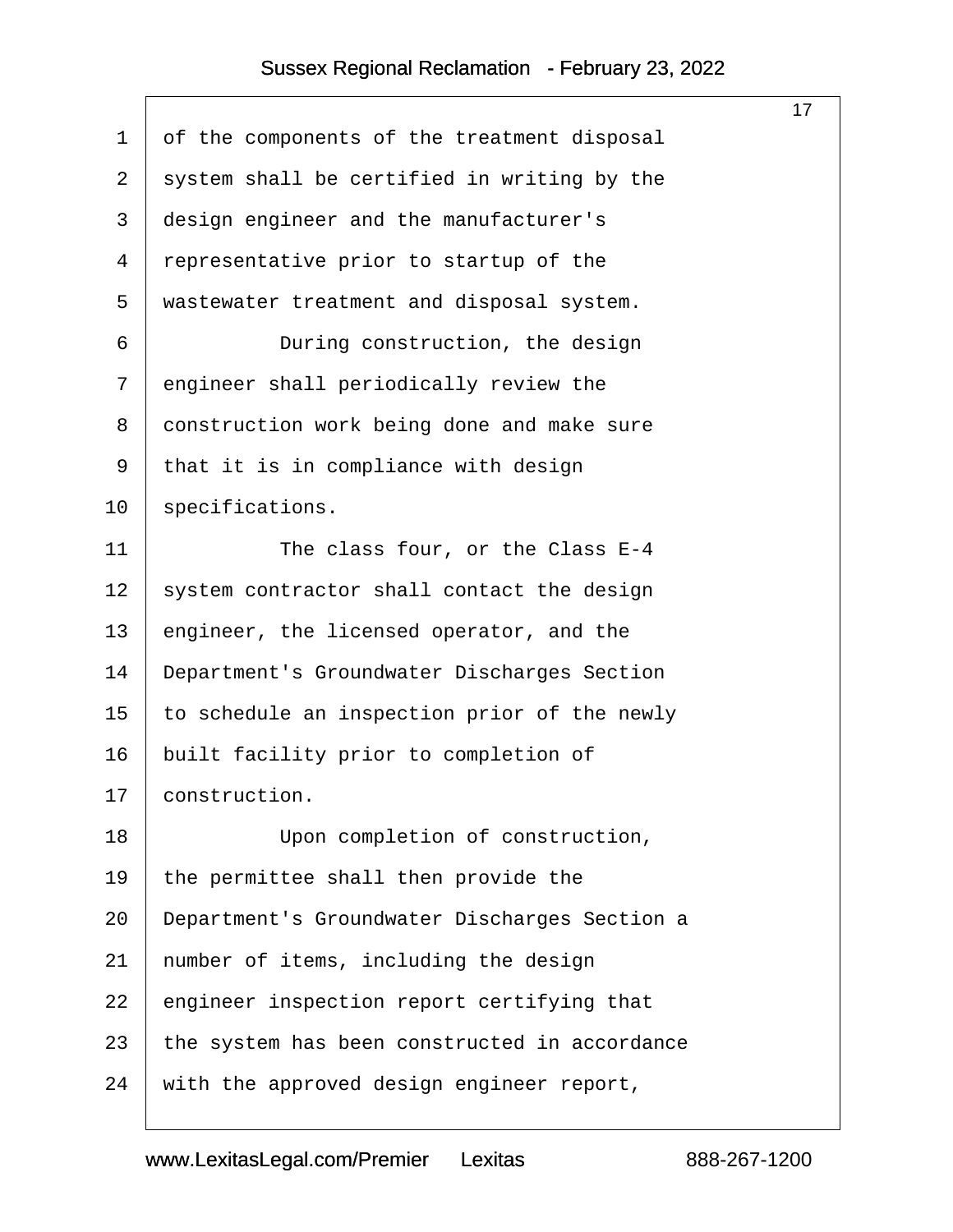<span id="page-18-0"></span>

|    |                                               | 18 |
|----|-----------------------------------------------|----|
| 1  | plans and technical specifications; that we   |    |
| 2  | will also receive the wastewater treatment    |    |
| 3  | system as-builts; and an amended operation    |    |
| 4  | and maintenance plan for the new facility.    |    |
| 5  | It's very weird. It's like my                 |    |
| 6  | slide times out and then will not allow me -- |    |
| 7  | allow it to forward.                          |    |
| 8  | MS. VEST: That's okay.                        |    |
| 9  | MR. REBAR: Okay. So upon                      |    |
| 10 | completion of the proposed wastewater         |    |
| 11 | treatment system authorized by a construction |    |
| 12 | permit, and upon the submission of all        |    |
| 13 | required reports and other documentation, and |    |
| 14 | upon receiving written approval from the      |    |
| 15 | Department, the new facility called SRRF will |    |
| 16 | be authorized to receive and treat wastewater |    |
| 17 | from within Artesian's service territories.   |    |
| 18 | But this also requires an amendment           |    |
| 19 | to the current operations permit to delineate |    |
| 20 | the operation requirements under phase one,   |    |
| 21 | but the amendment will also include phase two |    |
| 22 | requirements, as well.                        |    |
| 23 | So the draft operations permit                |    |
| 24 | amendment will change up the current influent |    |
|    |                                               |    |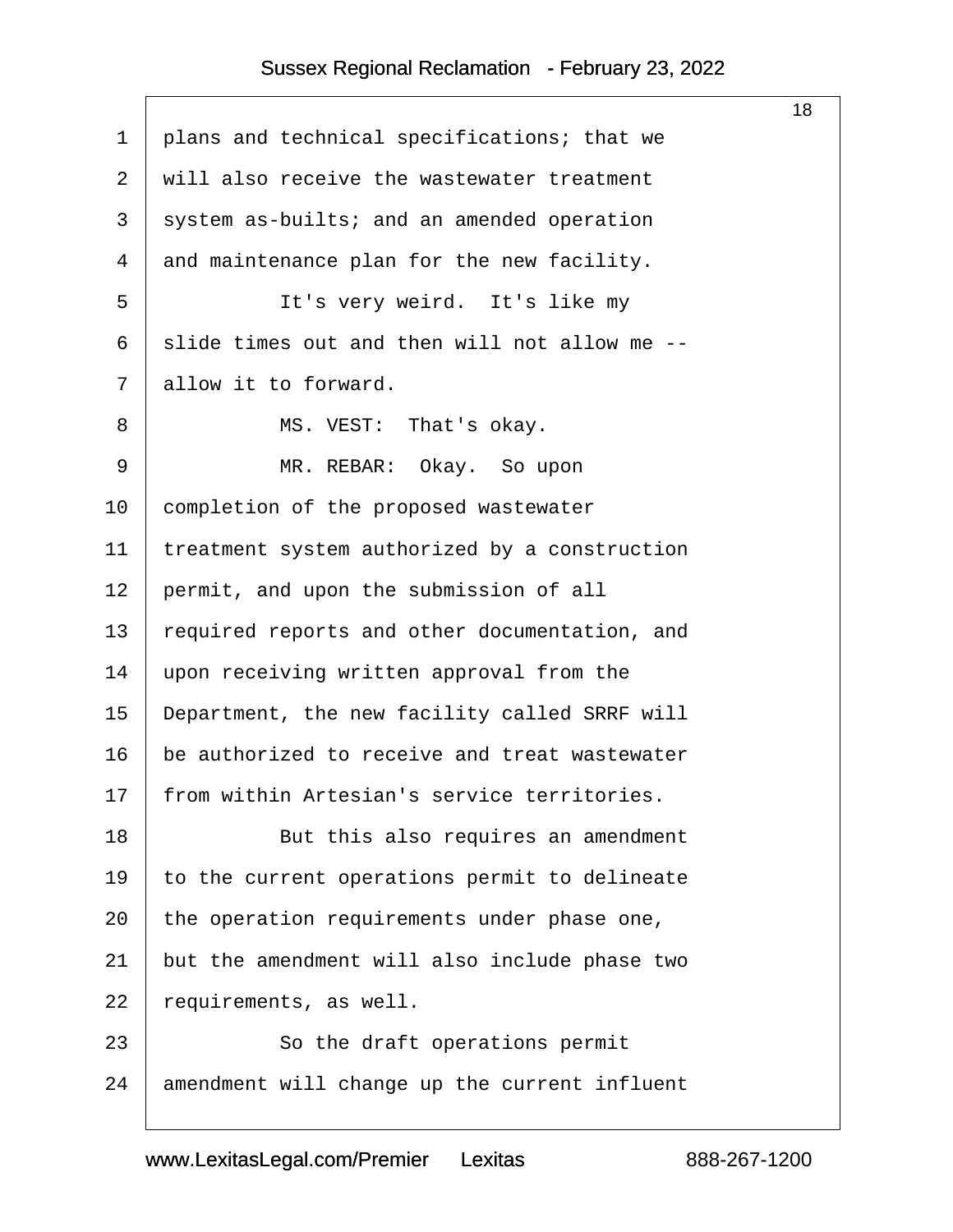<span id="page-19-0"></span>

|                                              | 19 |
|----------------------------------------------|----|
| limitations. So, as I had mentioned          |    |
| previously, currently the facility is        |    |
| receiving Allen Harim effluent, treated      |    |
| effluent, with an average daily flow of 1.5  |    |
| MGD and a peak daily flow of 2 MGD.          |    |
| The SRRF wastewater treatment                |    |
| system will receive an average daily flow of |    |
| 625,000 gallons per day with a peak daily    |    |
| treatment capacity of 1.25 MGD.              |    |
| And the resultant combination of             |    |
| those two waste streams will result in a     |    |
| combined average daily flow of 2.125 MGD and |    |
| a combined peak daily flow of 3.25 MGD.      |    |
| So the design effluent nitrogen              |    |
| concentration: Currently Allen Harim's waste |    |
| stream is received by the facility, and it's |    |
| designed to receive an effluent total        |    |
| nitrogen concentration of 30 milligrams per  |    |
| liter from the Allen Harim wastewater        |    |
| treatment system.                            |    |
| The proposed phase two SRRF                  |    |
| wastewater treatment system is designed to   |    |
| treat wastewater to a daily average total    |    |
| nitrogen concentration of 10 milligrams per  |    |
|                                              |    |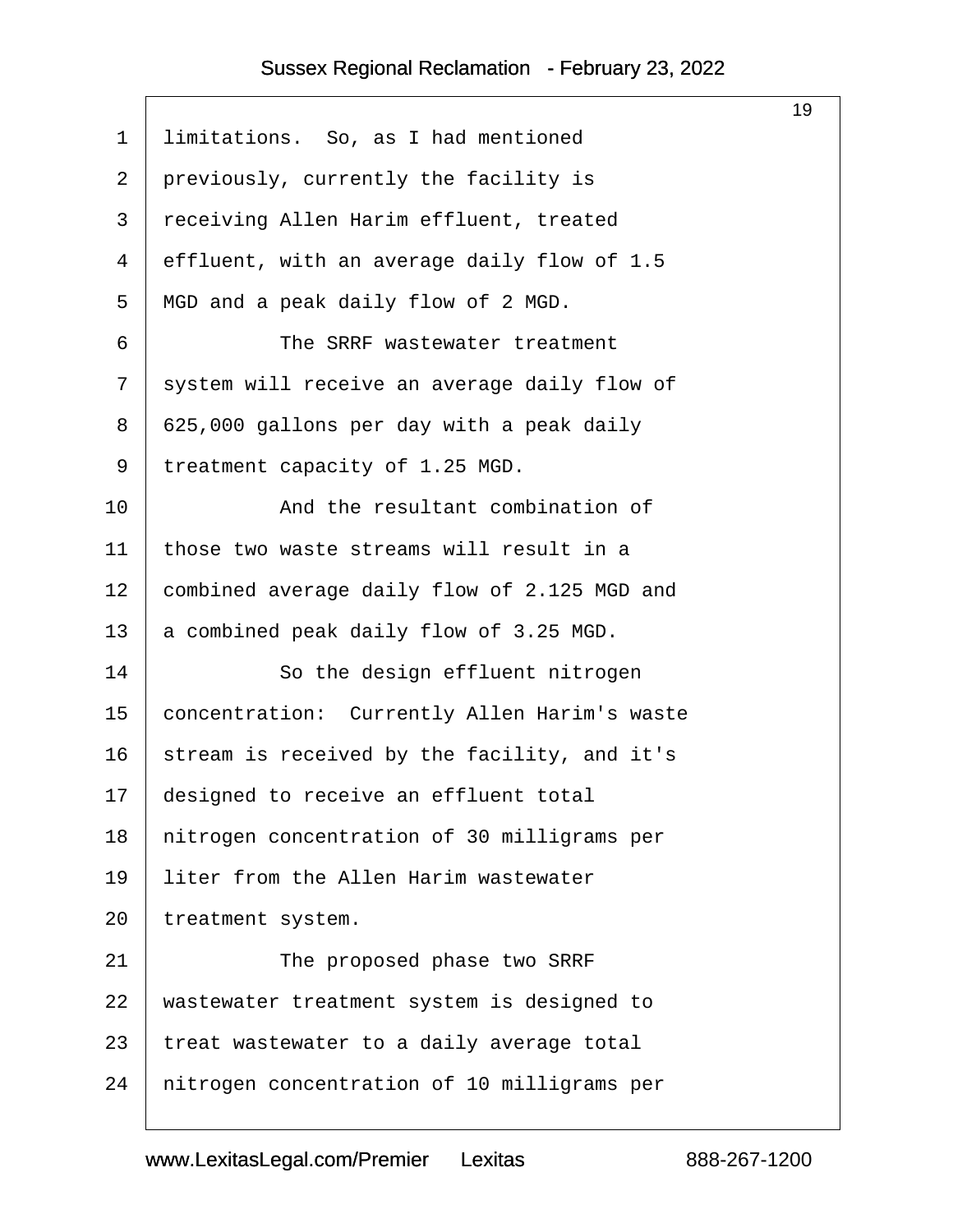<span id="page-20-0"></span>

|                |                                               | 20 |
|----------------|-----------------------------------------------|----|
| $\mathbf 1$    | liter.                                        |    |
| $\overline{2}$ | And as I mentioned previously,                |    |
| 3              | what's going to happen is those two waste     |    |
| $\overline{4}$ | streams will flow into the storage lagoon,    |    |
| 5              | which is designed to receive both flows for a |    |
| 6              | combined effluent daily average total         |    |
| 7              | nitrogen concentration of approximately       |    |
| 8              | 24.1 milligrams per liter. And that total     |    |
| 9              | nitrogen will then further be reduced via     |    |
| 10             | plant uptake during spray operations.         |    |
| 11             | So a couple of other changes to the           |    |
| 12             | permit that are being proposed would be       |    |
| 13             | changing the facility classification. It      |    |
| 14             | will be increased to a class four             |    |
| 15             | classification based on the regulations,      |    |
| 16             | licensing operators of wastewater facilities. |    |
| 17             | This means that the SRRF facility             |    |
| 18             | would be required to be under the direction   |    |
| 19             | of a Class 4 licensed operator in direct      |    |
| 20             | responsible charge of the facility.           |    |
| 21             | The permit amendment proposes a               |    |
| 22             | number of contingency plans for the new       |    |
| 23             | treatment system.                             |    |
| 24             | The first one is for total                    |    |
|                |                                               |    |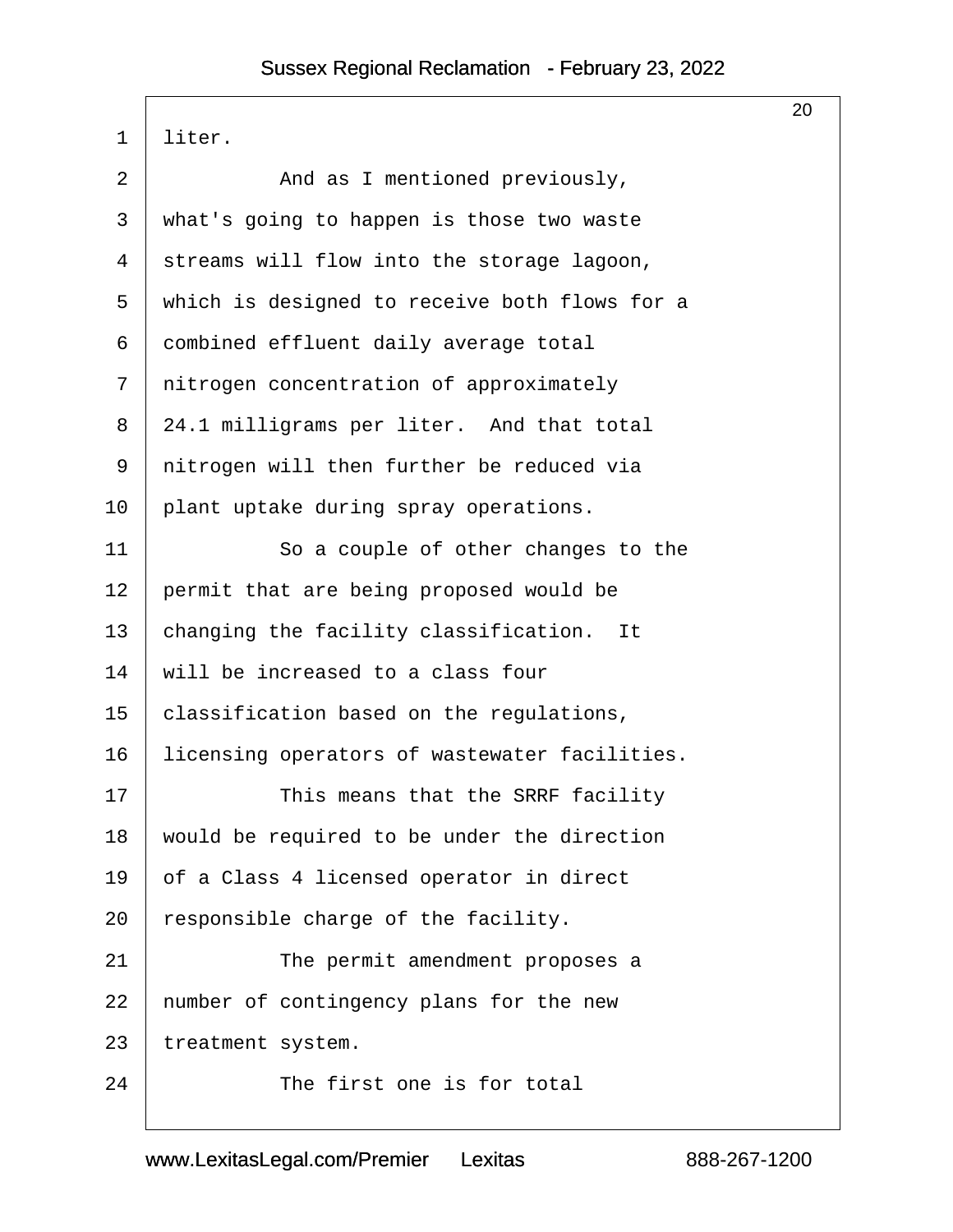<span id="page-21-0"></span>

|                                              | 21 |
|----------------------------------------------|----|
| nitrogen. If the confirmed analytical result |    |
| determines that the effluent total nitrogen  |    |
| concentration exceeds 10 milligrams per      |    |
| liter, the permittee will perform certain    |    |
| actions.                                     |    |
| In this case they will submit                |    |
| notification to the Department.<br>The       |    |
| Department will determine if diversion is    |    |
| required.                                    |    |
| The permittee will be required to            |    |
| increase monitoring frequency and perform a  |    |
| full system evaluation.                      |    |
| And once the total nitrogen no               |    |
| longer exceeds 10 milligrams per liter,      |    |
| normal operations will be allowed to be      |    |
| returned to.                                 |    |
| However, if this contingency plan            |    |
| is enacted more than three times in a        |    |
| 12-month period, the permittee will be       |    |
| required to submit an engineer report with   |    |
| proposed corrective actions and system       |    |
| upgrades.                                    |    |
| There is also a contingency plan             |    |
| for fecal coliform bacteria and turbidity.   |    |
|                                              |    |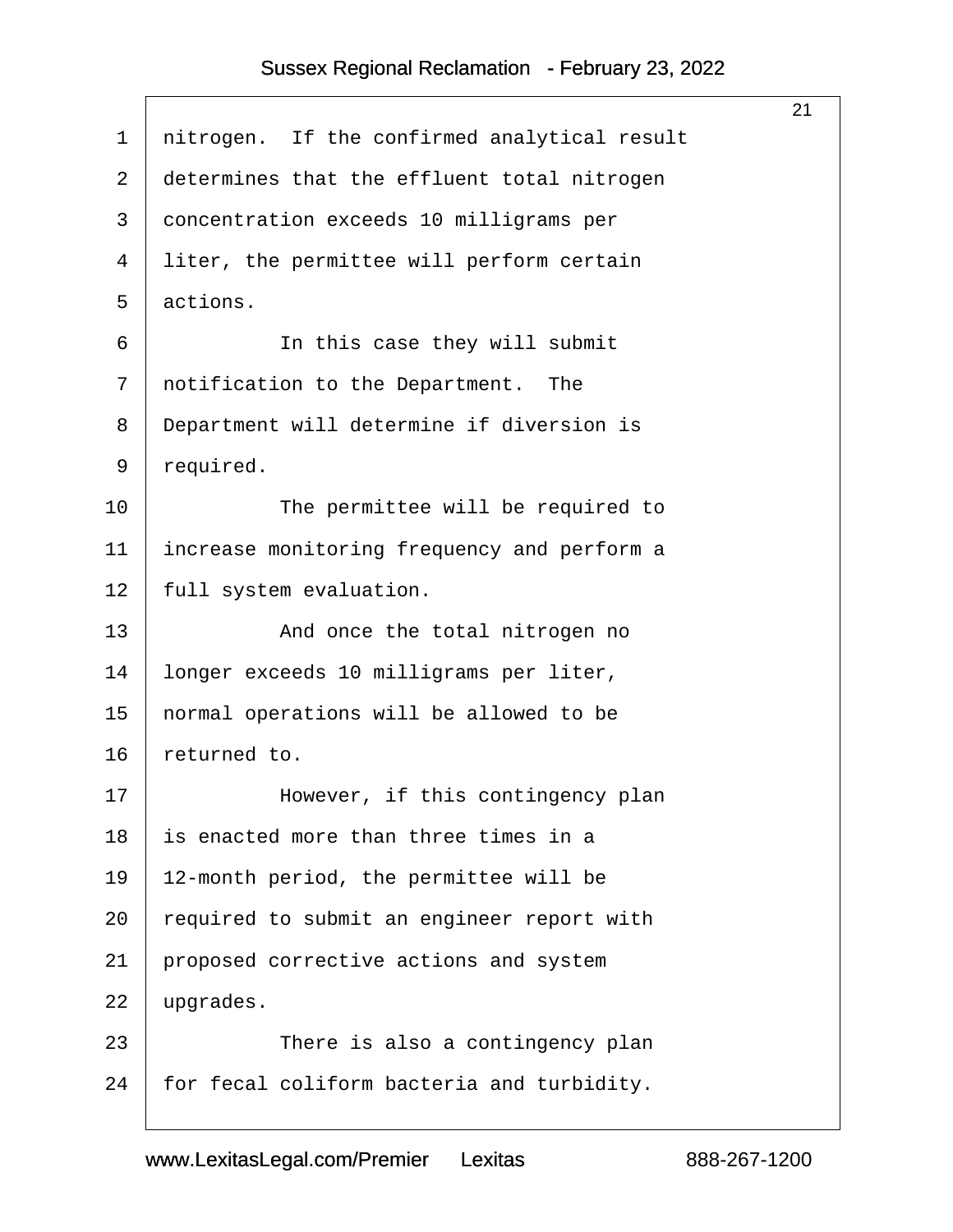<span id="page-22-0"></span>

|                |                                               | 22 |
|----------------|-----------------------------------------------|----|
| $\mathbf 1$    | If three analytical results within a 24-hour  |    |
| $\overline{2}$ | period documents the effluent fecal coliform  |    |
| 3              | bacteria or turbidity concentrations exceed   |    |
| 4              | the permit limitations, again, there will be  |    |
| 5              | notification submitted to the Department.     |    |
| 6              | Diversion will be immediately                 |    |
| 7              | required. The facility will increase          |    |
| 8              | monitoring frequency and filtration. And a    |    |
| 9              | system analysis and evaluation will be        |    |
| 10             | performed, as well.                           |    |
| 11             | If this contingency plan is enacted           |    |
| 12             | more than three times in the 12-month period, |    |
| 13             | again the permittee will be required to       |    |
| 14             | submit an engineer report with proposed       |    |
| 15             | corrective actions and system upgrades.       |    |
| 16             | Again, as with the current permit,            |    |
| 17             | there will be additional influent/effluent    |    |
| 18             | soil and vegetative monitoring.               |    |
| 19             | So currently the influent from the            |    |
| 20             | Allen Harim, um, the treated effluent from    |    |
| 21             | the Allen Harim facility is being monitored.  |    |
| 22             | This amended permit will require influent     |    |
| 23             | entering the SRRF wastewater treatment system |    |
| 24             | to be monitored.                              |    |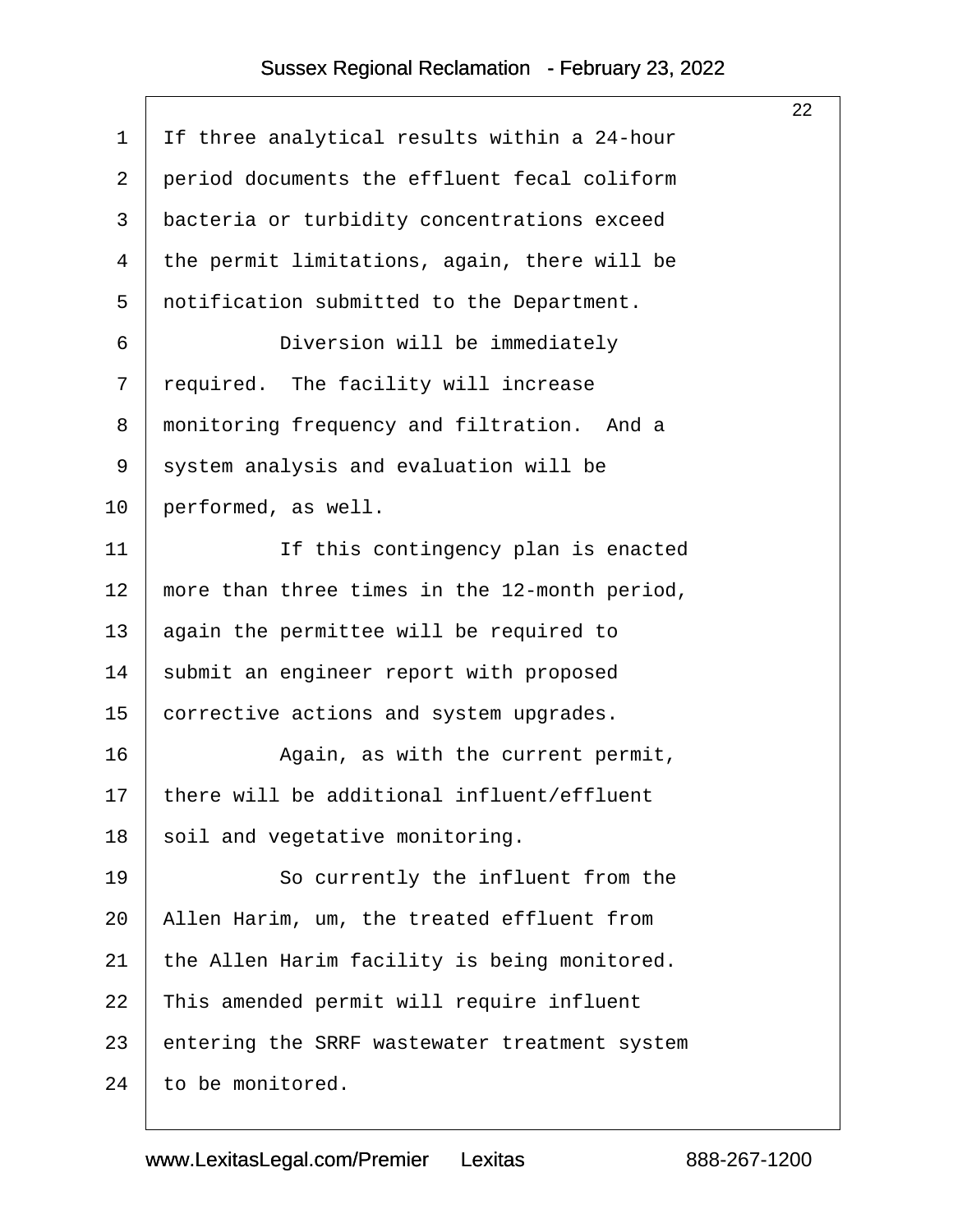<span id="page-23-0"></span>

|                |                                               | 23 |
|----------------|-----------------------------------------------|----|
| $\mathbf 1$    | And, again, effluent coming out of            |    |
| 2              | the SRRF treated wastewater treatment system  |    |
| 3              | will be monitored at two points, both coming  |    |
| $\overline{4}$ | out of the wastewater treatment system,       |    |
| 5              | itself, to ensure that the treatment system   |    |
| 6              | is operating appropriately, and then post     |    |
| 7              | storage with the discharge of the blended     |    |
| 8              | treated effluent.                             |    |
| 9              | Metals are going to be now required           |    |
| 10             | to be tested in soil annually.                |    |
| 11             | And vegetative monitoring will also           |    |
| 12             | now be required annually.                     |    |
| 13             | So, in conclusion, a phase two                |    |
| 14             | application has been received by the          |    |
| 15             | Department. If approved, the Department       |    |
| 16             | would then issue a construction permit and an |    |
| 17             | operations permit amendment.                  |    |
| 18             | Those permits which have been                 |    |
| 19             | drafted for the benefit of the public to be   |    |
| 20             | able to comment on will include operational   |    |
| 21             | requirements, monitoring, and reporting       |    |
| 22             | requirements, contingency plans, et cetera,   |    |
| 23             | all designed to protect public health and the |    |
| 24             | environment.                                  |    |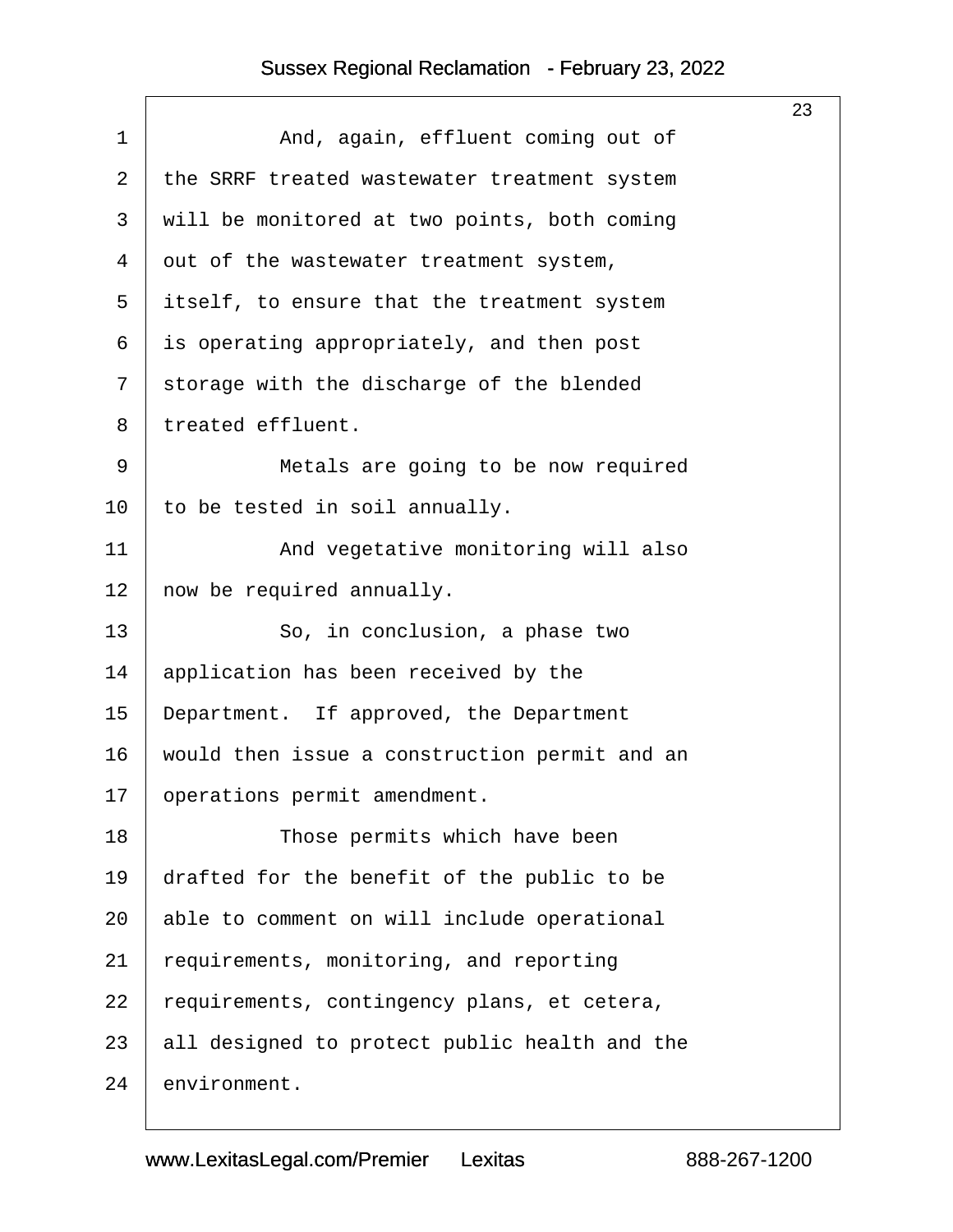<span id="page-24-0"></span>

|                                              | 24 |
|----------------------------------------------|----|
| Madam Hearing Officer, that                  |    |
| concludes my presentation. I do have a list  |    |
| of exhibits. Do I have to read those off,    |    |
| or?                                          |    |
| MS. VEST: You do not have to read            |    |
| them off, John, but can you put up $-$ yeah, |    |
| there we go.                                 |    |
| MR. REBAR: Okay.                             |    |
| MS. VEST: Okay. So I see that                |    |
| there are public hearing exhibits. It looks  |    |
| like it's 1 through 12.                      |    |
| MR. REBAR: 1 through 19.                     |    |
| MS. VEST: Oh, 1 through 19. There            |    |
| we go. Just a couple quick questions for     |    |
| clarification for the benefit of the record: |    |
| Are these the same list of exhibits as the   |    |
| ones posted on the hearing webpage dedicated |    |
| to this matter?                              |    |
| MR. REBAR: Yes.                              |    |
| MS. VEST: And have they been                 |    |
| changed or altered in any way since their    |    |
| posting?                                     |    |
| MR. REBAR: No.                               |    |
| MS. VEST: Very good. Thank you               |    |
|                                              |    |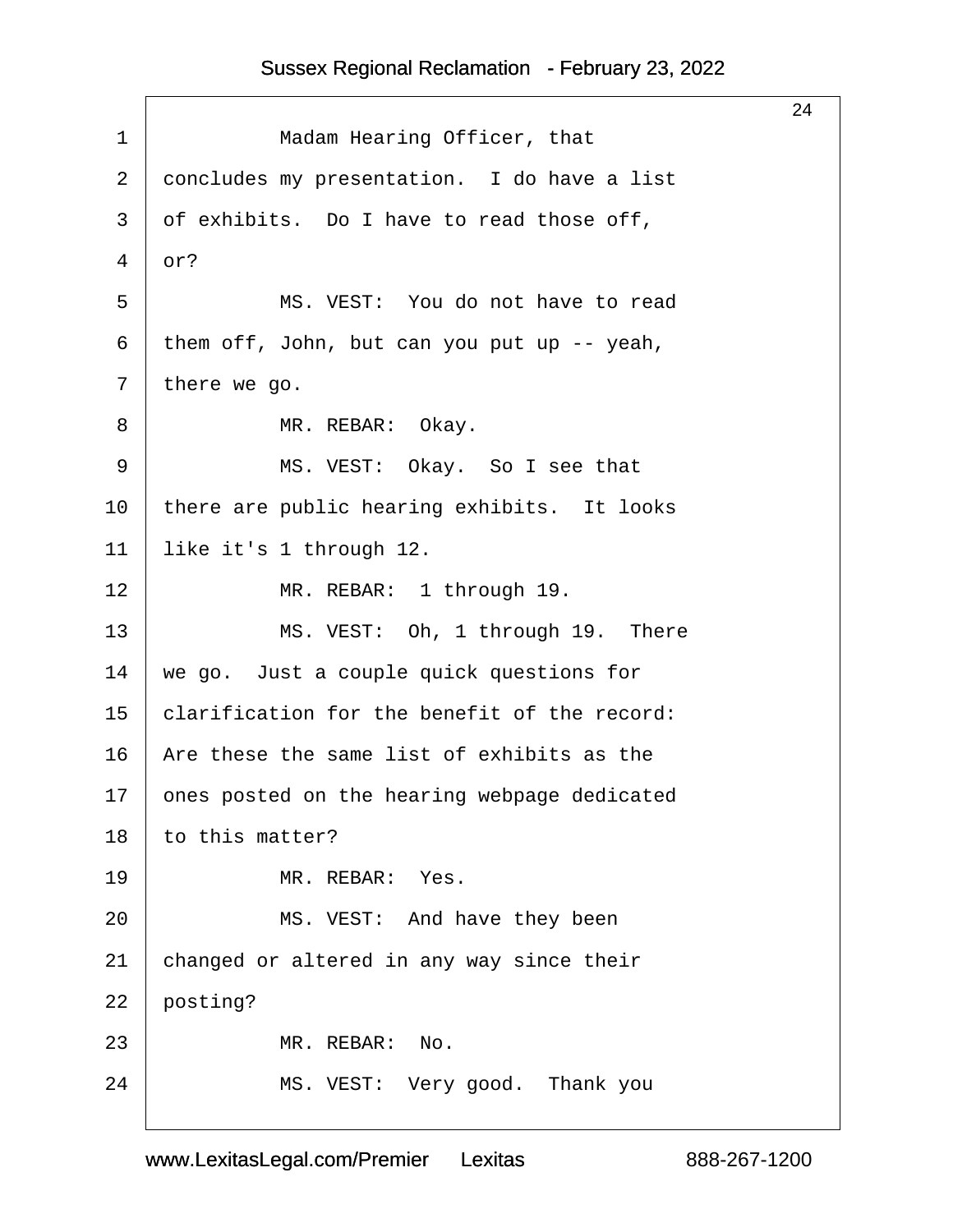<span id="page-25-0"></span>

|                |                                               | 25 |
|----------------|-----------------------------------------------|----|
| 1              | for your presentation. Let the record         |    |
| $\overline{2}$ | reflect that DNREC's proposed Exhibits 1      |    |
| $\mathfrak{Z}$ | through 19 are hereby entered into the formal |    |
| 4              | hearing record regarding this matter.         |    |
| 5              | Does the Department have anything             |    |
| 6              | further it wishes to offer at this time?      |    |
| 7              | MR. REBAR:<br>No.                             |    |
| 8              | MS. VEST: Okay. Thank you again,              |    |
| 9              | John. I appreciate that. I am now going to    |    |
| 10             | purposely mute you, and I'm going to try to   |    |
| 11             | bring on the applicant.                       |    |
| 12             | Mr. Konstanski, I'm going to make             |    |
| 13             | you a presenter. You should be able to now    |    |
| 14             | have an opportunity to share your screen.     |    |
| 15             | MR. KONSTANSKI: I believe so.                 |    |
| 16             | Give me just a second here.                   |    |
| 17             | MS. VEST: There you go.                       |    |
| 18             | MR. KONSTANSKI: Perfect.                      |    |
| 19             | MS. VEST: Okay. I can hear you.               |    |
| 20             | I can see you. So you may proceed when        |    |
| 21             | ready.                                        |    |
| 22             | MR. KONSTANSKI: Perfect. Thank                |    |
| 23             | you, Madam Hearing Officer. So my name is     |    |
| 24             | Daniel Konstanski. I am the manager of        |    |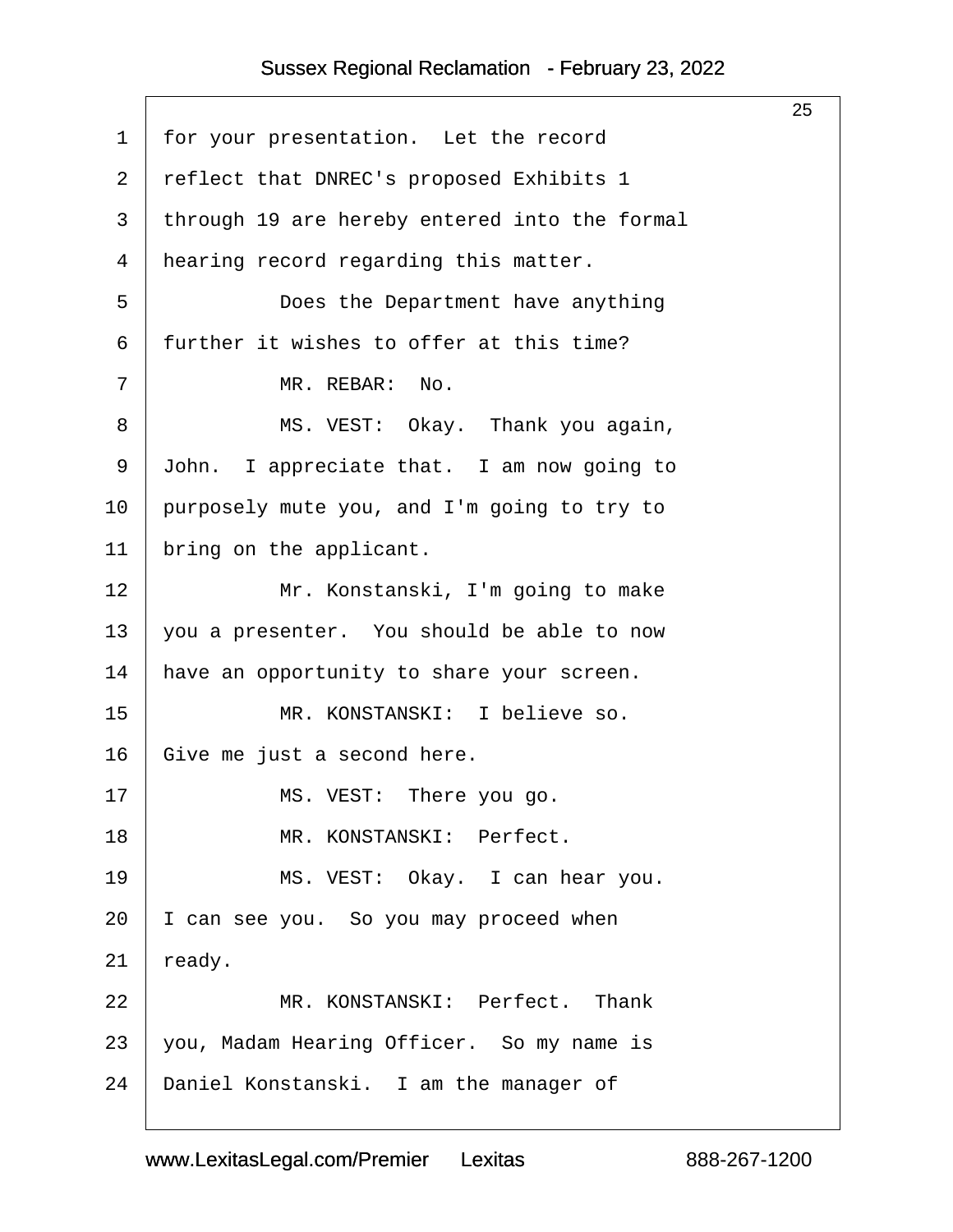<span id="page-26-0"></span>

|             |                                               | 26 |
|-------------|-----------------------------------------------|----|
| $\mathbf 1$ | engineering at Artesian. And I'm going to go  |    |
| 2           | through a brief presentation, which basically |    |
| 3           | will just kind of highlight a few items in    |    |
| 4           | more detail that you just heard Mr. Rebar go  |    |
| 5           | over, as well as show a few visuals so that   |    |
| 6           | the public can get a sense of what the        |    |
| 7           | improvements are actually going to look like  |    |
| 8           | when constructed out in the field.            |    |
| 9           | Just to briefly recap, and                    |    |
| 10          | Mr. Rebar already did a great job of going    |    |
| 11          | over this: So this is phase two that we are   |    |
| 12          | talking about now. Phase one, which           |    |
| 13          | currently is the existing facilities out at   |    |
| 14          | the site, again the items that he listed,     |    |
| 15          | 90 million-gallon treated effluent storage    |    |
| 16          | lagoon, which currently is disposing of       |    |
| $17$        | treated wastewater from the Allen Harim       |    |
| 18          | facility.                                     |    |
| 19          | And we are taking in and disposing            |    |
| 20          | of that treated effluent on both cropland and |    |
| 21          | woodlands. So we've got 380 acres of active   |    |
| 22          | farms cropland out there that is in use,      |    |
| 23          | as well as 200 acres in the woods, that we    |    |
| 24          | are spraying on through a combination of      |    |
|             |                                               |    |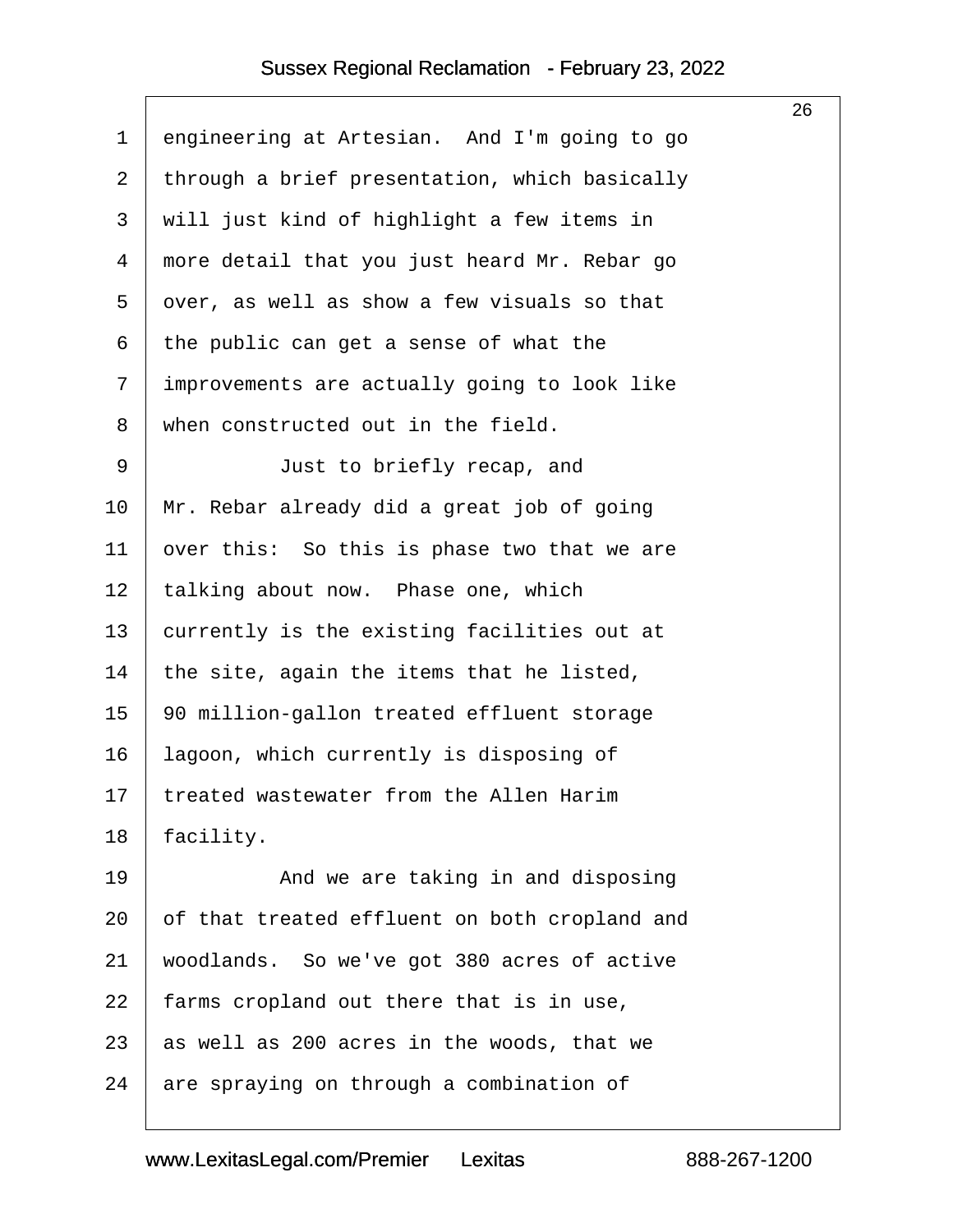<span id="page-27-0"></span>

|                |                                               | 27 |
|----------------|-----------------------------------------------|----|
| $\mathbf 1$    | sprinklers and solid sets and spray           |    |
| $\overline{2}$ | irrigators.                                   |    |
| 3              | And again that site, we've got                |    |
| 4              | Route 30 here north to south, and then you've |    |
| 5              | got 16 running east to west. This is showing  |    |
| 6              | those existing facilities.                    |    |
| 7              | We've got the 90 million-gallon               |    |
| 8              | storage lagoon, which is the main SRRF site   |    |
| 9              | which is where phase two is going to be       |    |
| 10             | constructed, kind of around that lagoon. And  |    |
| 11             | I'll show that in more detail here in a       |    |
| 12             | moment. As well as then we've got the crop    |    |
| 13             | recharge areas and the woodlands recharge     |    |
| 14             | area.                                         |    |
| 15             | So this is the existing facility              |    |
| 16             | that makes up phase one of SRRF.              |    |
| 17             | And as Mr. Rebar went over, we are            |    |
| 18             | now talking about phase two, which primarily  |    |
| 19             | consists of a 625,000-gallon per day on       |    |
| 20             | average primary wastewater treatment          |    |
| 21             | facility.                                     |    |
| 22             | With that and surrounding it in               |    |
| 23             | support of it, we are going to have a         |    |
| 24             | 3 million-gallon lagoon that will serve both  |    |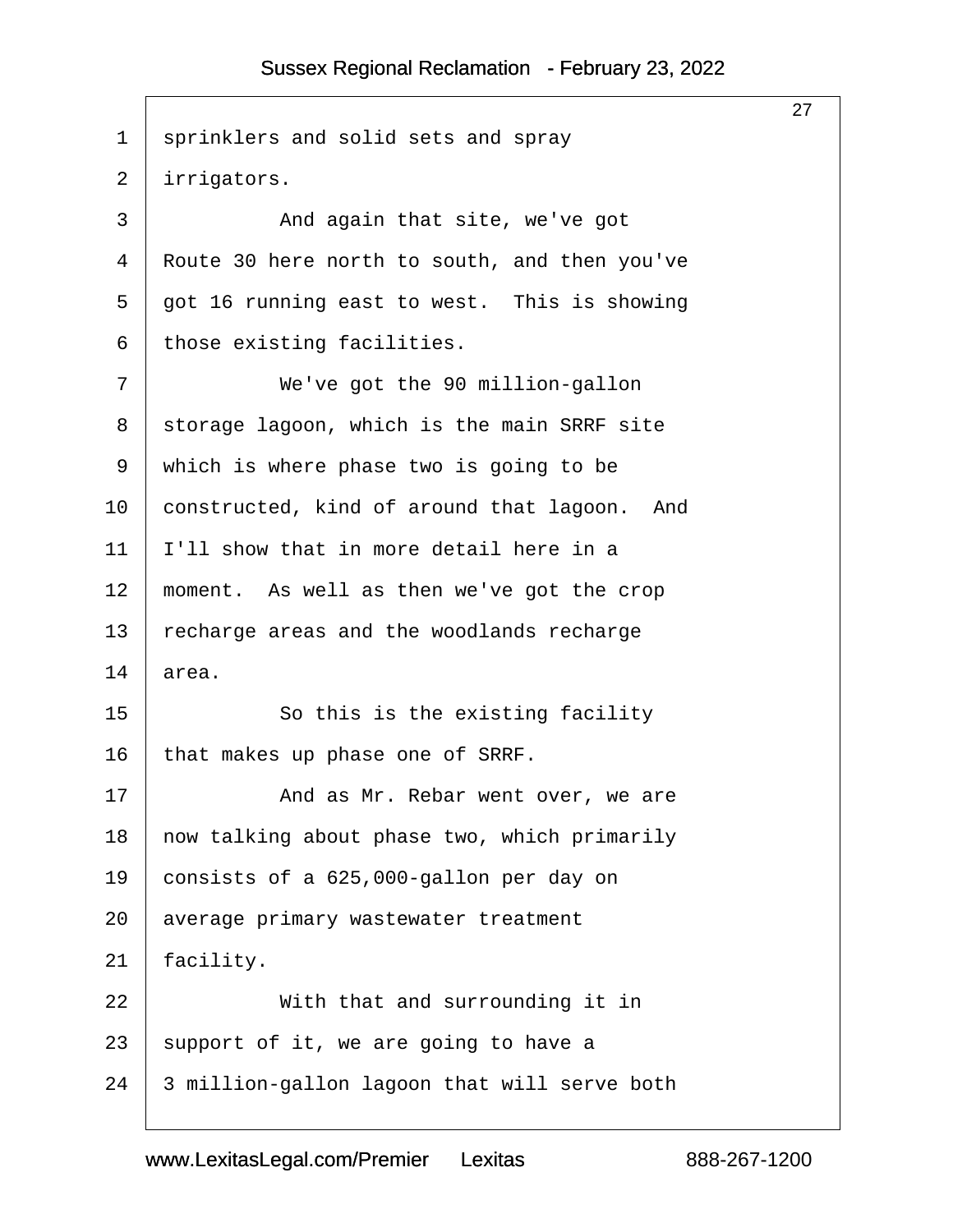<span id="page-28-0"></span>

|                |                                              | 28 |
|----------------|----------------------------------------------|----|
| 1              | an influent equalization role as well as a   |    |
| $\overline{2}$ | diversion role in the event that we need to  |    |
| 3              | hold back some water for further treatment.  |    |
| 4              | We have got headworks with                   |    |
| 5              | screening equipment, as well as tertiary     |    |
| 6              | treatment, which are those cloth media       |    |
| 7              | filters that he mentioned, as well as the    |    |
| 8              | ultraviolet disinfection.                    |    |
| 9              | We have an on-site lab area that's           |    |
| 10             | primarily going to be there for collecting   |    |
| 11             | the samples that we send out to the          |    |
| 12             | professional certified labs that do all of   |    |
| 13             | our testing. That then is what we report     |    |
| 14             | back to the State.                           |    |
| 15             | And then we have got $-$ - he showed,        |    |
| 16             | Mr. Rebar, showed the maps of all the        |    |
| 17             | monitoring wells, and we are going to have   |    |
| 18             | additional monitoring facilities throughout  |    |
| 19             | this proposed treatment plant and all of its |    |
| 20             | surrounding infrastructure.                  |    |
| 21             | And just so everyone has a sense of          |    |
| 22             | timing for the public's benefit, we expect   |    |
| 23             | construction to take about 18 months after   |    |
| 24             | receipt of a permit.                         |    |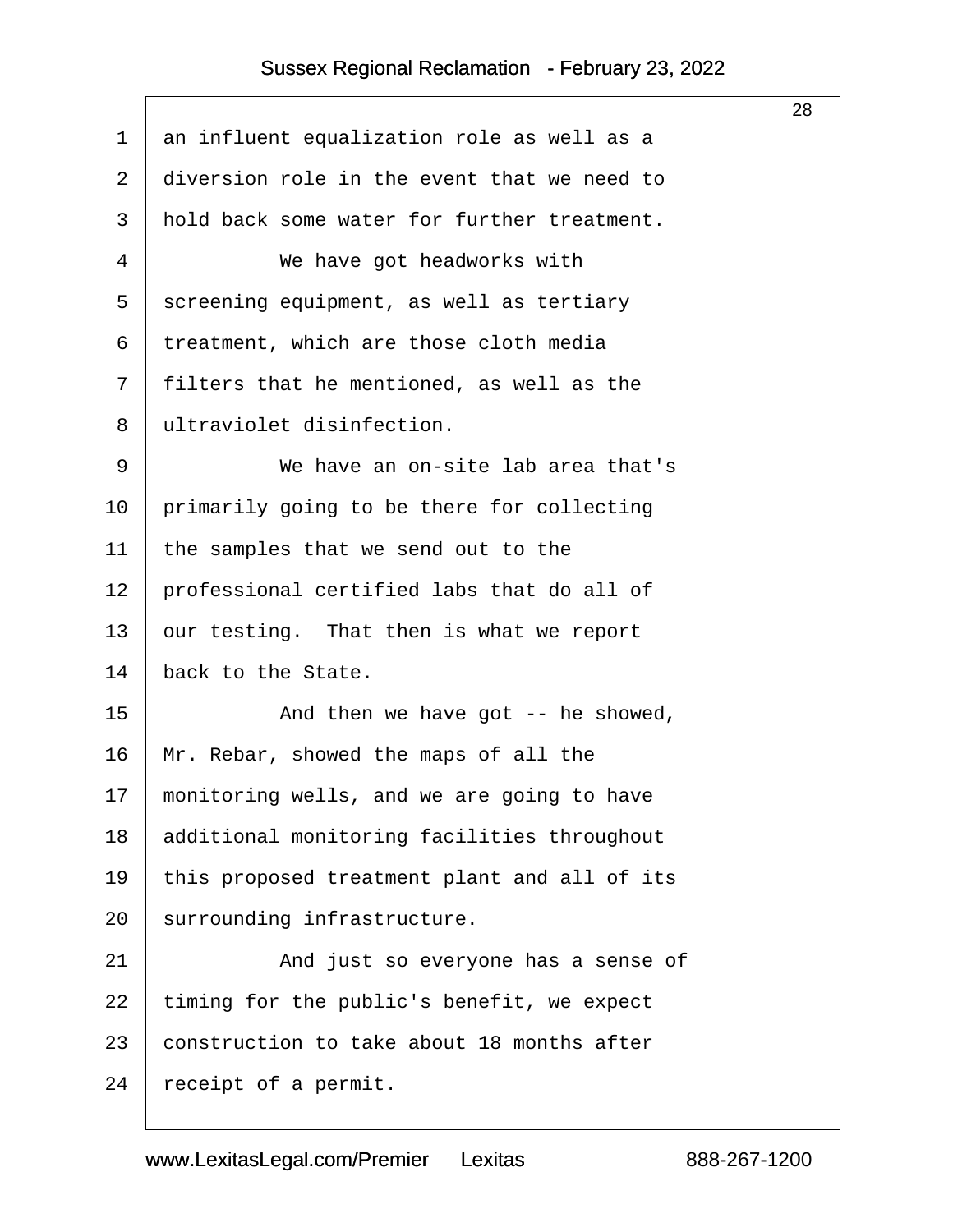$\sqrt{ }$ 

<span id="page-29-0"></span>

|                |                                               | 29 |
|----------------|-----------------------------------------------|----|
| $\mathbf 1$    | So, again, going back to that same            |    |
| $\overline{2}$ | map, just to give a sense of where we are     |    |
| $\mathfrak{Z}$ | talking about, most of the action here, or    |    |
| 4              | all of the action, rather, for phase two is   |    |
| 5              | going to take place surrounding the existing  |    |
| 6              | lagoon on the kind of what we call the main   |    |
| 7              | SRRF tract of land there right off of Route   |    |
| 8              | 30.                                           |    |
| 9              | Zooming in on that area, again                |    |
| 10             | we've been talking about these three big      |    |
| 11             | pieces. So the flow will come in off of       |    |
| 12             | pipelines on Route 30. It will come to the    |    |
| 13             | headworks facility, where it will be screened |    |
| 14             | for removable solids and floatables.          |    |
| 15             | From there, it will go into the               |    |
| 16             | equalization bin. And the beauty of this      |    |
| 17             | equalization basin, which is a                |    |
| 18             | 3 million-gallon lined lagoon, is that it     |    |
| 19             | will allow us to absorb any of those daily    |    |
| 20             | fluctuations and flow and allow us to load    |    |
| 21             | the plant very consistently so that it sees   |    |
| 22             | the same flow day in and day out, kind of no  |    |
| 23             | matter what's happening out in the system or  |    |
| 24             | also with the weather. This allows us a huge  |    |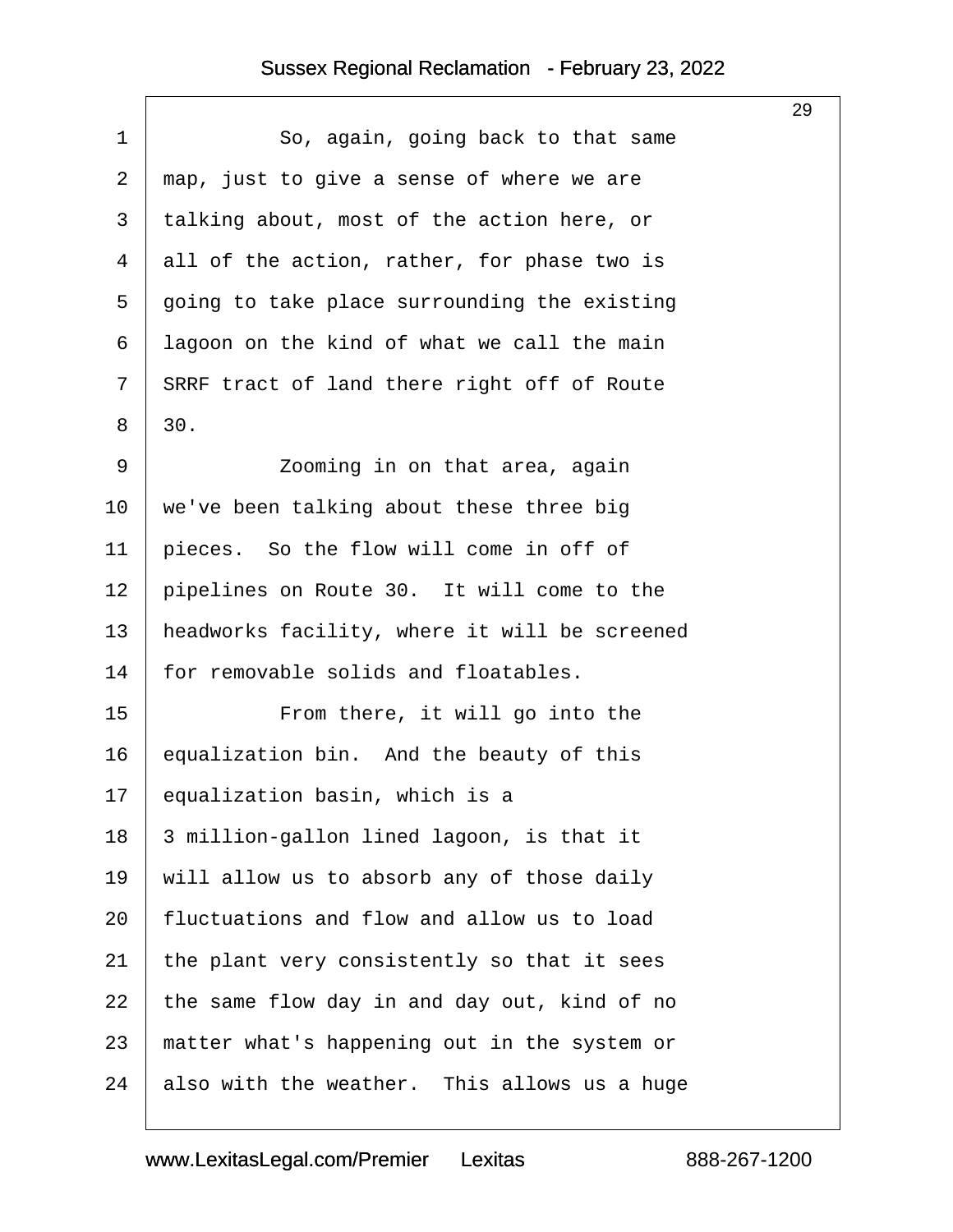<span id="page-30-0"></span>

| 1  | amount of buffer in terms of how we load the  |
|----|-----------------------------------------------|
| 2  | plant.                                        |
| 3  | From there, it will come back.                |
| 4  | There is a pump station immediately adjacent  |
| 5  | to the headworks building which will pump it  |
| 6  | to the primary treatment works, which is down |
| 7  | here.                                         |
| 8  | So the main treatment facility is             |
| 9  | this structure. And then we've also got the   |
| 10 | building with the tertiary treatment,         |
| 11 | as well as those other facilities that we     |
| 12 | were talking about here.                      |
| 13 | And from there, it will be pumped             |
| 14 | in and mixed with the flow coming in from     |
| 15 | Allen so that they can be sprayed together    |
| 16 | out onto the croplands and woodlands that     |
| 17 | surround the site and that are currently in   |
| 18 | use today.                                    |
| 19 | Just to briefly cover the                     |
| 20 | capabilities, we talked about the             |
| 21 | equalization volume. They are for buffering   |
| 22 | of both the natural day-to-day fluctuations   |
| 23 | in flow, as well as for weather events in the |
| 24 | event of a hurricane or something of a        |

30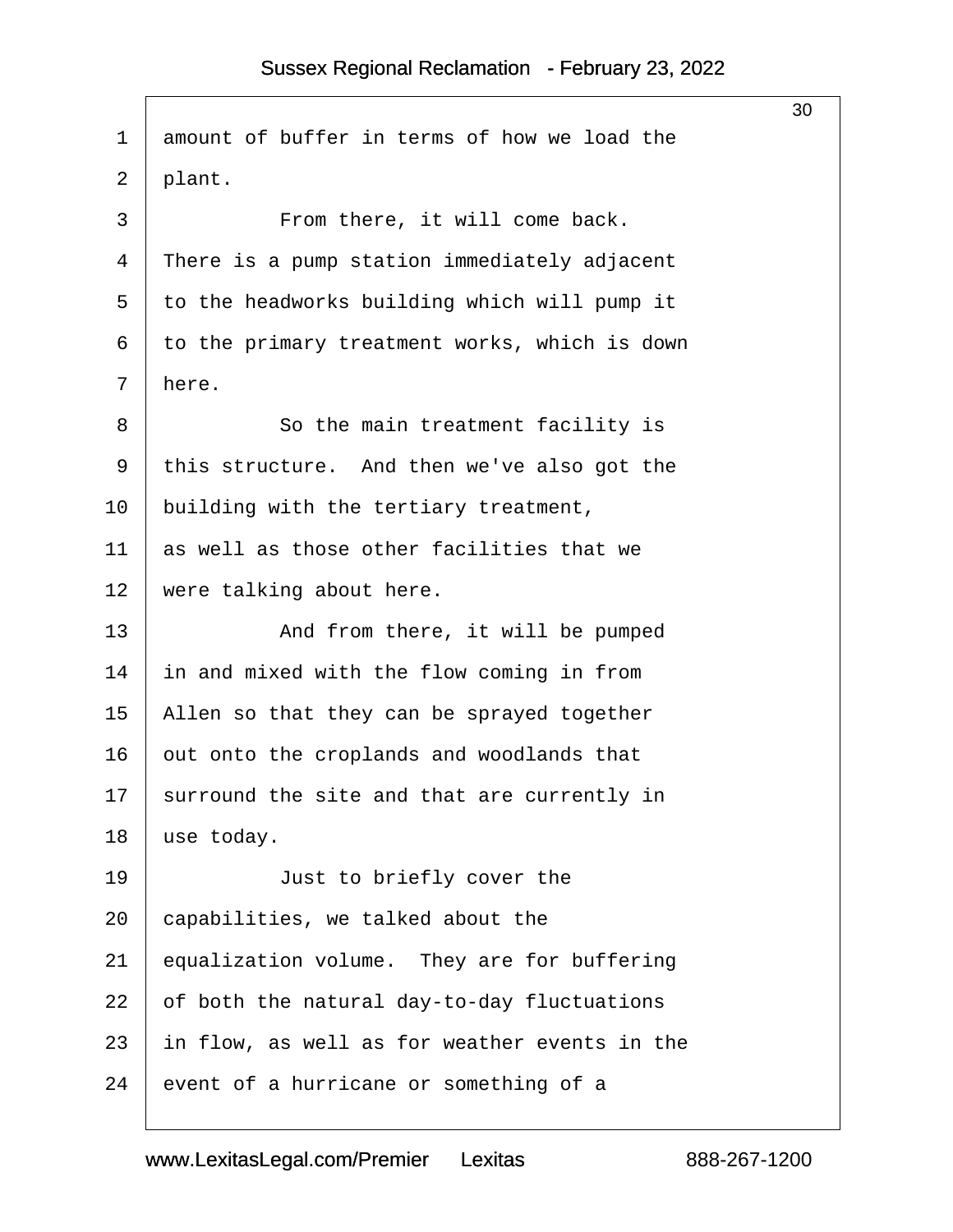<span id="page-31-0"></span>

| $\mathbf 1$    | similar nature.                               |
|----------------|-----------------------------------------------|
| $\overline{2}$ | We can process and treat up to                |
| 3              | 625,000 gallons per day of the flow that's    |
| 4              | coming in from our various residential,       |
| 5              | commercial, and industrial sources in         |
| 6              | Artesian service area in Sussex County.       |
| 7              | And we can handle the peak flows              |
| 8              | far in excess of what we expect from weather  |
| 9              | events in all of those various sources.       |
| 10             | We can also divert and hold up to             |
| 11             | four days of inflow in the event of an        |
| 12             | emergency.                                    |
| 13             | I would also like to point out that           |
| 14             | we have set up the piping so that in the      |
| 15             | event that we receive non-compliant waste     |
| 16             | from Allen's, we would also have the ability  |
| 17             | to further divert their flow. They have       |
| 18             | their own diversion capabilities, but we      |
| 19             | would also be able to divert additionally     |
| 20             | flow coming from them in the event that it    |
| 21             | was needed.                                   |
| 22             | And we've got the ability to meet             |
| 23             | the unlimited public access treatment         |
| 24             | as well as reduce the nitrogen concentrations |
|                |                                               |

31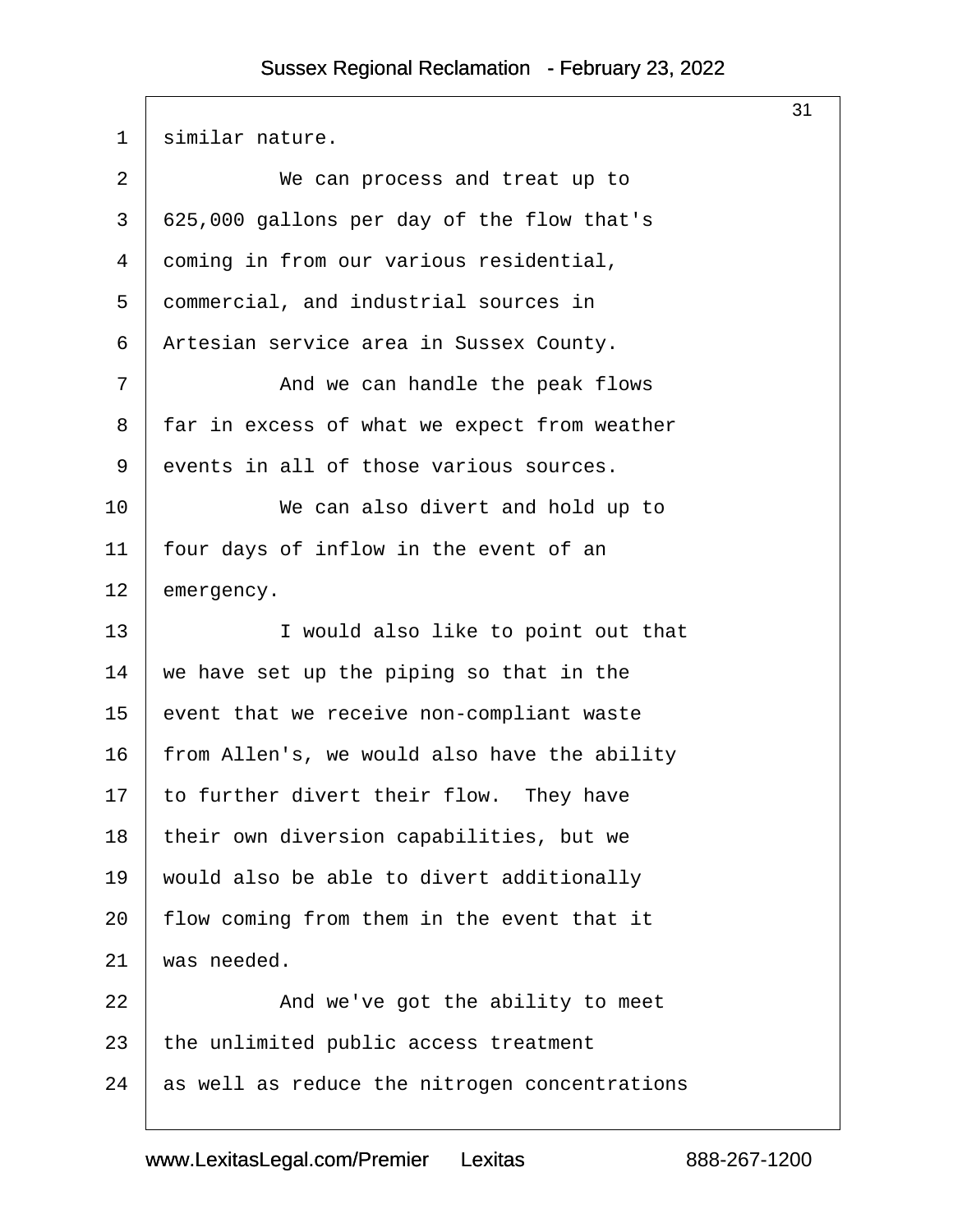<span id="page-32-0"></span>

|                |                                              | 32 |
|----------------|----------------------------------------------|----|
| $\mathbf 1$    | to well below the 10 milligrams per liter,   |    |
| $\overline{2}$ | the drinking water limits.                   |    |
| 3              | And as Mr. Rebar mentioned, we have          |    |
| 4              | the monitoring wells which we are now        |    |
| 5              | supplementing with additional equipment and  |    |
| 6              | sensors throughout the treatment process to  |    |
| 7              | monitor and make sure that we are meeting    |    |
| 8              | those effluent limitations both throughout   |    |
| 9              | the treatment process and ultimately when it |    |
| 10             | gets to the end of it.                       |    |
| 11             | I want to briefly cover the                  |    |
| 12             | environmental benefits that adding this      |    |
| 13             | facility are going to bring to SRRF.         |    |
| 14             | We continue to be able to serve the          |    |
| 15             | farming community with the additional        |    |
| 16             | fertilization as well as reclaiming water.   |    |
| 17             | Both of these are very beneficial to the     |    |
| 18             | farms surrounding the SRRF facility that     |    |
| 19             | utilizes the treated effluent, both in terms |    |
| 20             | of reducing the amount of fertilizer they    |    |
| 21             | apply each year as well as reducing          |    |
| 22             | tremendously the amount of water that they   |    |
| 23             | pull out of the aquifer, which is a major    |    |
| 24             | benefit to the surrounding area, preserving  |    |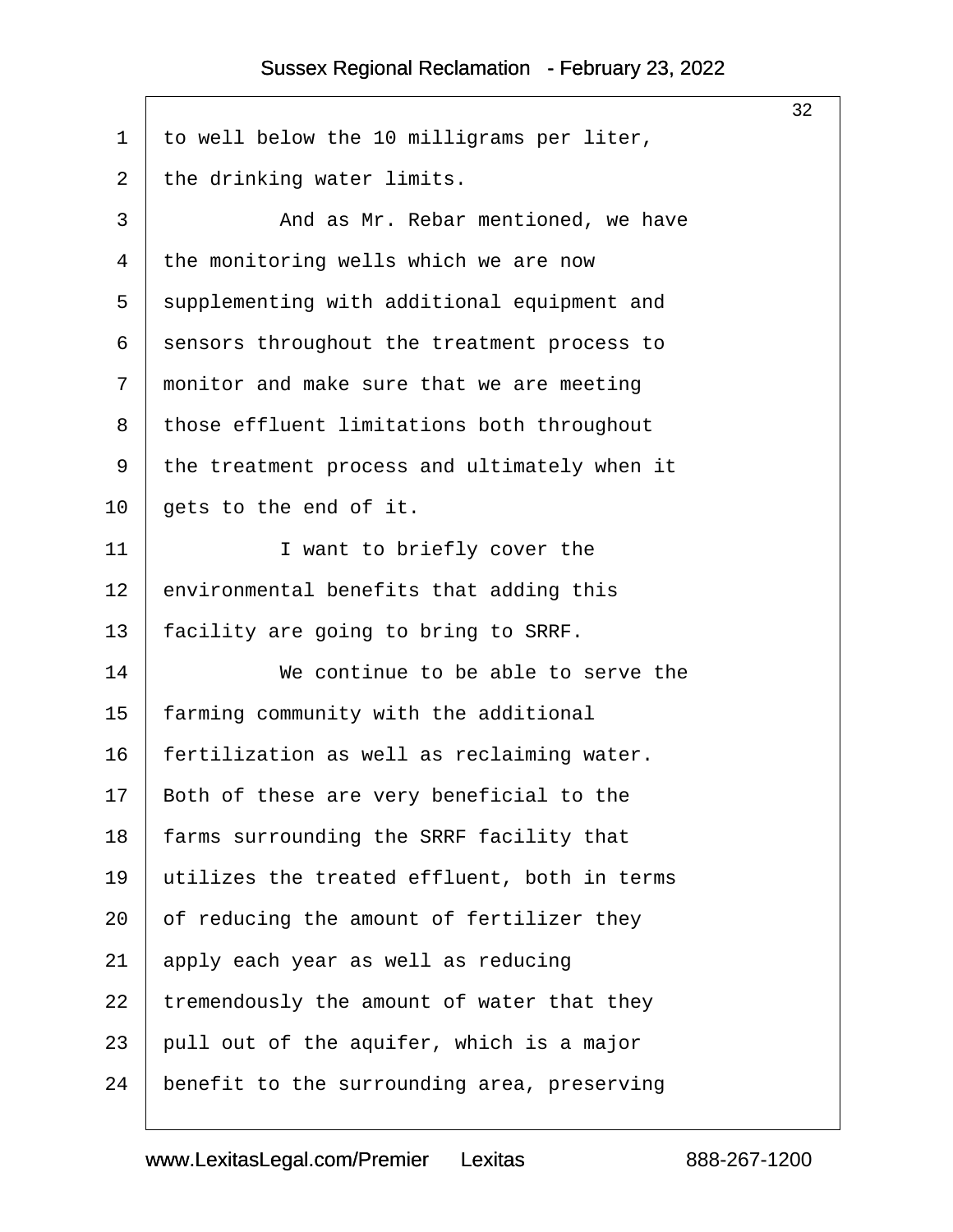<span id="page-33-0"></span>

|                |                                               | 33 |
|----------------|-----------------------------------------------|----|
| $\mathbf 1$    | those resources. We also are reducing or      |    |
| $\overline{2}$ | eliminating discharges to local streams,      |    |
| 3              | rivers, and the inland bays. And, again,      |    |
| 4              | that equalization facility is a safeguard.    |    |
| 5              | A lot of the customers that are               |    |
| 6              | going to be coming to SRRF come from          |    |
| 7              | communities that, if they were served by      |    |
| 8              | small community systems, could struggle in    |    |
| 9              | the event of detrimental weather or just the  |    |
| 10             | normal wear and tear that comes to a plant    |    |
| 11             | and a facility of this nature. You get much   |    |
| 12             | more economies of scale and also the benefits |    |
| 13             | of having some of those, again the            |    |
| 14             | equalization and diversion to flatten out     |    |
| 15             | some of the natural and weather-related       |    |
| 16             | events that can come along.                   |    |
| 17             | So I want to briefly turn now for a           |    |
| 18             | moment and just talk about what the facility  |    |
| 19             | will look like, try to give the public a      |    |
| 20             | sense of what they will see as they drive by  |    |
| 21             | the site once it is completed.                |    |
| 22             | And we have strategically placed              |    |
| 23             | this treatment plant in the back of the site, |    |
| 24             | the SRRF. The main SRRF area is a rather      |    |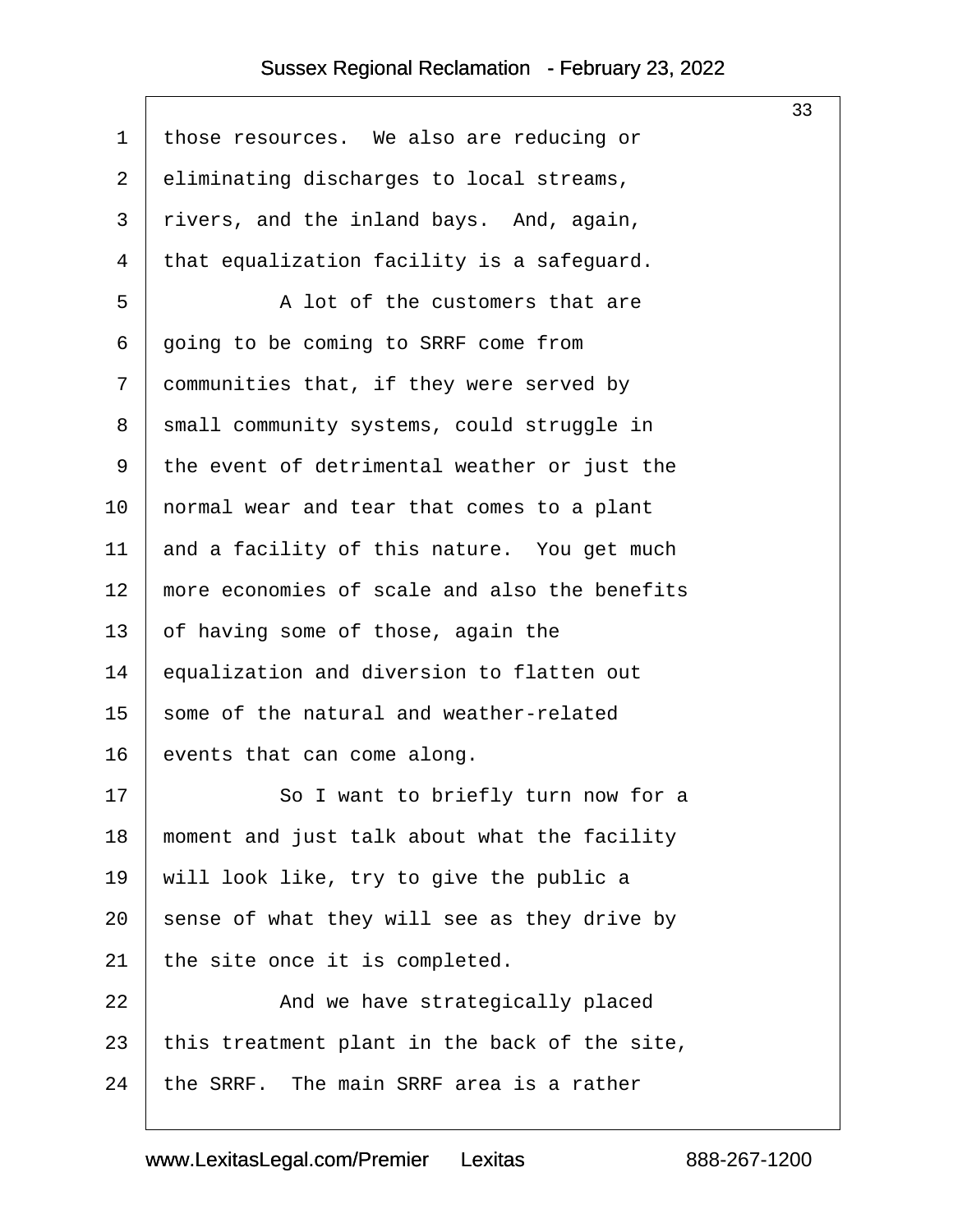<span id="page-34-0"></span>

|    |                                               | 34 |
|----|-----------------------------------------------|----|
| 1  | large tract of land. And so we have put the   |    |
| 2  | treatment facility about as far away from the |    |
| 3  | road as possible. It tucks back behind the    |    |
| 4  | lagoon on the back side of the site.          |    |
| 5  | The primary treatment facility will           |    |
| 6  | consist of above-ground basins, and then next |    |
| 7  | to that there will be a building for the      |    |
| 8  | tertiary treatment facilities, and then some  |    |
| 9  | of the other it's like office space and the   |    |
| 10 | lab area we mentioned.                        |    |
| 11 | And then we're also going to have a           |    |
| 12 | building for the headworks and the screening  |    |
| 13 | that will happen up next to the diversion and |    |
| 14 | equalization lagoon.                          |    |
| 15 | And then around the entire site,              |    |
| 16 | anywhere where it borders a road, we're going |    |
| 17 | to have a landscape buffer that will further  |    |
| 18 | obscure the view of the facility.             |    |
| 19 | I've got a few images here just to,           |    |
| 20 | again, try to paint a picture of what this    |    |
| 21 | will look like.                               |    |
| 22 | This is the primary treatment                 |    |
| 23 | facility, and it's got, as you can see with   |    |
| 24 | these arrows, matching trains. So these are   |    |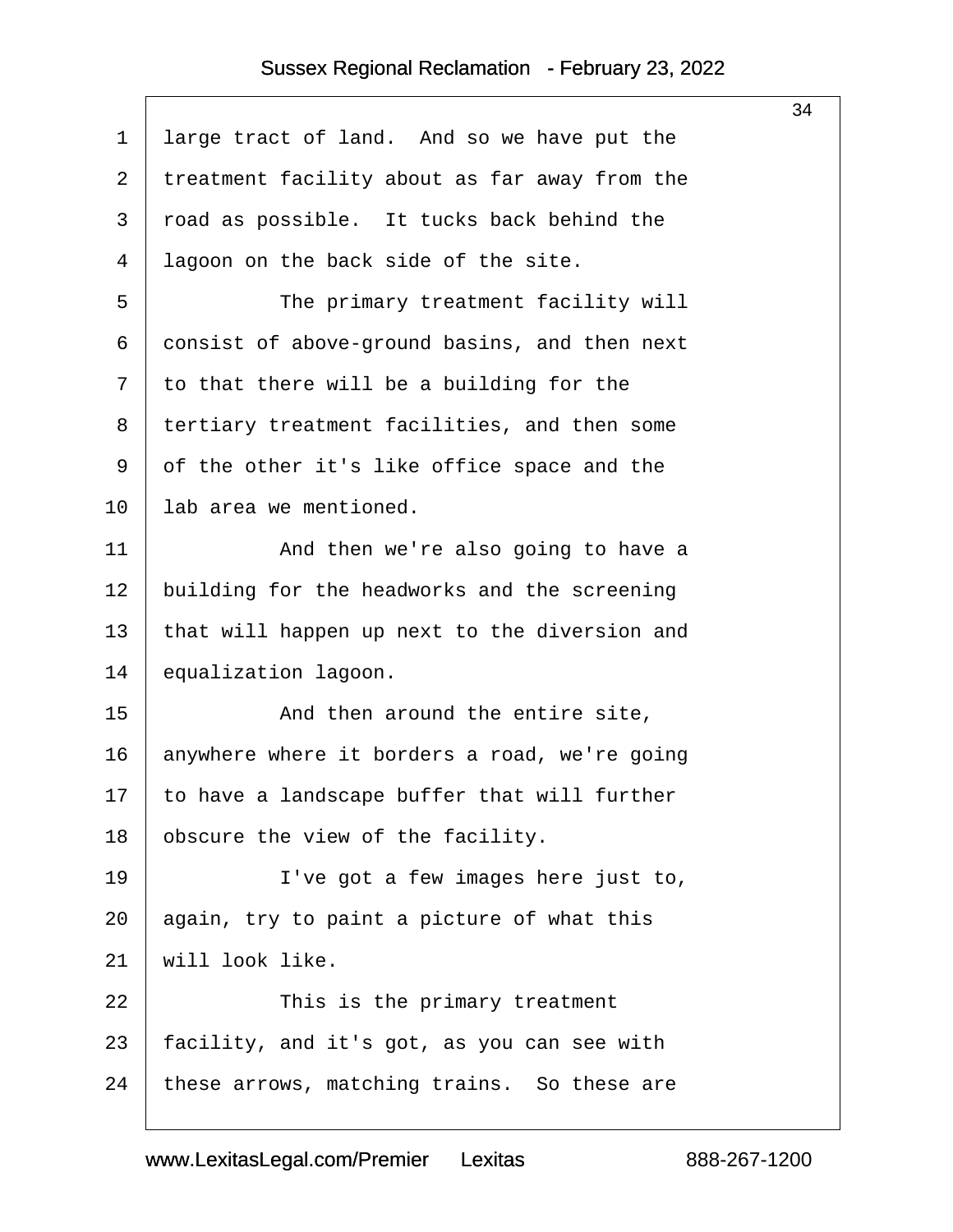<span id="page-35-0"></span>

|         |                                               | 35 |
|---------|-----------------------------------------------|----|
| 1       | redundant trains, exactly the same. Each one  |    |
| 2       | of these concrete basins is responsible for   |    |
| 3       | treatment of a different constituent.         |    |
| 4       | And so that in the event that one             |    |
| 5       | would have some sort of problem, we will be   |    |
| 6       | able to treat through the other one and,      |    |
| 7       | obviously, hold back additional flow in the   |    |
| 8       | equalization lagoon so we don't overload that |    |
| 9       | one train.                                    |    |
| $10 \,$ | So it will basically come through             |    |
| 11      | each of these basins, having different        |    |
| 12      | constituents treated for, and then it goes    |    |
| 13      | back this way before merging and being        |    |
| 14      | directed through the pump station and         |    |
| 15      | ultimately the 90-million-gallon lagoon that  |    |
| 16      | is already out there.                         |    |
| 17      | And, again, just to try to paint              |    |
| 18      | the picture: So this, you can see here we've  |    |
| 19      | got some renderings that show what -- this is |    |
| 20      | that concrete structure that we just looked   |    |
| 21      | at on the previous slide.                     |    |
| 22      | This is to scale what it will look            |    |
| 23      | like from Route 30 at our driveway to the     |    |
| 24      | SRRF facility.                                |    |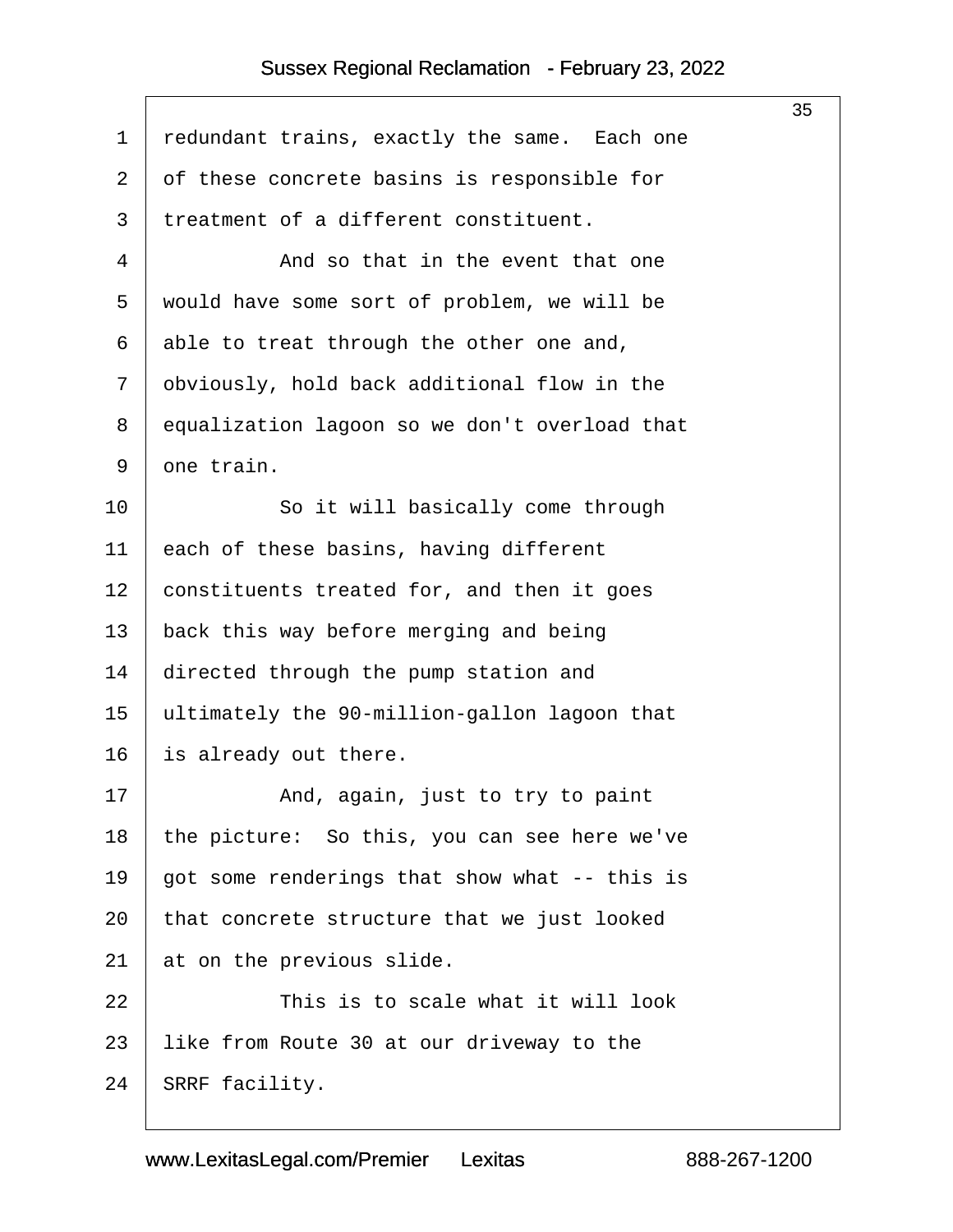<span id="page-36-0"></span>

|                                               | 36 |
|-----------------------------------------------|----|
| And this is a little bit closer,              |    |
| again just to try to give a sense of the      |    |
| size, so you can see some of the electrical   |    |
| poles here.                                   |    |
| This is what the primary treatment            |    |
| facility will look like once you came up onto |    |
| our site. And this is about 1,200 feet in     |    |
| from Route 30.                                |    |
| You can see again here is the                 |    |
| existing lagoon, the earth and wall, all of   |    |
| that, and it is tucked into the back there,   |    |
| again trying to keep it as far away from the  |    |
| road as possible so that it is mostly hidden  |    |
| from view.                                    |    |
| The buildings, themselves, that               |    |
| will sit next to it, and then over at the     |    |
| headworks are going to be poled barns that    |    |
| are very much in keeping with a lot of the    |    |
| agricultural buildings that you see in the    |    |
| surrounding area in Sussex.                   |    |
| And that is my presentation.<br>So            |    |
| with that, I will turn it back over to staff. |    |
| Thank you very much for giving us the         |    |
| opportunity to go through that.               |    |
|                                               |    |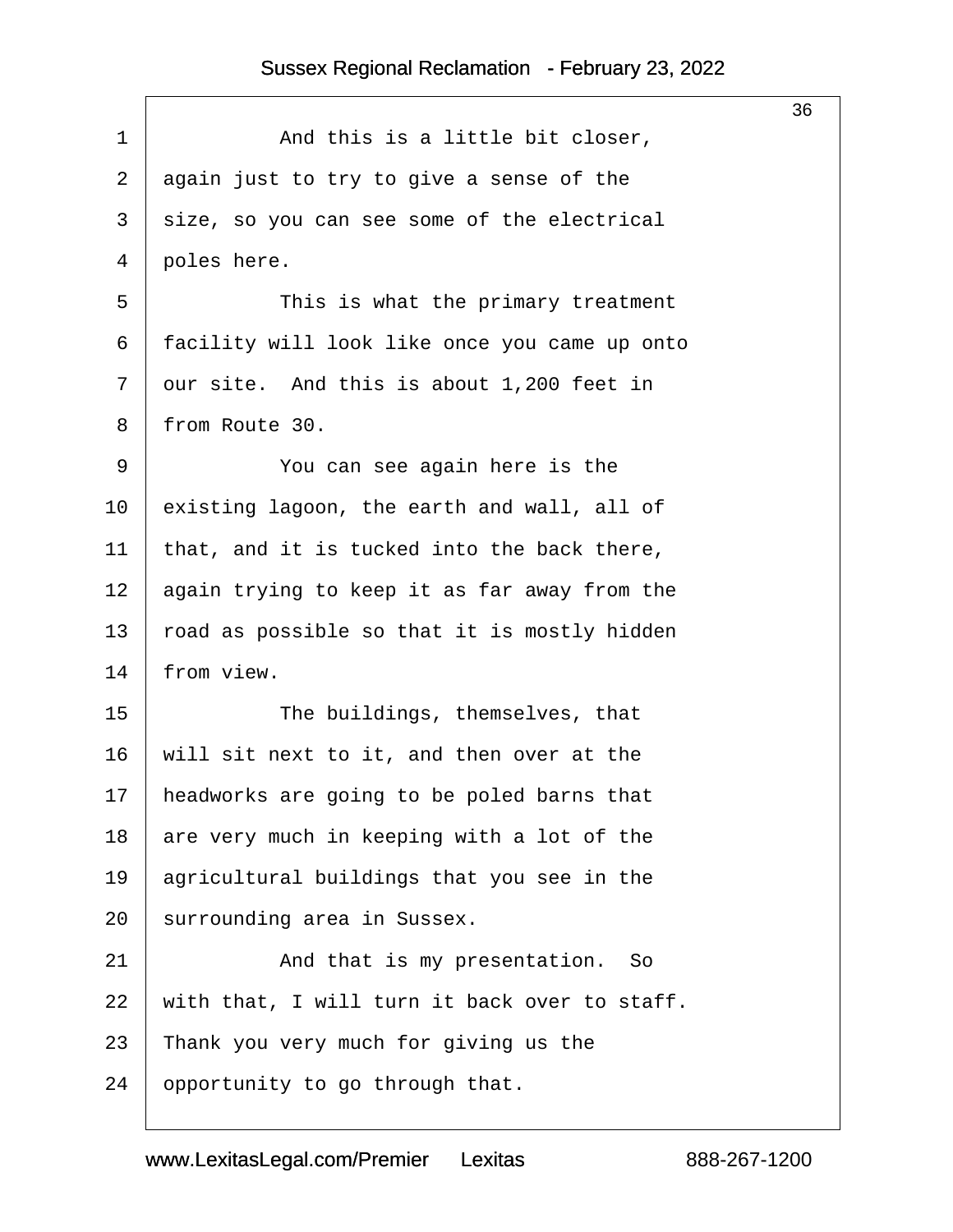<span id="page-37-0"></span>

|                |                                               | 37 |
|----------------|-----------------------------------------------|----|
| $\mathbf 1$    | MS. VEST: Thank you very much,                |    |
| $\overline{2}$ | Mr. Konstanski. And I just want to note that  |    |
| 3              | that presentation is going to be a part of    |    |
| 4              | the hearing webpage dedicated to this matter. |    |
| 5              | I'm going to go a little bit                  |    |
| 6              | further and formally enter it as Applicant's  |    |
| 7              | Exhibit 1 for the record.                     |    |
| 8              | And, again, you will be able, if              |    |
| 9              | anyone is interested, you can review it       |    |
| 10             | again, especially once the transcript has     |    |
| 11             | been produced by the court reporter. You can  |    |
| 12             | read the transcript and review that again,    |    |
| 13             | because we will make sure it's posted.        |    |
| 14             | And, again, I appreciate the                  |    |
| 15             | applicant taking the time to do that.         |    |
| 16             | We are turning now to the portion             |    |
| 17             | of tonight's hearing dedicated to live        |    |
| 18             | comment. As I said in the beginning of        |    |
| 19             | tonight's event, we do have three members of  |    |
| 20             | the public that preregistered to speak. They  |    |
| 21             | are in no particular order of importance.     |    |
| 22             | Rather, we just go down the list, and we      |    |
| 23             | recognize persons that have preregistered in  |    |
| 24             | the order in which they did that.             |    |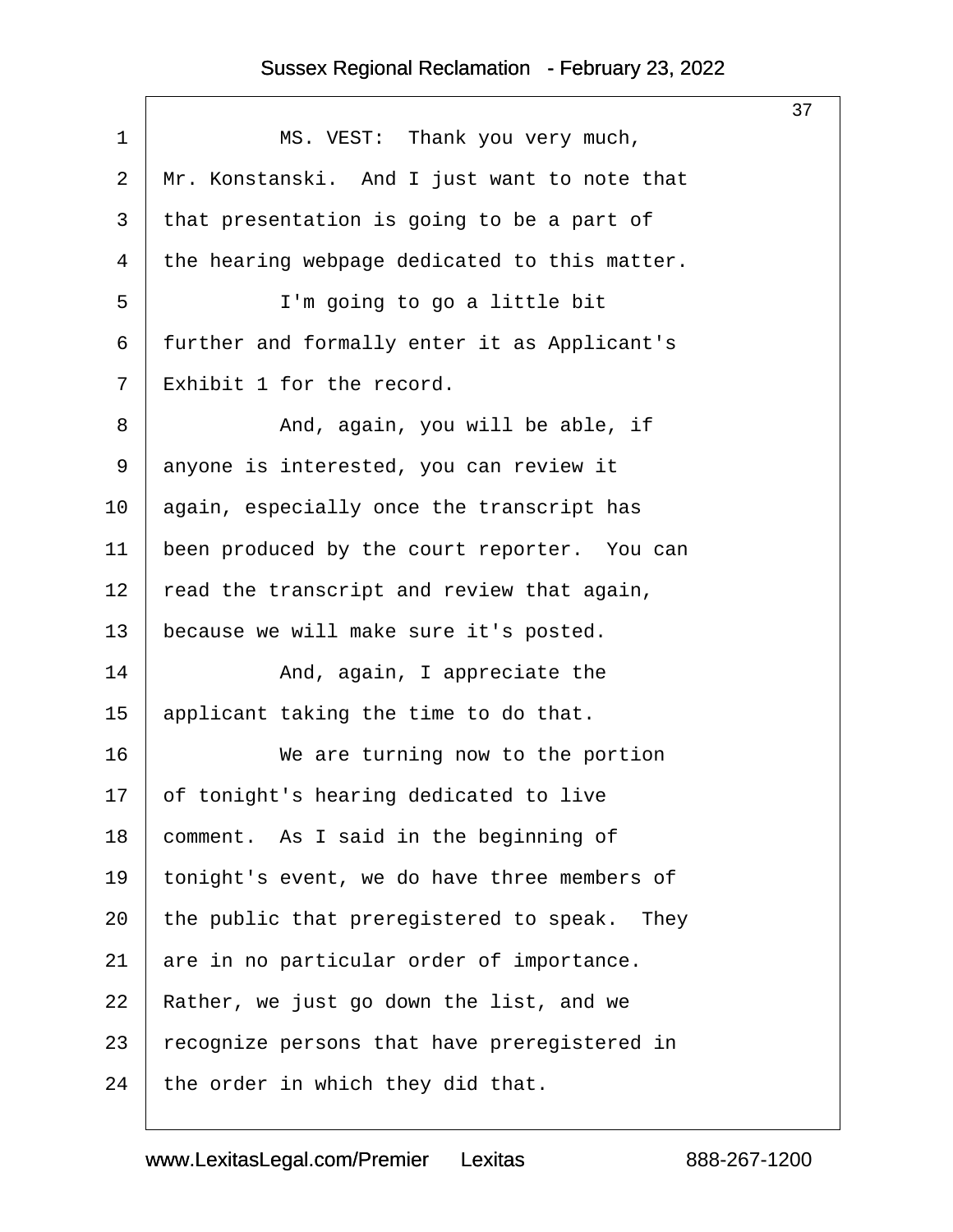<span id="page-38-0"></span>

|                |                                              | 38 |
|----------------|----------------------------------------------|----|
| $\mathbf 1$    | So I'm going to peek a little bit            |    |
| $\overline{2}$ | behind the screen right now and see if Deana |    |
| 3              | is ready to put the three-minute timer up on |    |
| $\overline{4}$ | there to help our commenters kind of gauge   |    |
| 5              | their discussion. Deana, are you good?       |    |
| $\epsilon$     | MS. KARPAVAGE: I think I need                |    |
| 7              | Daniel to stop sharing.                      |    |
| 8              | MS. VEST: Okay. I think you are              |    |
| 9              | up now.                                      |    |
| 10             | MS. KARPAVAGE: All right. For                |    |
| 11             | some reason, it's not letting me bring this  |    |
| 12             | up. Hold on.                                 |    |
| 13             | MS. VEST: You are the host. You              |    |
| 14             | are listed as the host. So you should be     |    |
| 15             | able to do this.                             |    |
| 16             | MS. KARPAVAGE: Yes.                          |    |
| 17             | MS. VEST: Sorry. I'm not trying              |    |
| 18             | to make you nervous.                         |    |
| 19             | MS. KARPAVAGE: I'm sorry. Just               |    |
| 20             | give me a second.                            |    |
| 21             | MS. VEST: That's okay. While you             |    |
| 22             | are doing that -- go ahead.                  |    |
| 23             | MS. KARPAVAGE: Now it's just                 |    |
| 24             | giving me a second. It's still not showing   |    |
|                |                                              |    |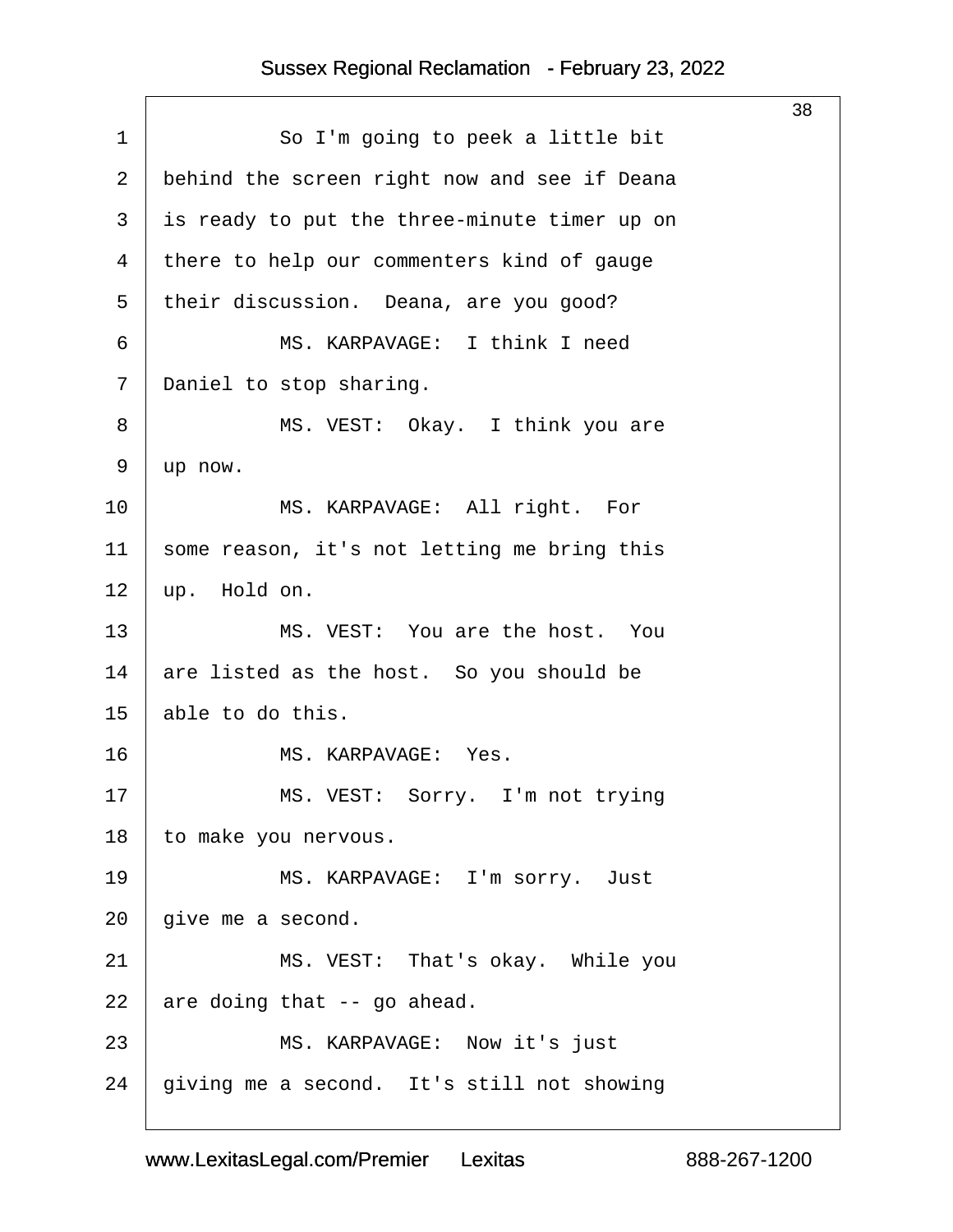<span id="page-39-0"></span>

|                |                                              | 39 |
|----------------|----------------------------------------------|----|
| $\mathbf 1$    | up. Now it's giving me a second. It's not    |    |
| $\overline{2}$ | showing up.                                  |    |
| 3              | MS. VEST: There we go. It's                  |    |
| 4              | starting to share.                           |    |
| 5              | MS. KARPAVAGE: It's showing up               |    |
| 6              | now.                                         |    |
| 7              | MS. VEST: Verizon must have a lot            |    |
| 8              | going on on their network today.             |    |
| 9              | MS. KARPAVAGE: Okay. Good.                   |    |
| 10             | MS. VEST: Okay. So the three                 |    |
| 11             | persons today that are going to be offering  |    |
| 12             | their comments tonight for the record, the   |    |
| 13             | first one up is Maria Payan.                 |    |
| 14             | After Maria is done, Shelly Cohen,           |    |
| 15             | if she is available and if she is attending. |    |
| 16             | I haven't looked just now, but she was       |    |
| 17             | hopeful that she would be able to attend.    |    |
| 18             | Assuming Shelly is here and offers her       |    |
| 19             | comment, the third and final commenter       |    |
| 20             | tonight will be Anthony Scarpa.              |    |
| 21             | So that being said, I want to see            |    |
| 22             | if Maria is here. And, of course, if we have |    |
| 23             | some difficulty, we can always change the    |    |
| 24             | order of these commenters. So don't worry,   |    |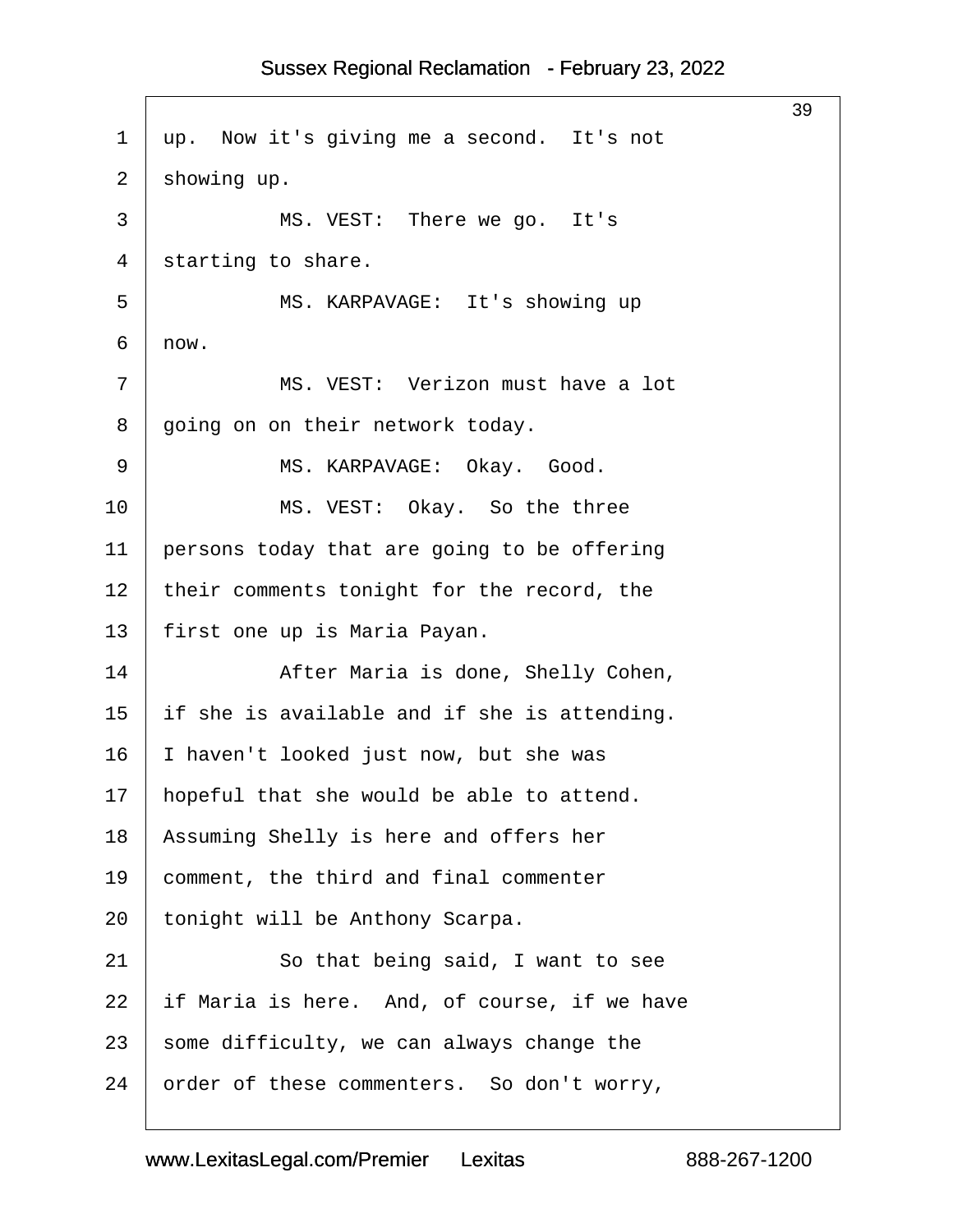<span id="page-40-0"></span>

|             |                                               | 40 |
|-------------|-----------------------------------------------|----|
| $\mathbf 1$ | you know, if Shelly is not here but she gets  |    |
| 2           | in here. You know, we can certainly circle    |    |
| 3           | back around.                                  |    |
| 4           | Deana, have you had an opportunity            |    |
| 5           | to look for Maria?                            |    |
| 6           | MS. KARPAVAGE: Yes.                           |    |
| 7           | MS. VEST: Okay.                               |    |
| 8           | MS. KARPAVAGE: She is ready to go.            |    |
| 9           | MS. VEST: All right. Maria, can               |    |
| 10          | you hear me?                                  |    |
| 11          | MS. PAYAN: Yes, I can.                        |    |
| 12          | MS. VEST: Okay. Deana, I don't                |    |
| 13          | know whether you have got a bandwidth problem |    |
| 14          | or, like I said, whether Verizon has just got |    |
| 15          | a lot going on, because John seemed to have   |    |
| 16          | an issue tonight as well.                     |    |
| 17          | Okay. Now, here we go. I think                |    |
| 18          | there is a definite lag here. So just to be   |    |
| 19          | on the safe side, Maria, I'm going to start   |    |
| 20          | my timer that I have on my phone, as well,    |    |
| 21          | just so we can keep track of it, because I    |    |
| 22          | don't want you to be hurt in any way if this  |    |
| 23          | thing is just slow or whatever is going       |    |
| 24          | through it.                                   |    |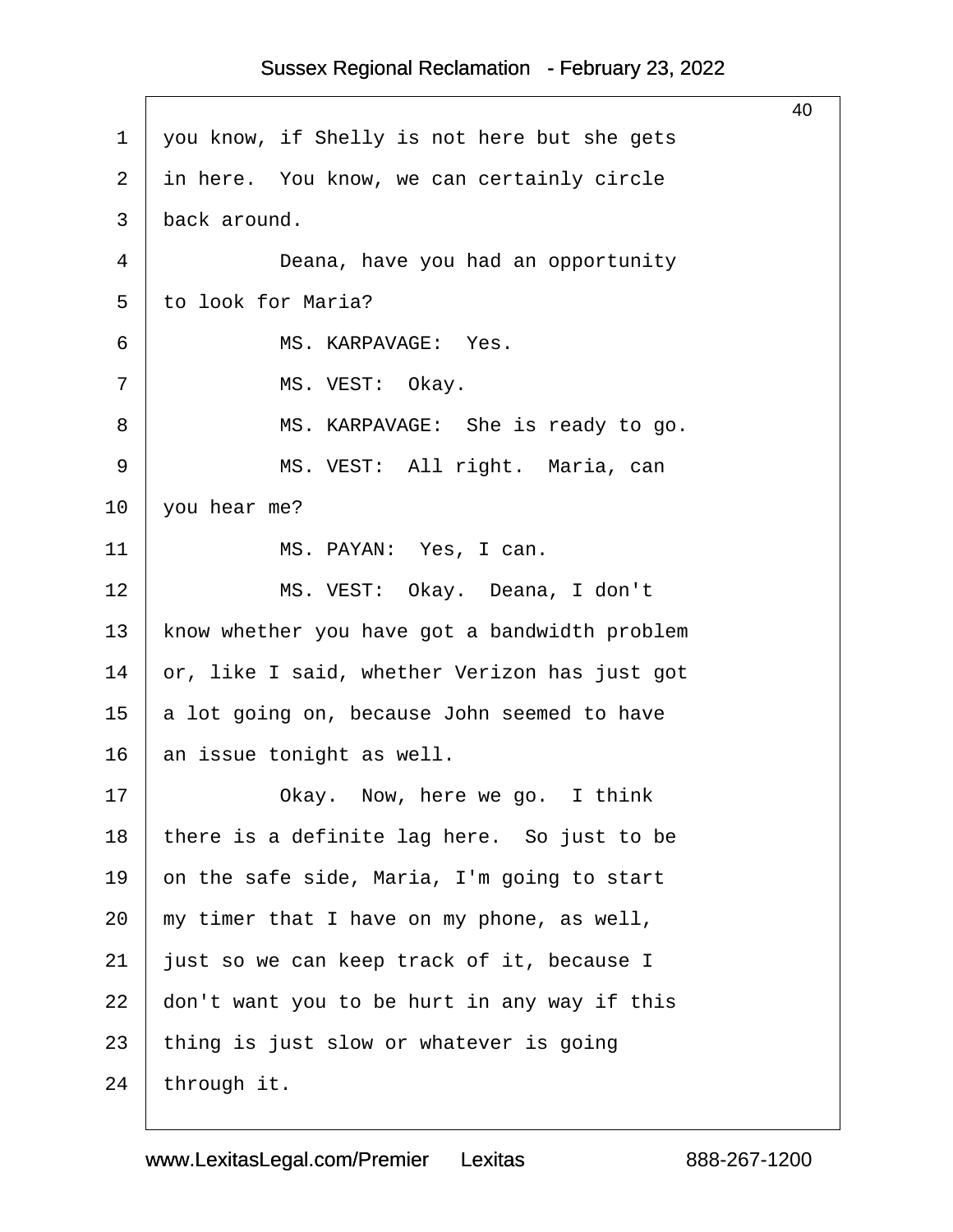<span id="page-41-0"></span>

|              |                                               | 41 |
|--------------|-----------------------------------------------|----|
| 1            | Are you ready to begin?                       |    |
| 2            | MS. PAYAN:<br>Sure.                           |    |
| $\mathsf{3}$ | MS. VEST: Okay. Well, I'll start              |    |
| 4            | my timer when you're ready. You may begin     |    |
| 5            | when you are ready.                           |    |
| 6            | MS. PAYAN: Okay. So I know that               |    |
| 7            | the phase one unit is operating now. And I'm  |    |
| 8            | wondering if we can see, be provided with the |    |
| 9            | groundwater monitoring reports, if they are   |    |
| 10           | doing them.                                   |    |
| 11           | I know there is a lot of concern              |    |
| 12           | about Clean Delaware and the contamination of |    |
| 13           | the site from there and what's going to       |    |
| 14           | happen when we add more effluent.             |    |
| 15           | The second thing that I want to               |    |
| 16           | talk about is how is this emergency diversion |    |
| 17           | going to work? So if sampling has to be sent  |    |
| 18           | out and the effluent is mixed, how could you  |    |
| 19           | possibly, if you got something back saying    |    |
| 20           | the limits were over, how could you possibly  |    |
| 21           | send mixed water back? I would assume before  |    |
| 22           | they were talking about to the treatment      |    |
| 23           | plant?                                        |    |
| 24           | I don't see how that can be done if           |    |
|              |                                               |    |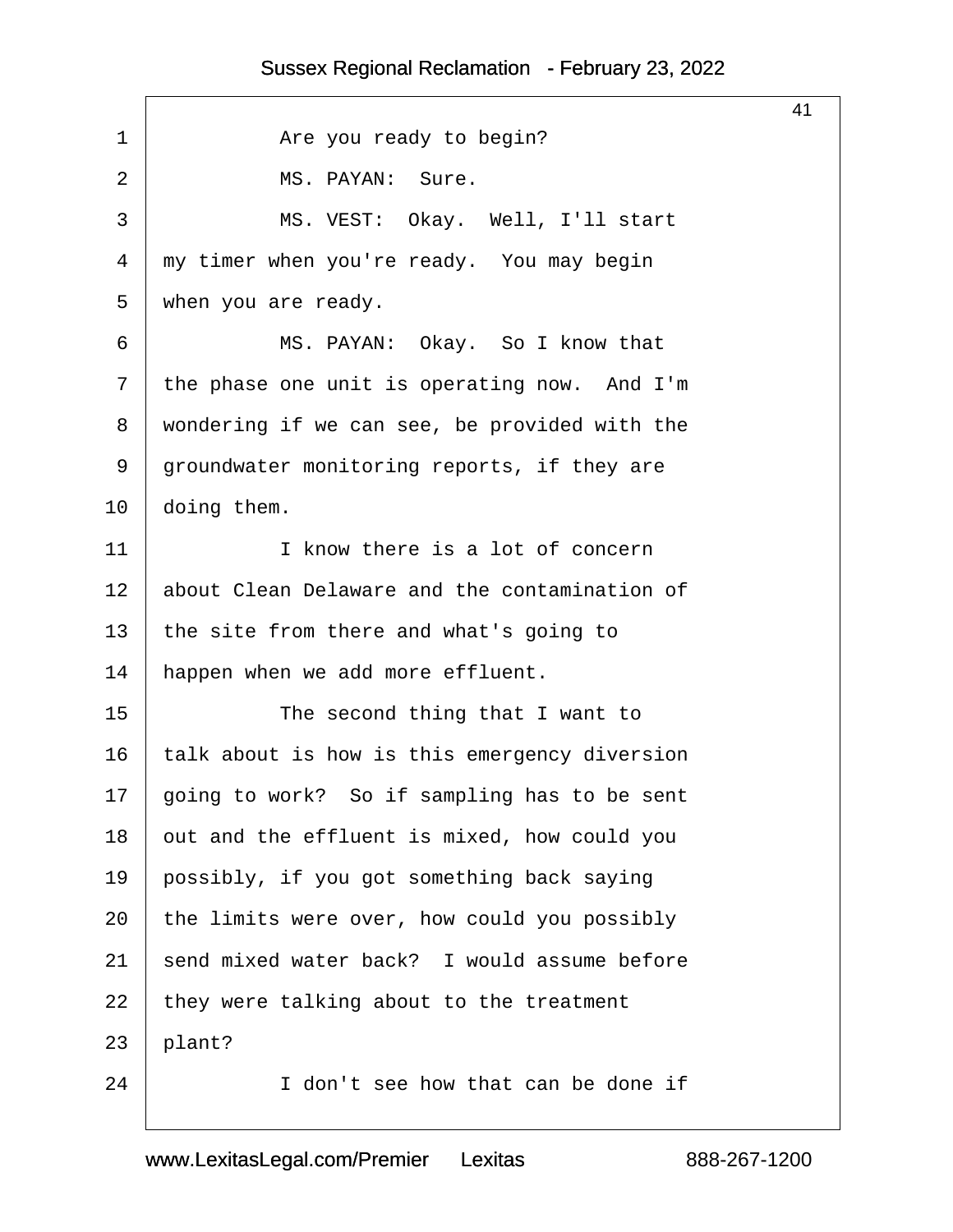<span id="page-42-0"></span>

|                |                                               | 42 |
|----------------|-----------------------------------------------|----|
| $\mathbf 1$    | waste is being commingled, how it would be    |    |
| $\overline{2}$ | accepted by the Harim plant with other waste  |    |
| 3              | and sent back through the plant.              |    |
| 4              | And Delaware, as we know, has a bad           |    |
| 5              | stain on their record with spray fields and   |    |
| 6              | poultry processing wastewater.                |    |
| 7              | Something that I read today caused            |    |
| 8              | me great concern. As you know, there is       |    |
| 9              | avian now in Delaware. And, to me, we talked  |    |
| 10             | about -- we talk about fecal bacteria.        |    |
| 11             | I read a study today going back to            |    |
| 12             | the 2015 influenza outbreak, Avian Influenza  |    |
| 13             | Virus RNA Groundwater Wells Supplying Poultry |    |
| 14             | Farms affected by the 2015 Influenza          |    |
| 15             | Outbreak.                                     |    |
| 16             | These spray fields are all very               |    |
| 17             | close to residential homes. If this gets      |    |
| 18             | into the groundwater, how are we protecting   |    |
| 19             | public health?                                |    |
| 20             | And the last thing that I want to             |    |
| 21             | talk about is the preservation of             |    |
| 22             | agricultural lands. I do not think that this  |    |
| 23             | is the intent if you look into land           |    |
| 24             | preservation. I actually think that it's      |    |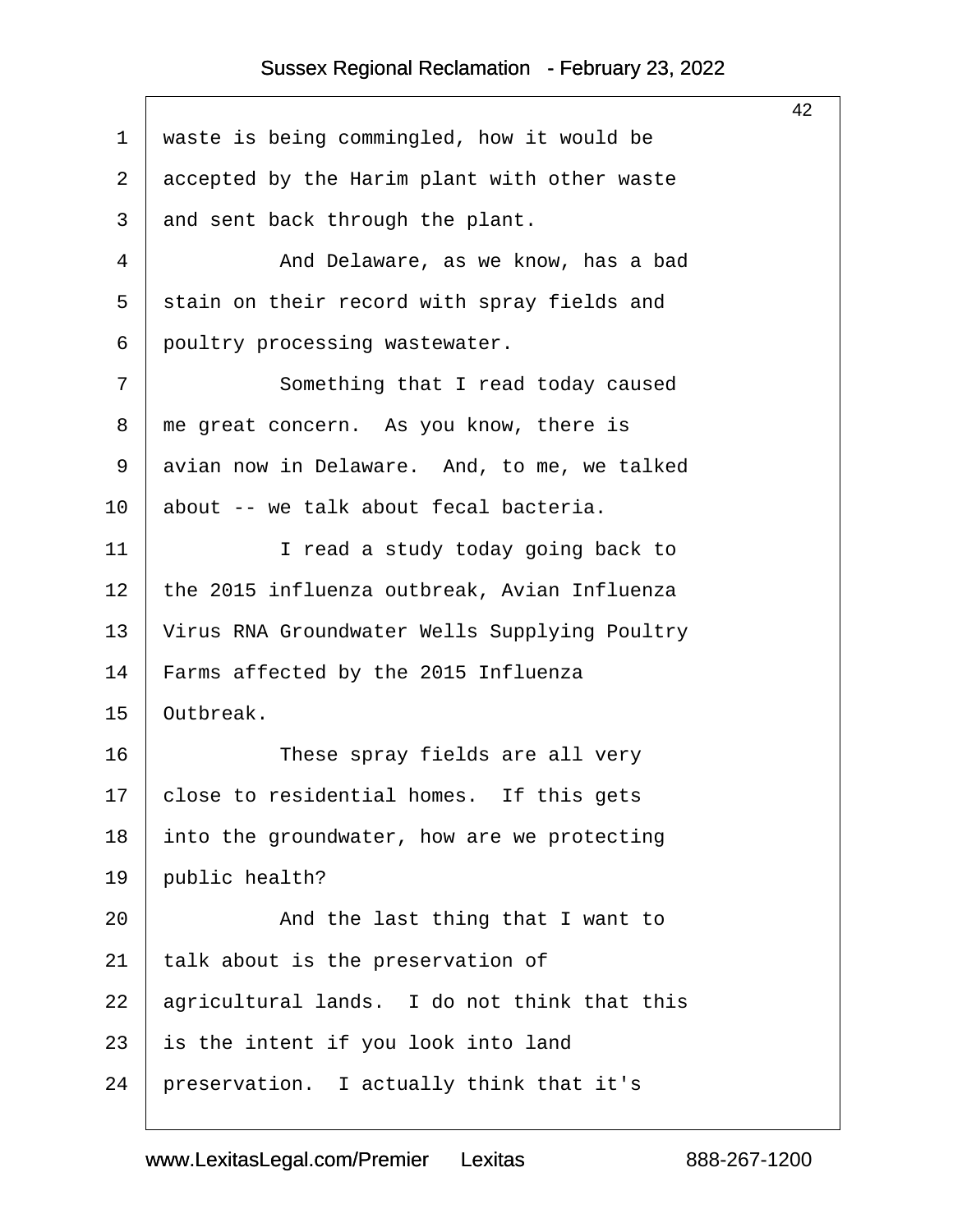<span id="page-43-0"></span>

|                |                                             | 43 |
|----------------|---------------------------------------------|----|
| $\mathbf{1}$   | bastardizing the program.                   |    |
| $\overline{2}$ | And I will be sending in written            |    |
| 3              | comments, but I wanted to see the hearing   |    |
| 4              | tonight.                                    |    |
| 5              | MS. VEST: Okay. Thank you so                |    |
| 6              | much, Maria. You kind of timed that         |    |
| 7              | perfectly. You hit three minutes almost     |    |
| 8              | exactly. And I do apologize for the visual. |    |
| 9              | It's lagging so badly.                      |    |
| 10             | So, Deana, don't worry about it. I          |    |
| 11             | know you are probably stressing. I don't    |    |
| 12             | want you to worry about it. I have got a    |    |
| 13             | timer here at my desk, and I can keep track |    |
| 14             | of that.                                    |    |
| 15             | But thank you again, Ms. Payan, for         |    |
| 16             | your comments. They will be incorporated    |    |
| 17             | into the record.                            |    |
| 18             | Shelly Cohen. Ms. Cohen, if you             |    |
| 19             | are here -- Deana, do you see Ms. Cohen     |    |
| 20             | anywhere?                                   |    |
| 21             | MS. COHEN: Yes.                             |    |
| 22             | MS. VEST: Okay.                             |    |
| 23             | MS. COHEN: I'm not sure, because I          |    |
| 24             | know you are in control of the muting and   |    |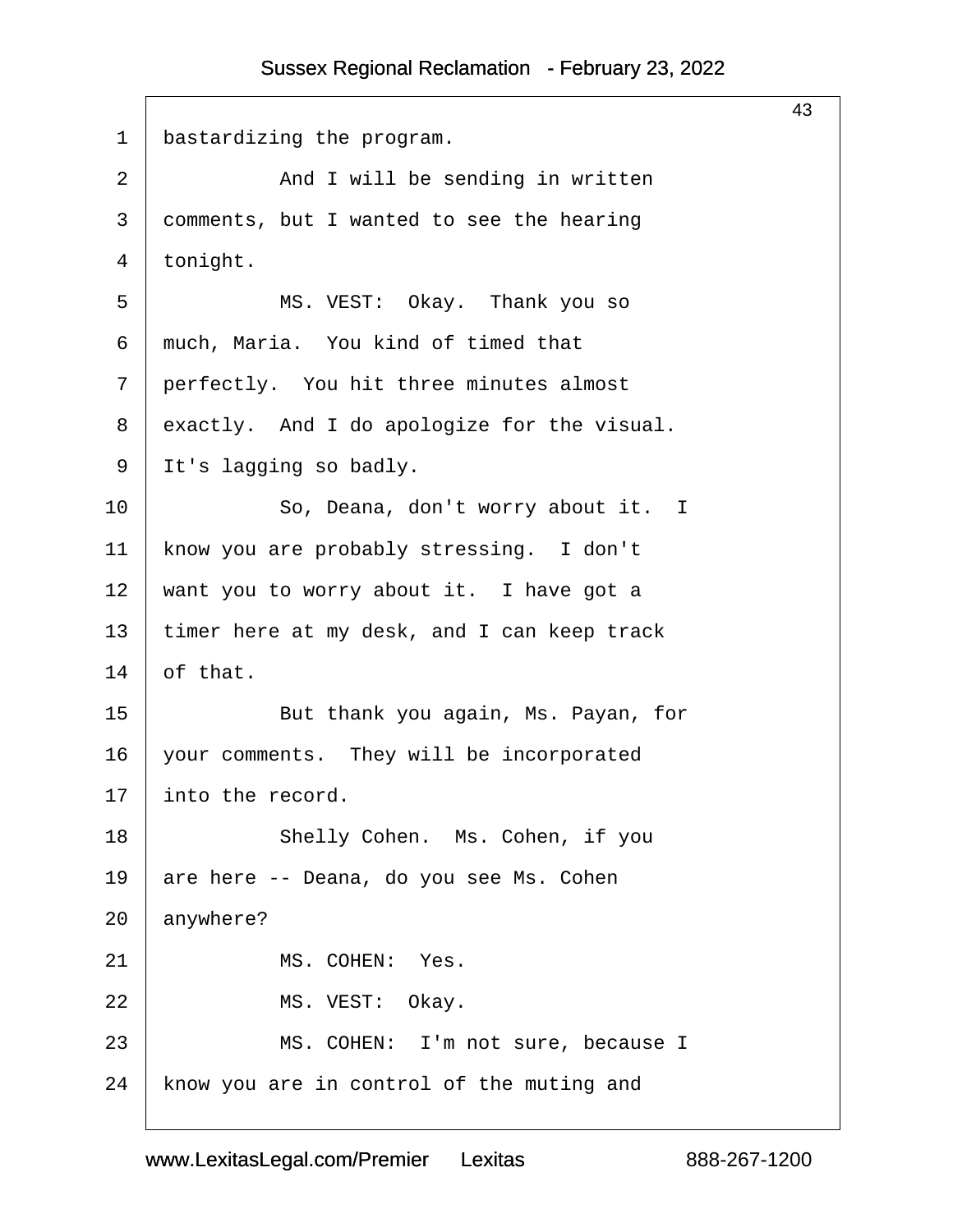<span id="page-44-0"></span>

|                                               | 44 |
|-----------------------------------------------|----|
| everything. Okay. So can you hear me now?     |    |
| MS. VEST: I can hear you now. The             |    |
| system has un-muted you. We're un-muting and  |    |
| then re-muting as we go down the list of      |    |
| commenters.                                   |    |
| And again, I do apologize. We do              |    |
| have a visual, but there is something going   |    |
| on. Mr. Rebar had the same thing going on     |    |
| with his presentation. And it's just lagging  |    |
| so bad, I think it would be more of a         |    |
| distraction than a help.                      |    |
| MS. COHEN: Okay. As long as you               |    |
| have got the timer, that's fine.              |    |
| MS. VEST: I have got the timer,               |    |
| and I will start it when you start talking,   |    |
| so you may proceed.                           |    |
| MS. COHEN: Okay. So like Maria,               |    |
| I'm also curious about the test well results  |    |
| for the area in general, but also the Allen   |    |
| Harim testing from their own treatment,       |    |
| whatever their reduced treatment standards    |    |
| are right now. That was one thing.            |    |
| But the biggest thing I wanted to             |    |
| talk about is the capacity of this wastewater |    |
|                                               |    |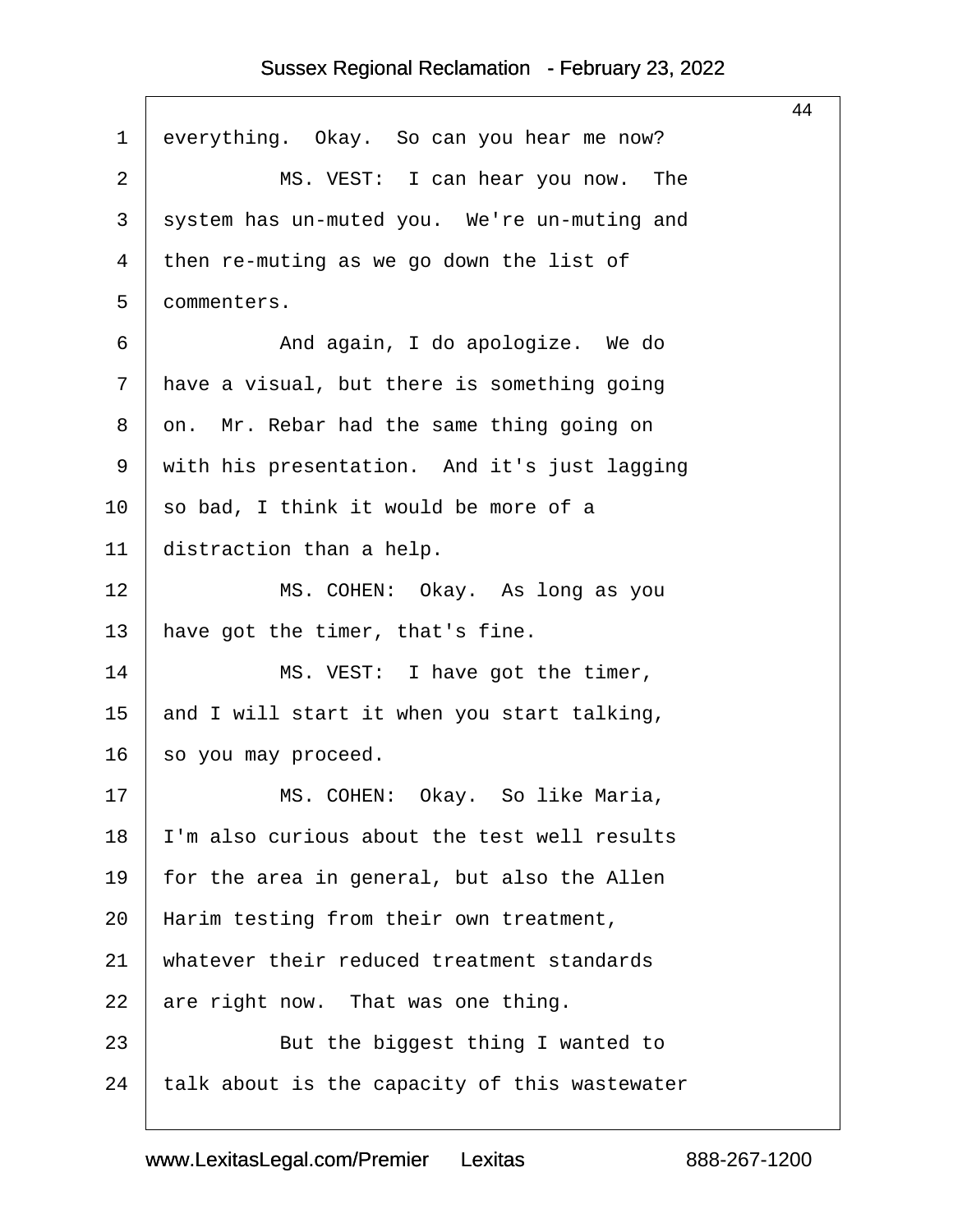<span id="page-45-0"></span>

|    |                                               | 45 |
|----|-----------------------------------------------|----|
| 1  | treatment plant. It's supposed to be          |    |
| 2  | 625,000 gallons per day. Just recently, they  |    |
| 3  | have taken on -- I will skip all the          |    |
| 4  | legalities, but they have taken on the Town   |    |
| 5  | of Milton's wastewater treatment.             |    |
| 6  | And because that's a whole big                |    |
| 7  | thing, but that's -- well, based on old       |    |
| 8  | stats, that's 350,000 gallons per day.        |    |
| 9  | Milton is going to be doubling in size in the |    |
| 10 | next couple of years, easily doubling in size |    |
| 11 | probably more than that. So that would put    |    |
| 12 | it at 700, about 700,000 gallons a day just   |    |
| 13 | for Milton.                                   |    |
| 14 | And in addition to that, they have            |    |
| 15 | agreed to take on 150,000 gallons from        |    |
| 16 | Georgetown, because Georgetown hasn't been    |    |
| 17 | able to adequately treat their own waste,     |    |
| 18 | apparently.                                   |    |
| 19 | They have also agreed to take on --           |    |
| 20 | I think it's in the application where they    |    |
| 21 | have agreed to take on the wastewater         |    |
| 22 | treatment for several other subdivisions.     |    |
| 23 | And then just last week at the PLUS           |    |
| 24 | meeting, which PLUS is an acronym for a bunch |    |
|    |                                               |    |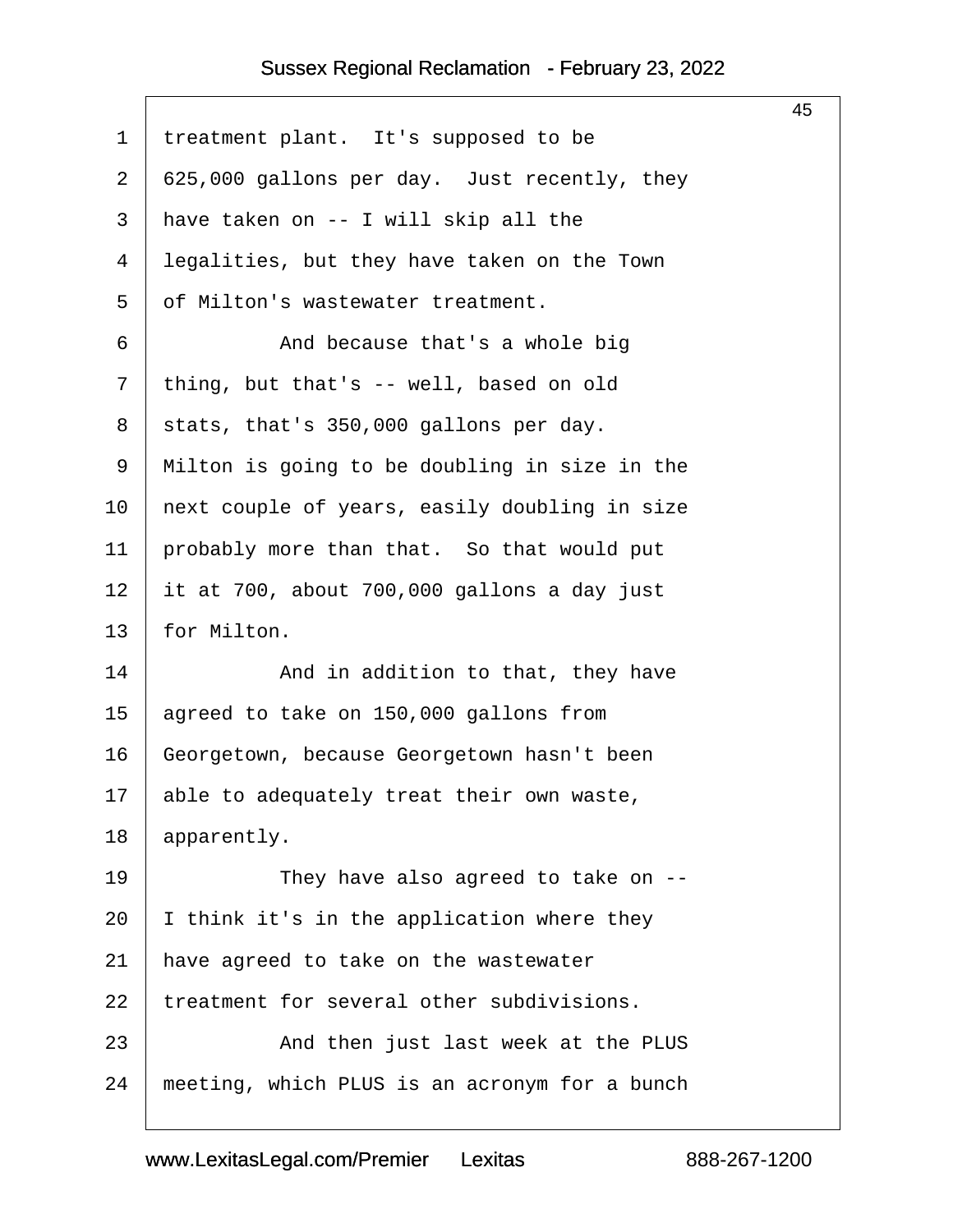$\sqrt{ }$ 

<span id="page-46-0"></span>

|             |                                              | 46 |
|-------------|----------------------------------------------|----|
| $\mathbf 1$ | of agencies to get together and review the   |    |
| 2           | applications of other subdivisions, in that  |    |
| 3           | meeting last week, the Artesian supposedly   |    |
| 4           | has provided letters saying they can take on |    |
| 5           | the capacity, the wastewater treatment       |    |
| 6           | capacity of two more new communities that    |    |
| 7           | will probably be in excess of 400 homes      |    |
| 8           | there.                                       |    |
| 9           | And I think there is other types of          |    |
| 10          | things, like there was something for a thing |    |
| 11          | called re-farm where it was supposed to be   |    |
| 12          | industrial waste. I don't think that one     |    |
| 13          | actually got approved by the County.         |    |
| 14          | Anyway, there is a lot of extra              |    |
| 15          | capacity. And to me this sounds like the     |    |
| 16          | Brooklyn Bridge being sold over and over     |    |
| 17          | again. You know, it's just, I don't know,    |    |
| 18          | something that I think DNREC should pay      |    |
| 19          | attention to.                                |    |
| 20          | You need due diligence here. What            |    |
| 21          | is the actual capacity? What did they        |    |
| 22          | promise? You know, what's actually going on? |    |
| 23          | I also wanted to get an                      |    |
| 24          | explanation -- I don't know if you are       |    |
|             |                                              |    |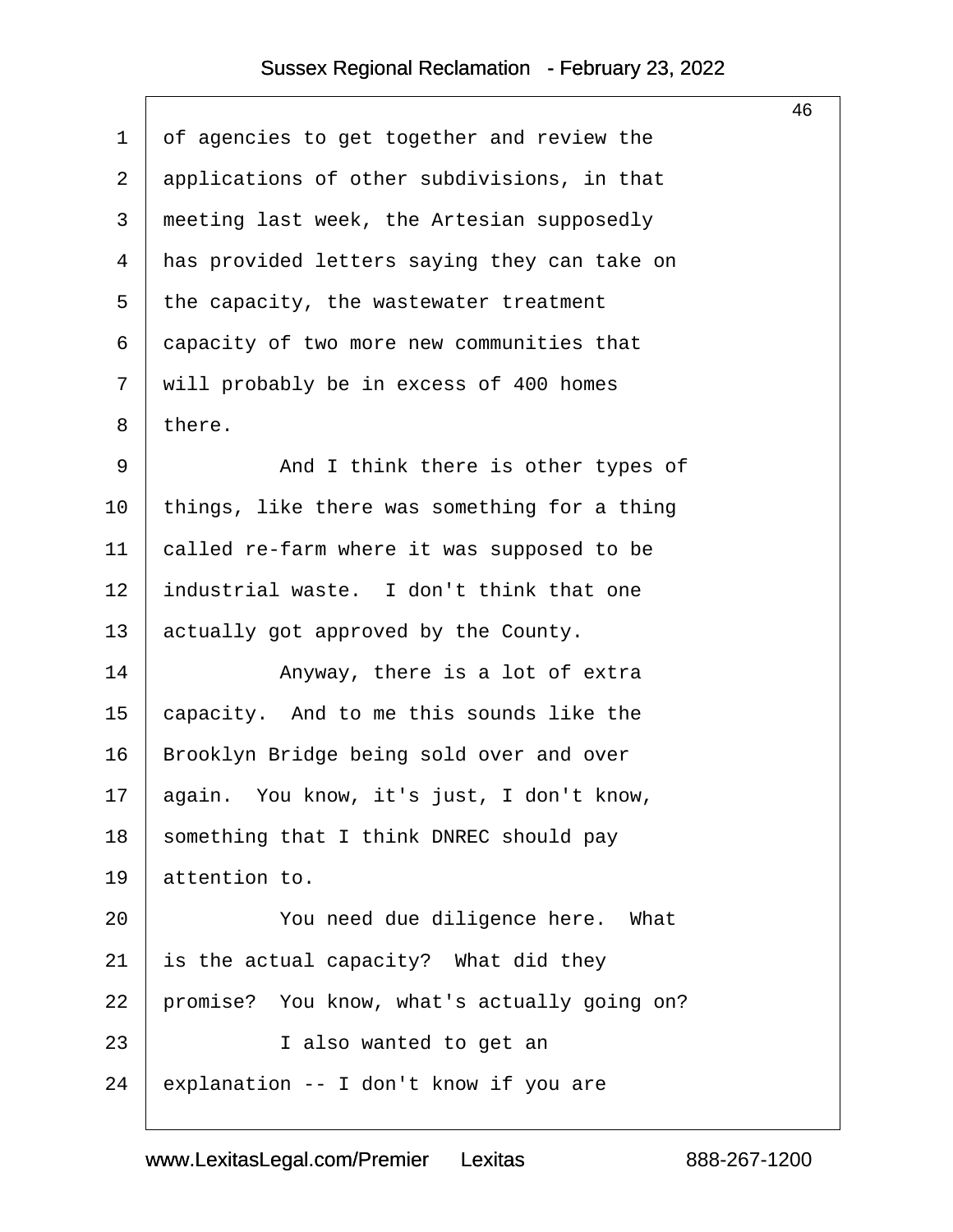<span id="page-47-0"></span>

|                |                                               | 47 |
|----------------|-----------------------------------------------|----|
| $\mathbf 1$    | answering questions during this hearing, but  |    |
| $\overline{2}$ | when they talk about the tertiary and the --  |    |
| 3              | and I'm probably mispronouncing bardenpho --  |    |
| 4              | I think tertiary can have other meanings, so  |    |
| 5              | I just wanted clarification on that. Is that  |    |
| 6              | the final membranes that you would be passing |    |
| 7              | wastewater through?                           |    |
| 8              | I'm not sure, because I think                 |    |
| 9              | tertiary could also be something where you    |    |
| 10             | pump wastewater into a lagoon, and then you   |    |
| 11             | expect it, just by the weight of the water,   |    |
| 12             | to clean itself somehow. It goes into the     |    |
| 13             | land.                                         |    |
| 14             | MS. VEST: Okay.                               |    |
| 15             | MS. COHEN: So I think you need                |    |
| 16             | more clarification there. I have other        |    |
| 17             | things that I wanted to comment too. I was    |    |
| 18             | also concerned about the diversion like       |    |
| 19             | Maria.                                        |    |
| 20             | MS. VEST: Right. Right.                       |    |
| 21             | MS. COHEN: And also with the                  |    |
| 22             | reporting, is this going to be on an honor    |    |
| 23             | system, or does DNREC have assigned           |    |
| 24             | inspectors to pull this information, review   |    |
|                |                                               |    |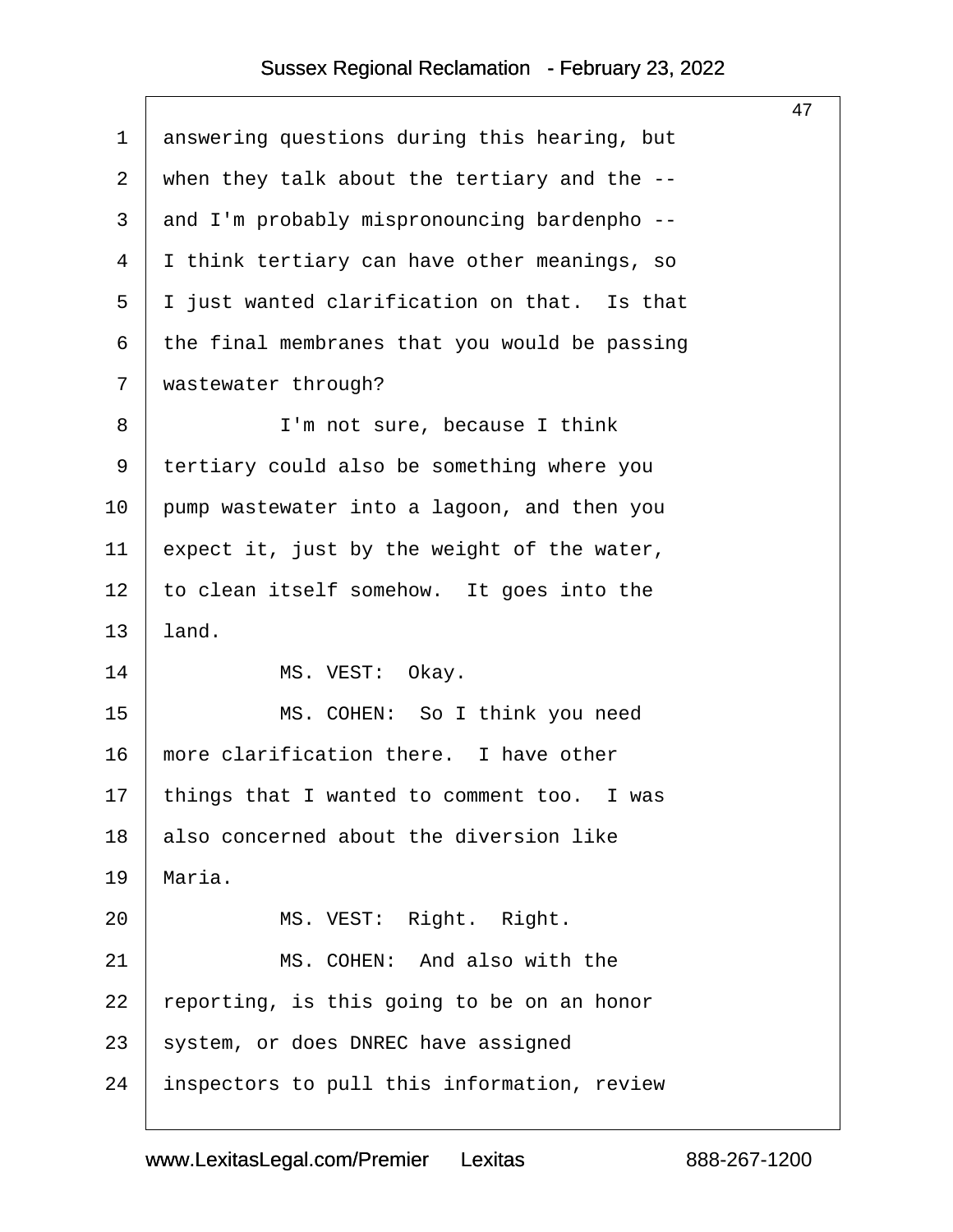<span id="page-48-0"></span>

|              |                                                | 48 |
|--------------|------------------------------------------------|----|
| $\mathbf 1$  | it, and hold Artesian's feet to the fire to    |    |
| 2            | make sure they are performing correctly?       |    |
| $\mathsf{3}$ | MS. VEST: Okay. I appreciate all               |    |
| 4            | of those questions. And we will certainly      |    |
| 5            | strive to get those clarifications into the    |    |
| 6            | record. Thank you, Ms. Cohen.                  |    |
| 7            | And, absolutely, you know, as Maria            |    |
| 8            | had previously offered, I hope that you will   |    |
| 9            | put your comments in writing in full so that   |    |
| 10           | we can submit them into the record.            |    |
| 11           | MS. COHEN: I will do that.                     |    |
| 12           | MS. VEST: So thank you for your                |    |
| 13           | time. I know you were worried about whether    |    |
| 14           | you would make it tonight, so I appreciate     |    |
| 15           | you taking the time.                           |    |
| 16           | MS. COHEN: Hundreds of thousands               |    |
| 17           | of people live in this area, and all this      |    |
| 18           | water is going to drain into their water       |    |
| 19           | supply, which is the aquifer. Whether we are   |    |
| 20           | on private wells, HOA wells, or the town's     |    |
| 21           | municipal well, this affects all of us.<br>And |    |
| 22           | that's a public health problem. Thank you.     |    |
| 23           | MS. VEST: Thank you. And, again,               |    |
| 24           | I look forward to receiving all of your        |    |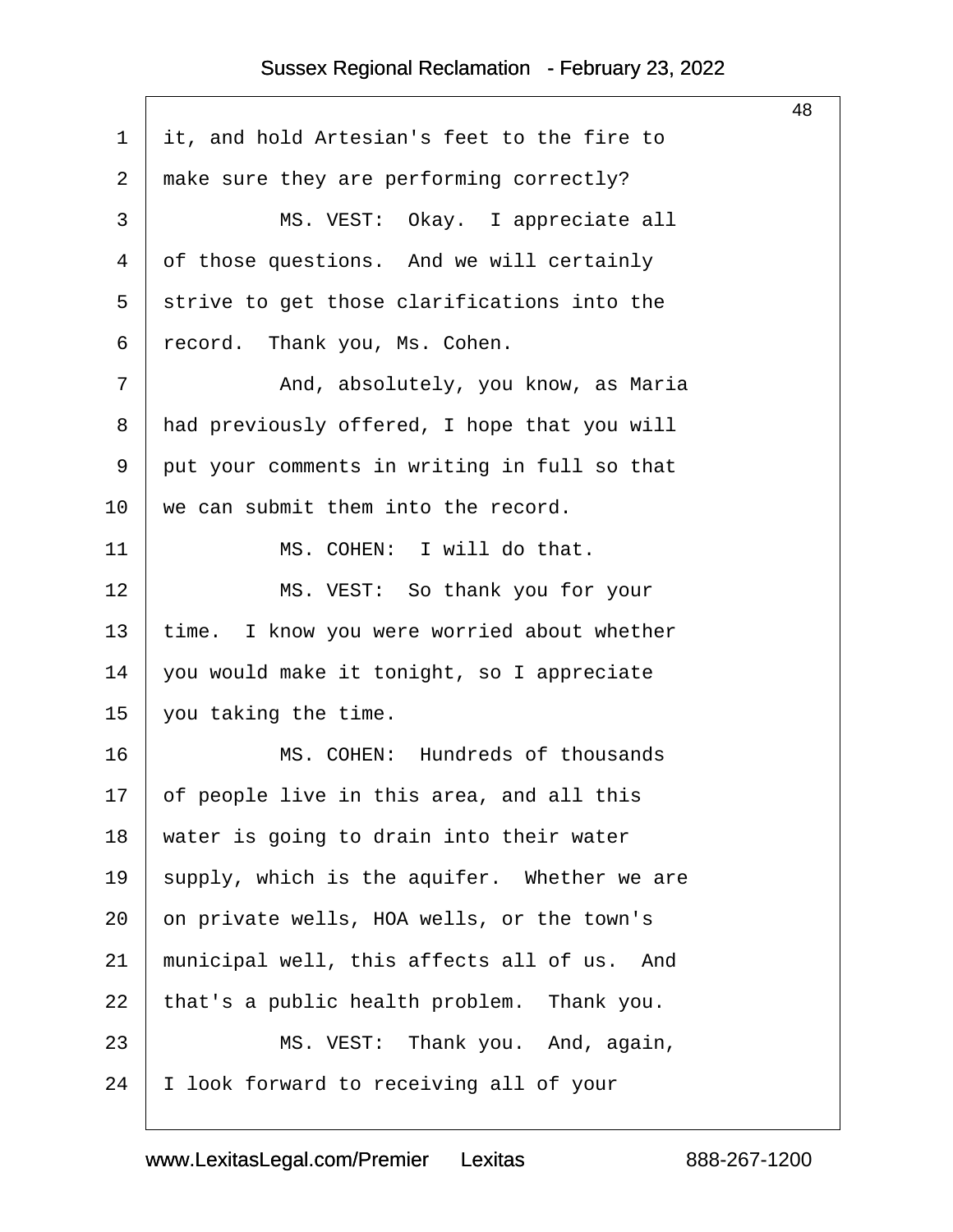<span id="page-49-0"></span>

|                |                                              | 49 |
|----------------|----------------------------------------------|----|
| $\mathbf 1$    | comments in writing, as well, so that we can |    |
| $\overline{2}$ | make sure to get them all into the record.   |    |
| 3              | Moving on, the final commenter               |    |
| 4              | tonight, Anthony Scarpa. Mr. Scarpa, are you |    |
| 5              | there, and can you hear me?                  |    |
| 6              | MR. SCARPA: Yes, I'm here, and I             |    |
| 7              | can hear you. Thank you.                     |    |
| 8              | MS. VEST: Awesome. Again, I do               |    |
| 9              | apologize. I see that we've got the timer    |    |
| 10             | back up, but I'm good with keeping manual    |    |
| 11             | time on the comments, if you are okay with   |    |
| 12             | that.                                        |    |
| 13             | MR. SCARPA: Yes, ma'am.                      |    |
| 14             | MS. VEST: I will begin my clock              |    |
| 15             | when you start.                              |    |
| 16             | MR. SCARPA: Thank you. My name is            |    |
| 17             | Anthony Scarpa. I represent Keep Our Wells   |    |
| 18             | Clean in Milton.                             |    |
| 19             | And our group is opposed to the              |    |
| 20             | Artesian SRFF project facility phase two.    |    |
| 21             | I question how can DNREC even hold           |    |
| 22             | this hearing when there is an appeal pending |    |
| 23             | before the Environmental Appeal Board at     |    |
| 24             | DNREC for the phase one operating permit.    |    |
|                |                                              |    |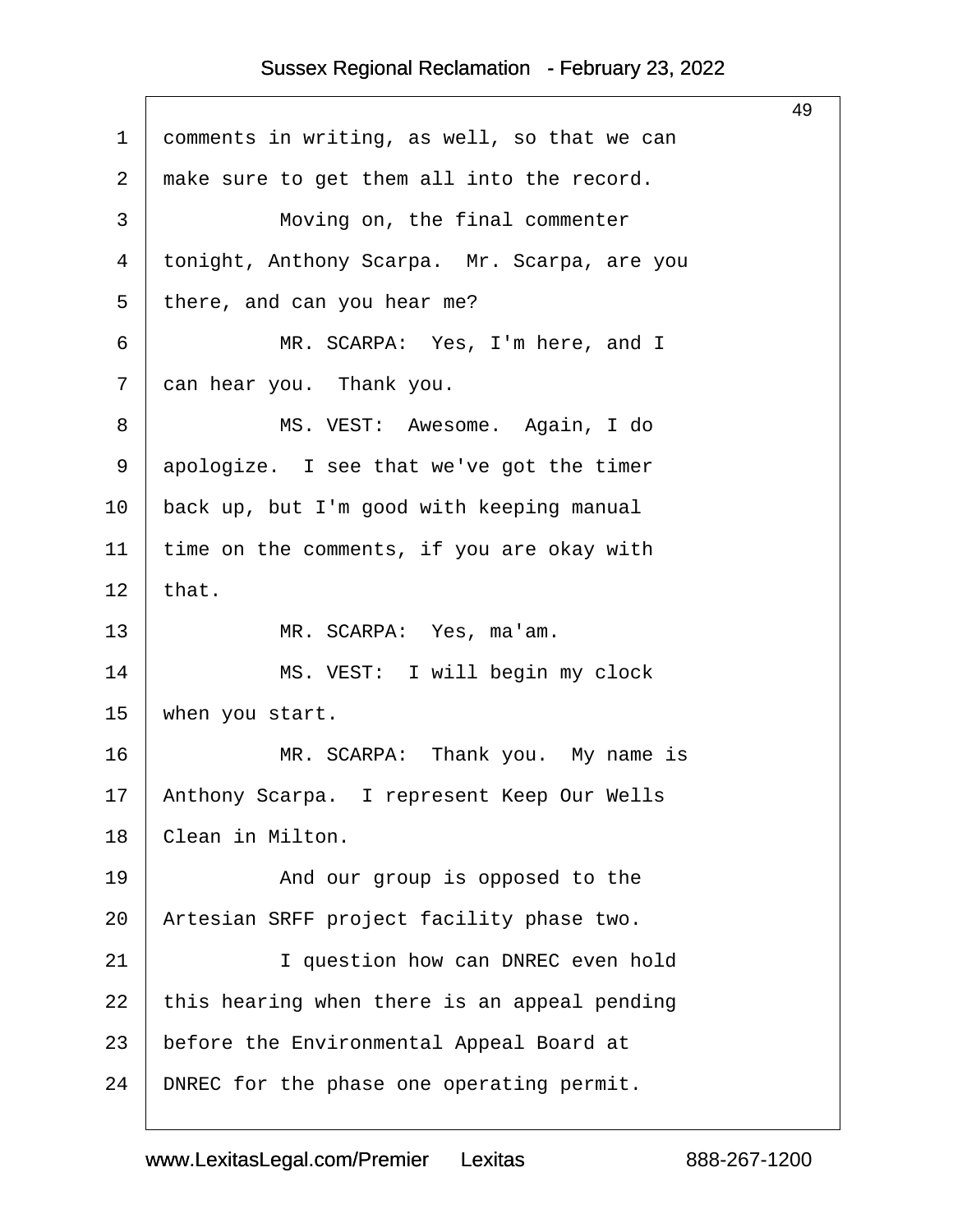<span id="page-50-0"></span>

|             |                                               | 50 |  |  |
|-------------|-----------------------------------------------|----|--|--|
| $\mathbf 1$ | So we are questioning why should              |    |  |  |
| 2           | this hearing even be going on until that      |    |  |  |
| 3           | phase one operating permit issue is resolved  |    |  |  |
| 4           | through the Environmental Appeal Board.       |    |  |  |
| 5           | In Section 7101 of the Groundwater            |    |  |  |
| 6           | Discharge Section regulations, we feel that   |    |  |  |
| 7           | the Artesian site is not suitable for         |    |  |  |
| 8           | wastewater discharge for the following        |    |  |  |
| 9           | reason:                                       |    |  |  |
| 10          | DNREC has carefully hidden from the           |    |  |  |
| 11          | public and the records of the highly          |    |  |  |
| 12          | contaminated street directly across the       |    |  |  |
| 13          | street on Route 30 from the Artesian Spray    |    |  |  |
| 14          | Field G. This property is contiguous to the   |    |  |  |
| 15          | Artesian SRRF facility, and it's directly     |    |  |  |
| 16          | across the street from Artesian Field G.      |    |  |  |
| 17          | This site has been contaminated for           |    |  |  |
| 18          | over 20 years and has contaminated a          |    |  |  |
| 19          | neighborhood, which is a what we would call a |    |  |  |
| 20          | social justice neighborhood.                  |    |  |  |
| 21          | Their wells are so contaminated in            |    |  |  |
| 22          | this area that whatever gets sprayed on Field |    |  |  |
| 23          | G, in a wooded area on Field G, will          |    |  |  |
| 24          | ultimately end up directly across the street  |    |  |  |
|             |                                               |    |  |  |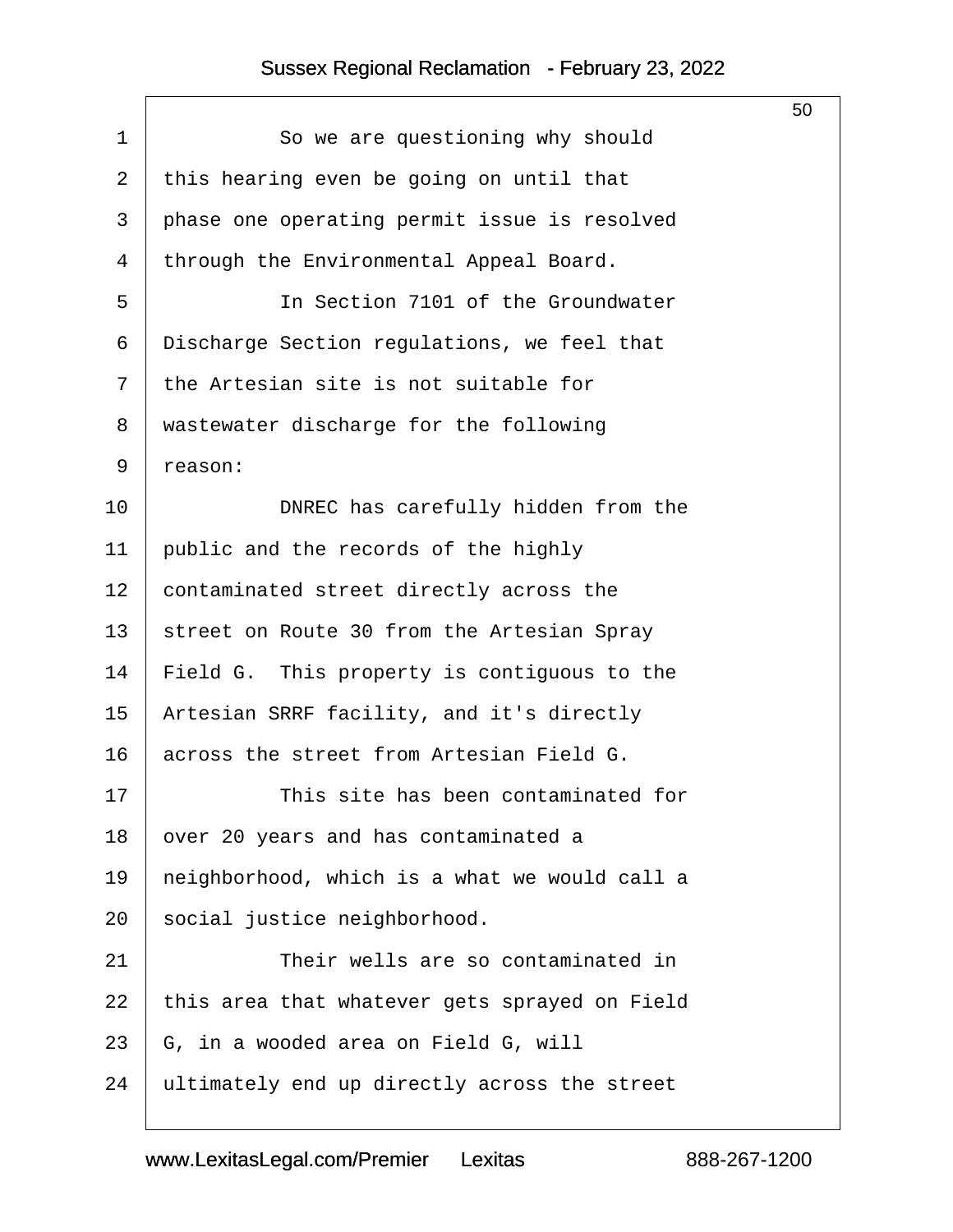<span id="page-51-0"></span>

|             |                                              | 51 |
|-------------|----------------------------------------------|----|
| $\mathbf 1$ | in this facility that accepts septic         |    |
| 2           | wastewater and dumps it on their fields and  |    |
| 3           | has contaminated the neighborhoods of Slim,  |    |
| 4           | Collins, and Russell.                        |    |
| 5           | When the original application came           |    |
| 6           | before DNREC for Artesian for this proposal  |    |
| 7           | back in 2006 or '08, this site was never     |    |
| 8           | considered. And it should have been. It      |    |
| 9           | should have been looked at as the entire     |    |
| 10          | area, not just isolating the Artesian site   |    |
| 11          | into one just standalone site, but they      |    |
| 12          | should have looked at this industrial site   |    |
| 13          | also that's been spraying septic wastewater  |    |
| 14          | and sludge and grease from restaurants on    |    |
| 15          | their fields for years and years and has     |    |
| 16          | contaminated the wells in this neighborhood. |    |
| 17          | But instead, DNREC chose not to              |    |
| 18          | look at it. Artesian never mentioned it in   |    |
| 19          | any of their applications. So this           |    |
| 20          | neighborhood is racially mixed. It's a group |    |
| 21          | of homeowners and tenants that can't afford  |    |
| 22          | to fight back. They certainly can't afford   |    |
| 23          | to fight against Artesian. They can't afford |    |
| 24          | to fight against DNREC, who supports         |    |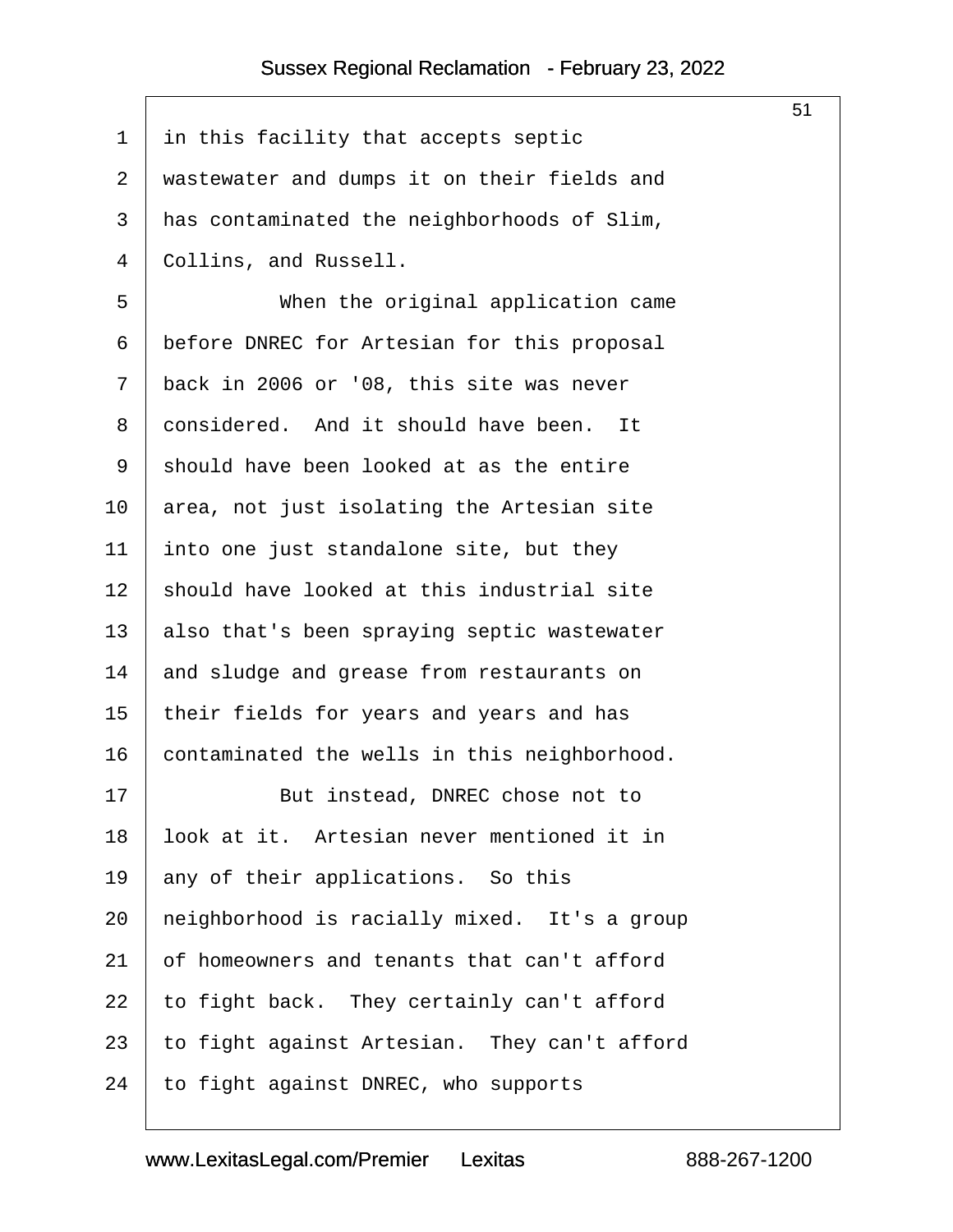<span id="page-52-0"></span>

| 1  | Artesian.                                     |  |
|----|-----------------------------------------------|--|
| 2  | So I'm not sure why DNREC has                 |  |
| 3  | 1,700 acres -- or I'm sorry -- Artesian has   |  |
| 4  | 1,700 acres of spray fields. Why do they      |  |
| 5  | locate their largest, most concentrated spray |  |
| 6  | field directly across the street from this    |  |
| 7  | industrial site that DNREC knows is           |  |
| 8  | contaminated?                                 |  |
| 9  | You monitor the wells. You know               |  |
| 10 | what's going on. Your nitrate readings in     |  |
| 11 | those wells approach 90 milligrams per liter  |  |
| 12 | of nitrate.                                   |  |
| 13 | So if you think by reducing the               |  |
| 14 | nitrates load in the spray heads down to      |  |
| 15 | 10 milligrams a liter, and that gets into the |  |
| 16 | groundwater, that it's not going to increase  |  |
| 17 | what's going on across the street is foolish. |  |
| 18 | They could have taken this spray              |  |
| 19 | from Field G and moved it certainly up to A,  |  |
| 20 | B, C, D, or F and gotten it away from this    |  |
| 21 | site and gotten it away from potentially      |  |
| 22 | harming these homeowners' wells even more     |  |
| 23 | than they have already been harmed.           |  |
| 24 | MS. VEST:<br>Okay.                            |  |

52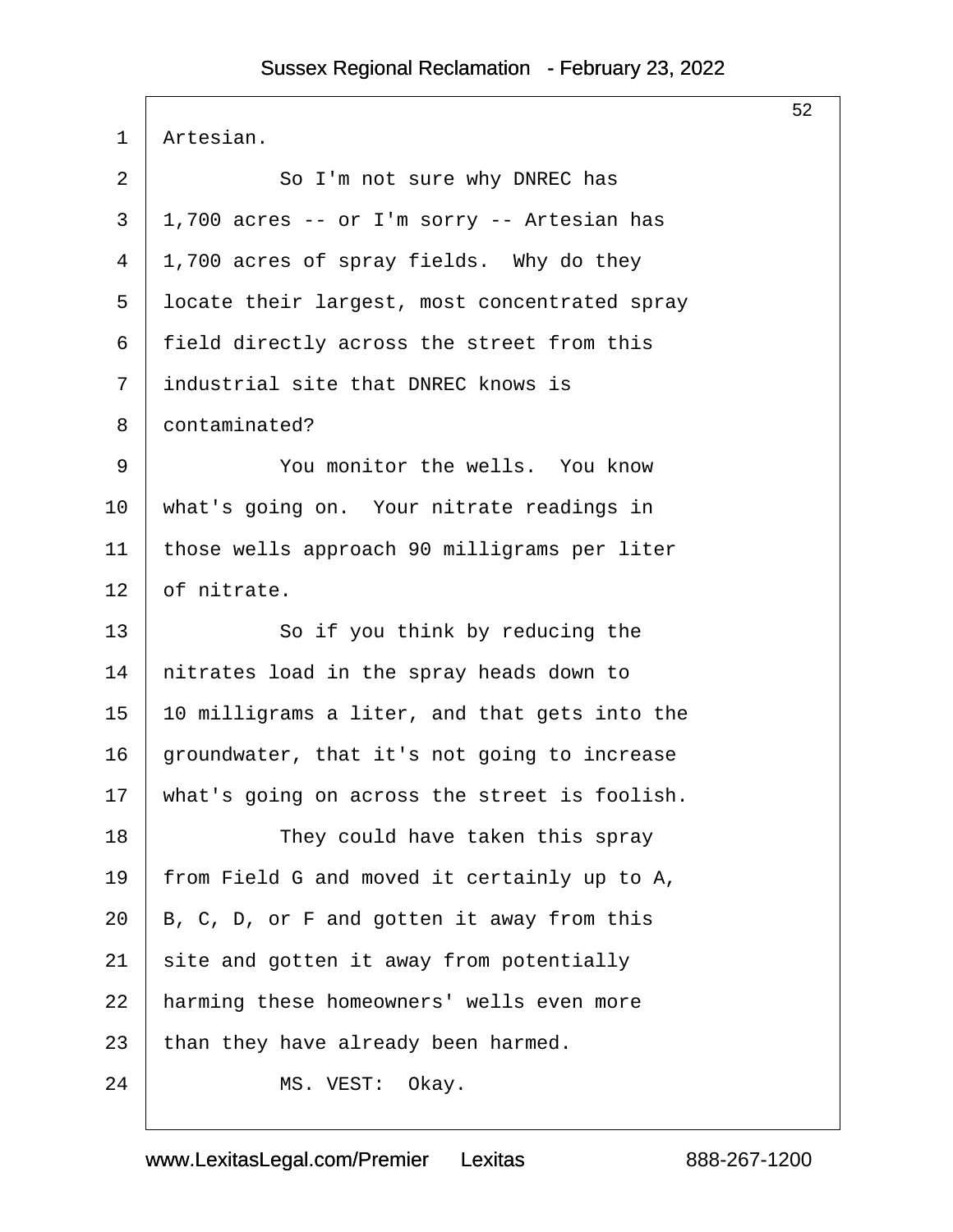$\sqrt{ }$ 

<span id="page-53-0"></span>

|             |                                               | 53 |  |
|-------------|-----------------------------------------------|----|--|
| $\mathbf 1$ | MR. SCARPA: I also want to point              |    |  |
| 2           | out that in Table 4-2 in the exhibits that    |    |  |
| 3           | Artesian submitted, the sampling data that    |    |  |
| 4           | they show for Allen Harim goes back to 2017.  |    |  |
| 5           | Guys, can't you even submit data              |    |  |
| 6           | that's current? We have seen no well test     |    |  |
| 7           | data from the Clean Delaware site. We have    |    |  |
| 8           | seen no test well data from the Artesian for  |    |  |
| 9           | the G site.                                   |    |  |
| 10          | We have seen no attempt to even               |    |  |
| 11          | contact the neighbors that have contaminated  |    |  |
| 12          | wells in the Slim Collins and Russell         |    |  |
| 13          | neighborhood to see what baseline there is    |    |  |
| 14          | now currently before you start spraying.      |    |  |
| 15          | So I think it's remiss on the part            |    |  |
| 16          | of Artesian. If you want to be good citizens  |    |  |
| 17          | in this community, then start acting like it, |    |  |
| 18          | and start taking the interests of other       |    |  |
| 19          | people at heart and not just think about your |    |  |
| 20          | own economic interests, but think about what  |    |  |
| 21          | your spraying is going to do to an already    |    |  |
| 22          | bad situation in an already contaminated      |    |  |
| 23          | industrial site directly across the street.   |    |  |
| 24          | Plus there is an stream, the Ingram           |    |  |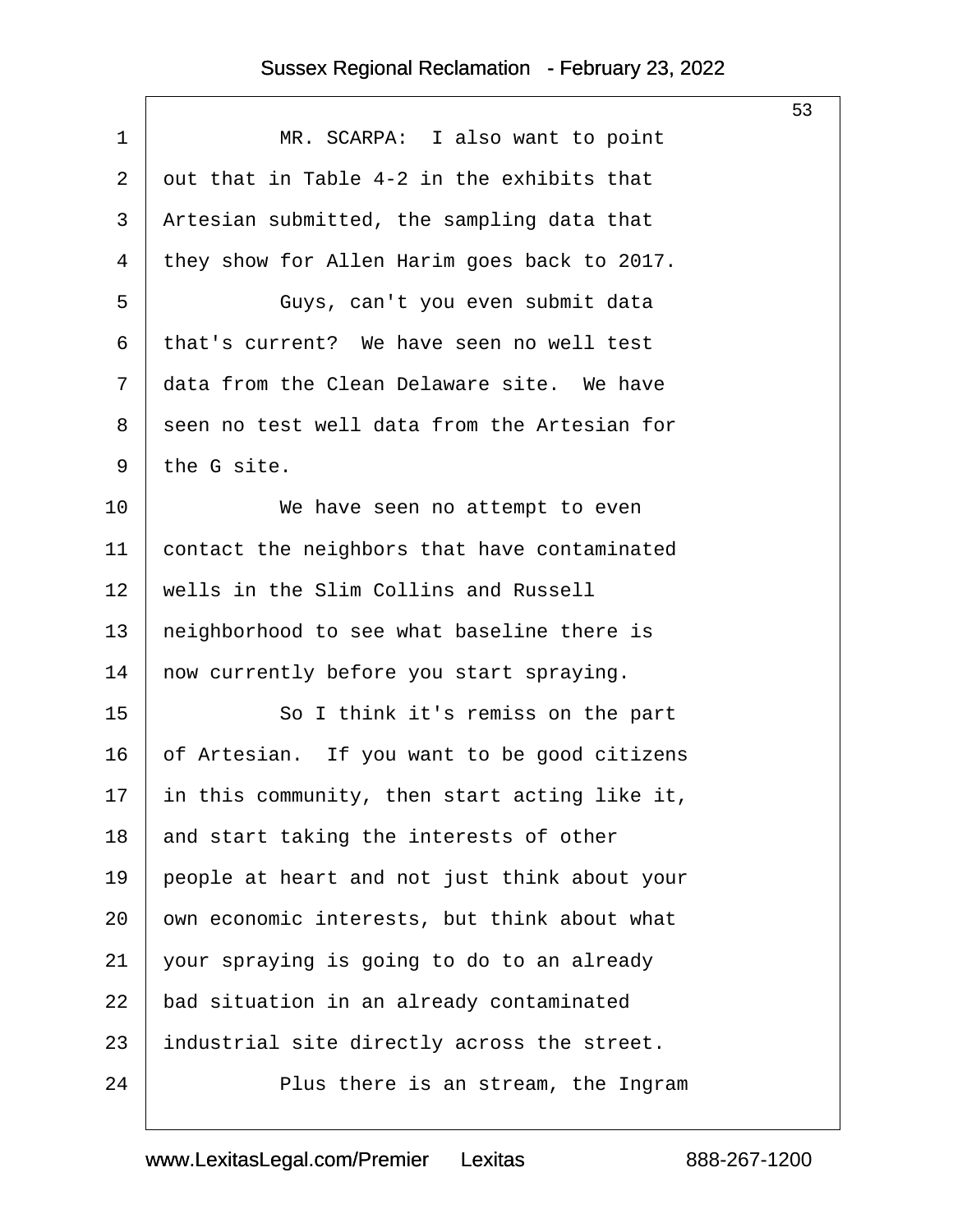$\lceil$ 

<span id="page-54-0"></span>

|                |                                              | 54 |  |  |
|----------------|----------------------------------------------|----|--|--|
| 1              | Branch that separates both the Artesian site |    |  |  |
| $\overline{2}$ | and the Clean Delaware site.                 |    |  |  |
| 3              | Is any monitoring being done in the          |    |  |  |
| 4              | Ingram Branch to see what the spray that you |    |  |  |
| 5              | have already done in the wooded area and the |    |  |  |
| 6              | fields, what impact that's having on that    |    |  |  |
| 7              | site?                                        |    |  |  |
| 8              | So I think there is a lot of things          |    |  |  |
| 9              | here that DNREC needs to look at. I will     |    |  |  |
| 10             | submit my public comments, my written        |    |  |  |
| 11             | comments.                                    |    |  |  |
| 12             | But I think everyone should be on            |    |  |  |
| 13             | notice here that, you know, you have got to  |    |  |  |
| 14             | look at this as a neighborhood. This isn't   |    |  |  |
| 15             | just an isolated site, as Artesian wants us  |    |  |  |
| 16             | to think it is. This has an impact that goes |    |  |  |
| 17             | well beyond your borders and your property.  |    |  |  |
| 18             | So I think we need to look at this. Thank    |    |  |  |
| 19             | you.                                         |    |  |  |
| 20             | MS. VEST: Okay. Thank you very               |    |  |  |
| 21             | much, Mr. Scarpa. I appreciate your          |    |  |  |
| 22             | comments. And as I said to both Ms. Payan    |    |  |  |
| 23             | and Ms. Cohen, I look forward to receiving   |    |  |  |
| 24             | your entire comments so that we can include  |    |  |  |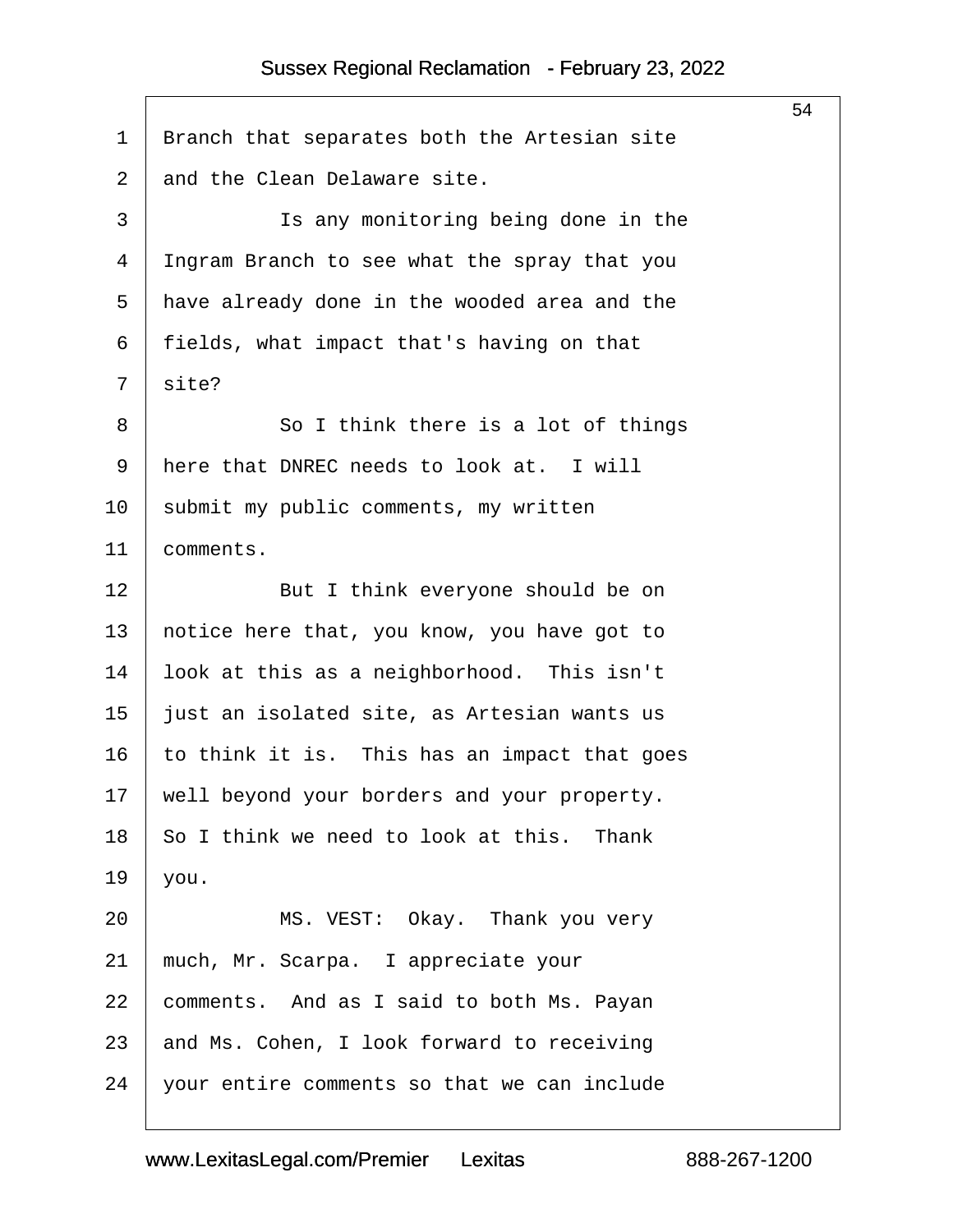$\sqrt{ }$ 

<span id="page-55-0"></span>

| 1  | them into the record for the Secretary's      |
|----|-----------------------------------------------|
| 2  | consideration.                                |
| 3  | That concludes the live comment               |
| 4  | portion of tonight's hearing. So I'm going    |
| 5  | to just take a couple seconds here and thank  |
| 6  | everybody again for taking time out of their  |
| 7  | busy schedules to join us.                    |
| 8  | Again, I do apologize for some of             |
| 9  | the sluggishness. I'm not sure what's going   |
| 10 | on with it. But, you know, we do the best we  |
| 11 | can with what we have. And, again, I do       |
| 12 | appreciate those that offered their live      |
| 13 | comment.                                      |
| 14 | As I said at the beginning of                 |
| 15 | tonight's proceedings, the record will remain |
| 16 | open for additional comment to be received.   |
| 17 | And whether it came in tonight, as was the    |
| 18 | case from the three commenters just now, or   |
| 19 | whether it came in prior to tonight's         |
| 20 | hearing, or whether it comes in now from the  |
| 21 | time I close this and bang this gavel all the |
| 22 | way up until March 10th of next month,        |
|    |                                               |
| 23 | whether it's written, whether it was live, it |

55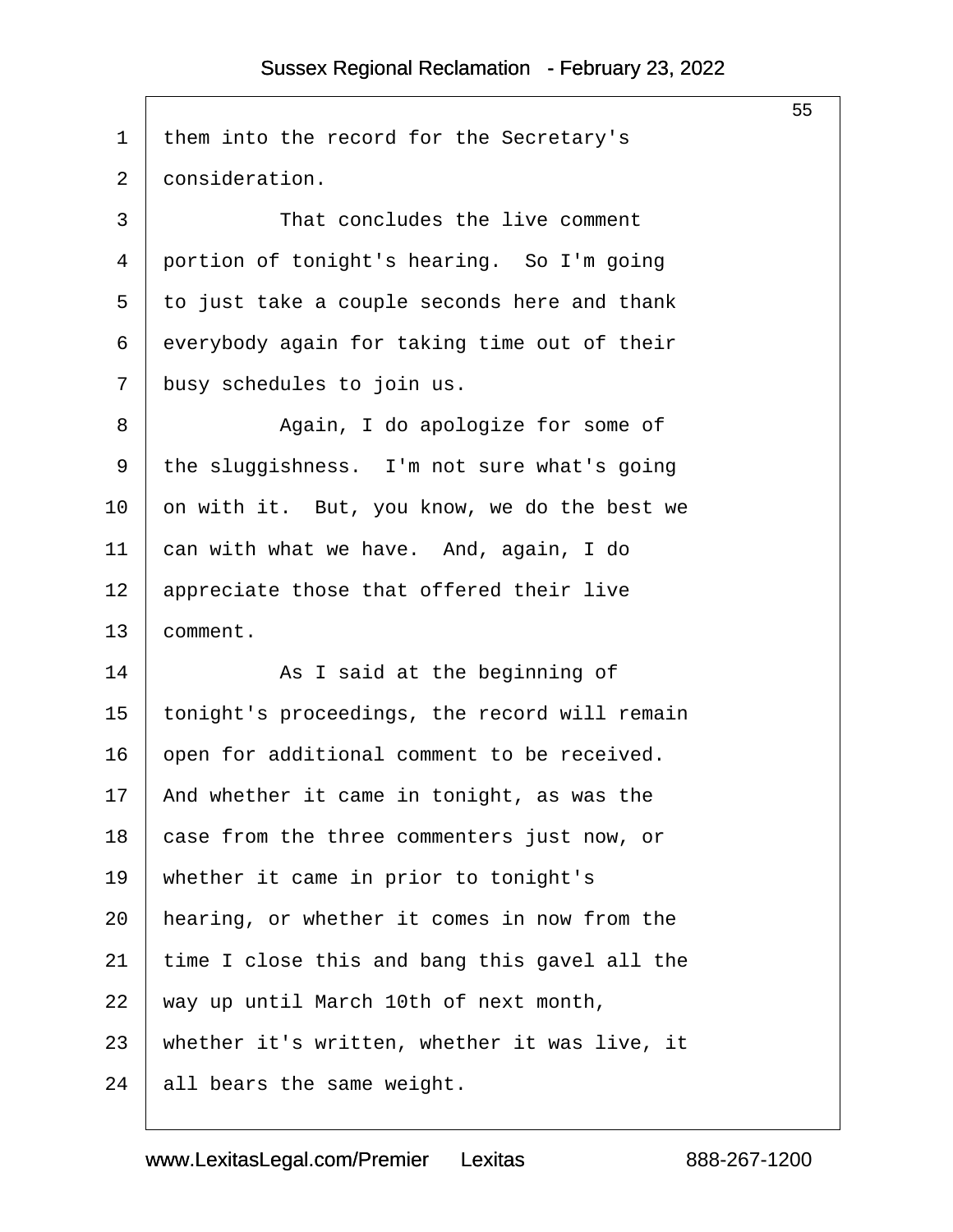|                |                                               | 56 |
|----------------|-----------------------------------------------|----|
| $\mathbf 1$    | As long as it is germane to the               |    |
| $\overline{a}$ | subject matter of the hearing tonight it will |    |
| $\mathfrak{Z}$ | be included into the hearing record, and it   |    |
| $\overline{4}$ | will be all submitted for the Secretary's     |    |
| 5              | consideration.                                |    |
| 6              | Again, I do appreciate everybody              |    |
| 7              | taking the time out of their busy schedules   |    |
| 8              | to be here tonight. I wish you well. Have a   |    |
| 9              | great rest of the week. And this hearing is   |    |
| 10             | hereby adjourned.                             |    |
| 11             | (Concluded at 6:56 p.m.)                      |    |
| 12             |                                               |    |
| 13             |                                               |    |
| 14             |                                               |    |
| 15             |                                               |    |
| 16             |                                               |    |
| $17\,$         |                                               |    |
| $18\,$         |                                               |    |
| 19             |                                               |    |
| 20             |                                               |    |
| 21             |                                               |    |
| 22             |                                               |    |
| 23             |                                               |    |
| 24             |                                               |    |
|                |                                               |    |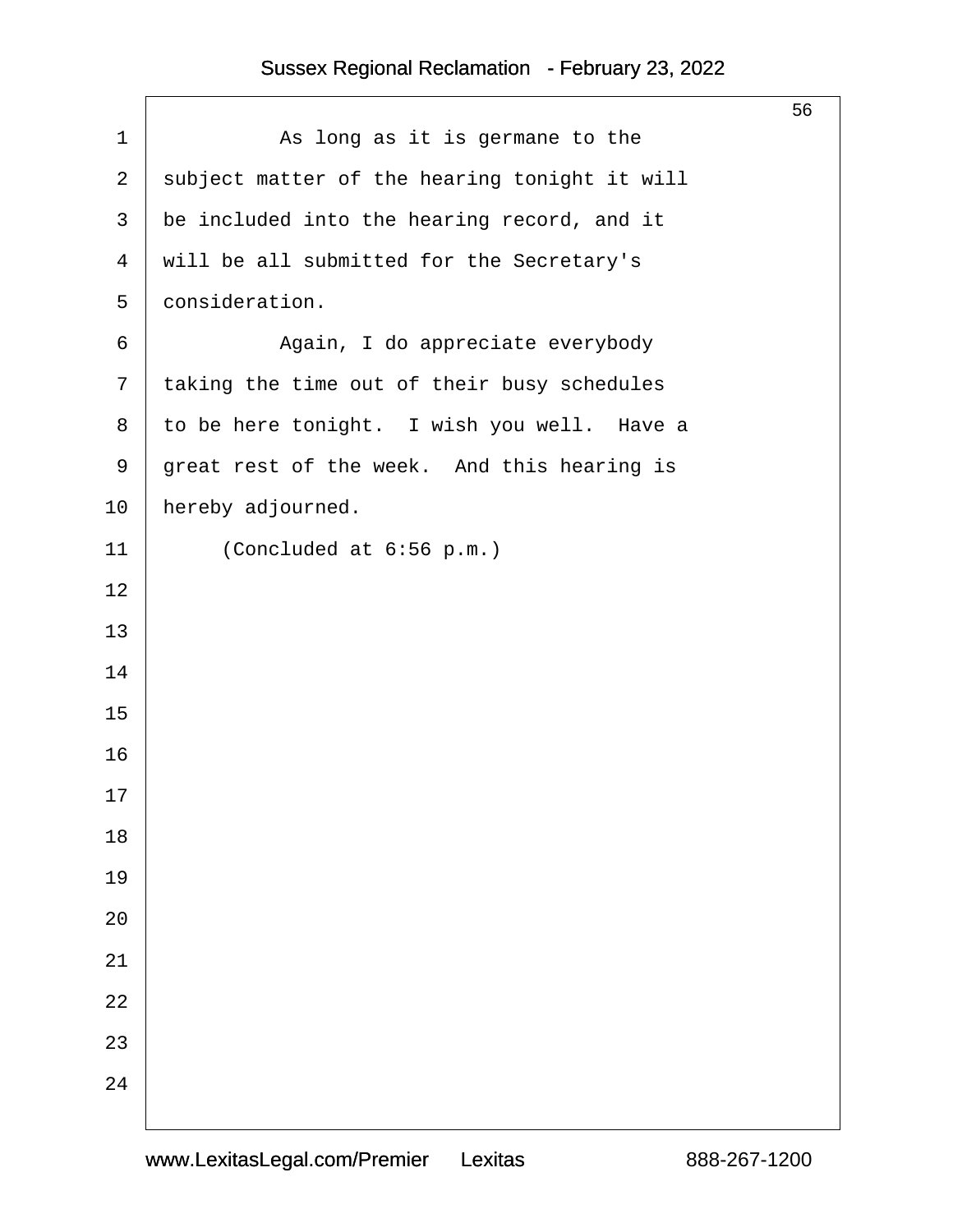|                |                                                        | 57 |
|----------------|--------------------------------------------------------|----|
| $\mathbf 1$    | CERTIFICATE                                            |    |
| $\overline{2}$ | I, Lorena J. Hartnett, a Notary Public and             |    |
| 3              | Registered Professional Reporter, do hereby certify    |    |
| 4              | that the foregoing is an accurate and complete         |    |
| 5              | transcription of the proceeding held at the time and   |    |
| 6              | place stated herein, and that the said proceeding      |    |
| 7              | was recorded by me and then reduced to typewriting     |    |
| 8              | under my direction, and constitutes a true record of   |    |
| 9              | the testimony given by said witnesses.                 |    |
| 10             | I further certify that I am not a relative,            |    |
| 11             | employee, or attorney of any of the parties or a       |    |
| 12             | relative or employee of either counsel, and that I     |    |
| 13             | am in no way interested directly or indirectly in      |    |
| 14             | this action.                                           |    |
| 15             | IN WITNESS WHEREOF, I have hereunto set my             |    |
| 16             | hand and affixed my seal of office on this 1st day     |    |
| 17             | of March 2022.                                         |    |
| 18             |                                                        |    |
| 19             |                                                        |    |
| 20             |                                                        |    |
| 21             |                                                        |    |
| 22             | Lorena J. Hartnett<br>Registered Professional Reporter |    |
| 23             |                                                        |    |
| 24             |                                                        |    |
|                |                                                        |    |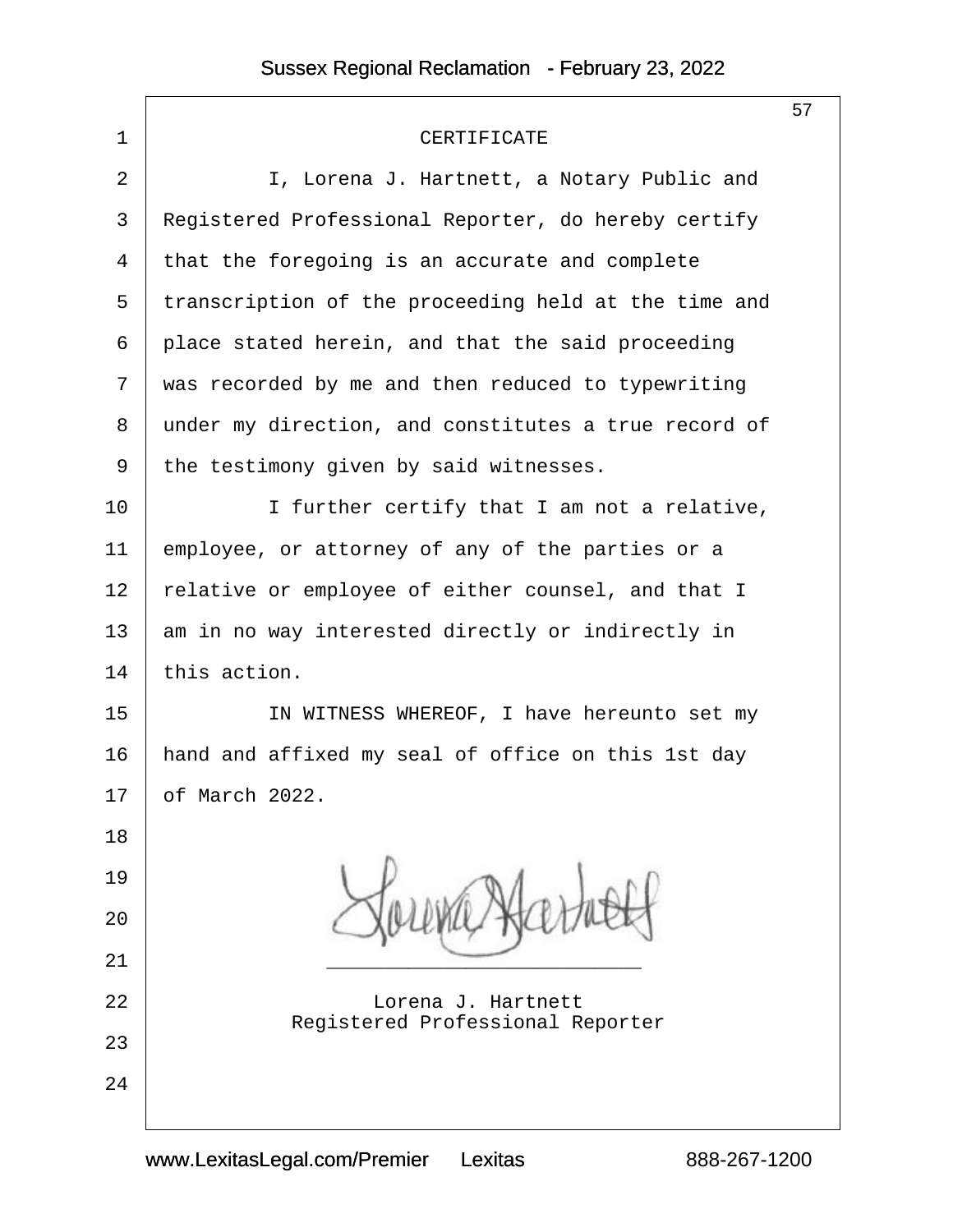|                                      | 3-million 15:6                    | accommodated 8:11                                                 |
|--------------------------------------|-----------------------------------|-------------------------------------------------------------------|
| $\mathbf 0$                          | 3.25 19:13                        | accordance 16:6 17:23                                             |
| 08 51:7                              | 30 14:23 19:18 27:4 29:8,12 35:23 | acres 13:18 26:21,23 52:3,4                                       |
|                                      | 36:8 50:13                        | acronym 45:24                                                     |
| 1                                    | 350,000 45:8                      | acting $53:17$                                                    |
| 1 24:11,12,13 25:2 37:7              | 359288-02 11:23                   | action 8:20 29:3,4                                                |
| 1,200 36:7                           | 380 26:21                         | actions 21:5,21 22:15                                             |
| 1,700 13:18 52:3,4                   | 4                                 | active 26:21                                                      |
| 1.25 19:9                            |                                   | acts 10:21                                                        |
| 1.5 13:13 19:4                       | 4 20:19                           | actual 46:21                                                      |
| 10 6:10 8:12 9:13 19:24 21:3,14 32:1 | 4-2 53:2                          | add 41:14                                                         |
| 52:15                                | 400 46:7                          | adding 32:12                                                      |
| 10th 10:11,14 55:22                  | 6                                 | addition 45:14                                                    |
| 12 24:11                             |                                   | additional 10:9 22:17 28:18 32:5,15<br>35:7 55:16                 |
| 12-month 21:19 22:12                 | 60 16:7                           | additionally 31:19                                                |
| 15 16:19                             | 625,000 15:1 19:8 31:3 45:2       | address 9:22                                                      |
| 150,000 45:15                        | 625,000-gallon 27:19              | adequately 45:17                                                  |
| 16 14:23 27:5                        | $\overline{7}$                    | adjacent 30:4                                                     |
| 18 28:23                             |                                   | Administrative 6:18                                               |
| 19 24:12,13 25:3                     | 700 45:12                         | affected 42:14                                                    |
| $\overline{2}$                       | 700,000 45:12                     | affects 48:21                                                     |
|                                      | 7101 50:5                         | afford 51:21,22,23                                                |
| 2 13:14 19:5                         | 75-acre 14:20                     | agencies 46:1                                                     |
| 2.125 19:12                          | 9                                 | agreed 45:15,19,21                                                |
| 20 50:18                             |                                   | agricultural 13:19,23 14:1 15:18                                  |
| 200 26:23                            | 90 26:15 27:7 52:11               | 36:19 42:22                                                       |
| 2006 51:7                            | 90-million-gallon 35:15           | <b>ahead</b> 38:22                                                |
| 2015 42:12,14<br>2017 53:4           | A                                 | Allen 13:7,15 15:15 19:3,15,19<br>22:20,21 26:17 30:15 44:19 53:4 |
| 2022 3:10 6:11 8:12 9:13 10:14       |                                   | <b>Allen's 31:16</b>                                              |
| 23 3:9                               | ability 31:16,22                  | allowed 21:15                                                     |
| 24 7:12                              | above-ground 34:6                 | altered 24:21                                                     |
| 24-hour 22:1                         | absolutely 48:7                   | amended 13:2 18:3 22:22                                           |
| 24.1 20:8                            | absorb 29:19                      | amendment 16:4 18:18,21,24 20:21                                  |
|                                      | accepted 42:2                     | 23:17                                                             |
| 3                                    | accepts 51:1                      | amount 6:22 30:1 32:20,22                                         |
| 3 27:24 29:18                        | access 31:23                      | ample $9:14$                                                      |
|                                      | accidentally 11:13                | analysis 22:9                                                     |

Lexitas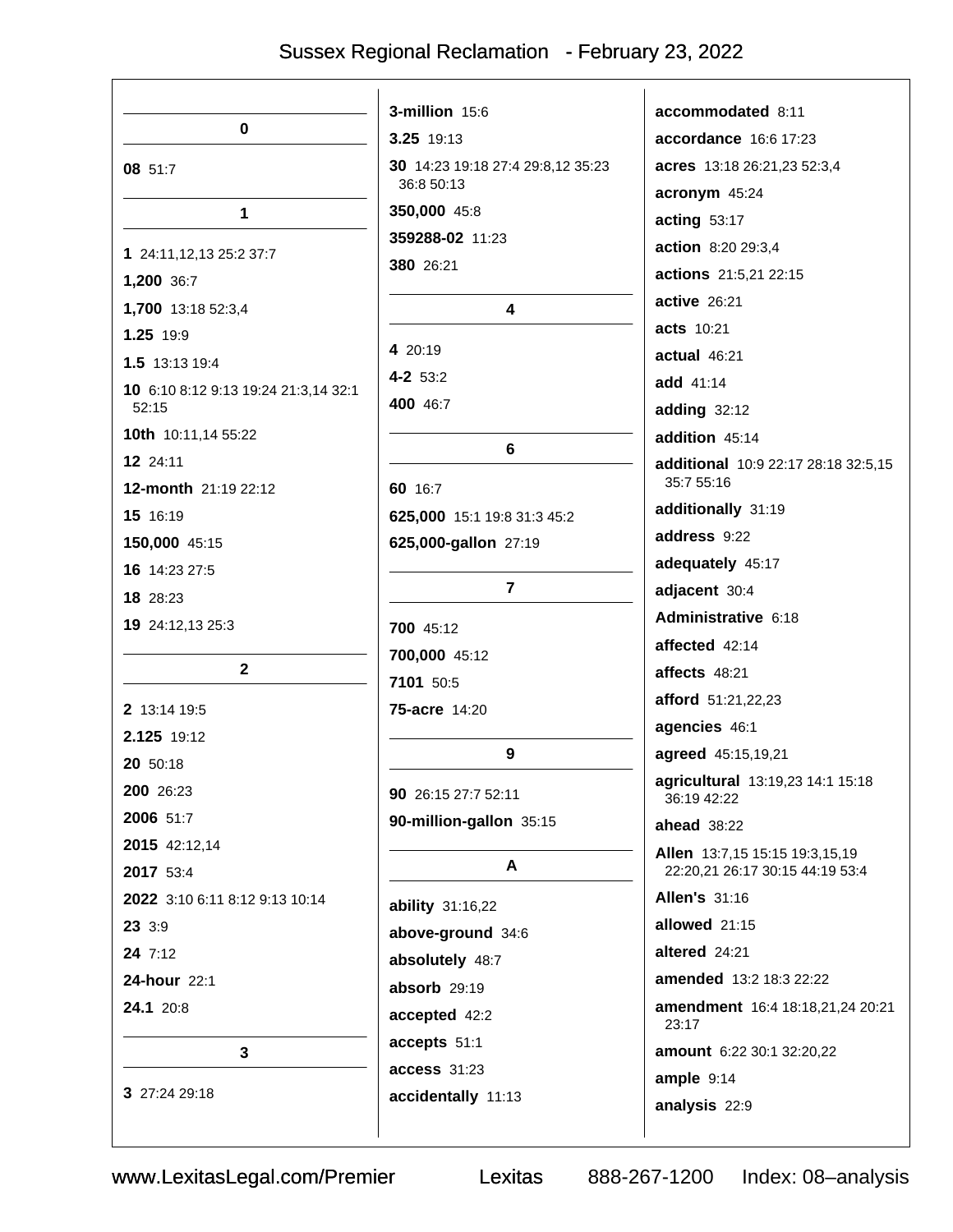analytical 21:1 22:1

annually  $23:10.12$ **ANSRWRF** 11:22 12:6.16

answering 47:1

Anthony 39:20 49:4,17

apologize 14:7 43:8 44:6 49:9 55:8

apparently 45:18

appeal 49:22,23 50:4

applicant 5:8 25:11 37:15

Applicant's 37:6

application 3:12 12:20 13:1 14:17, 18 23:14 45:20 51:5

applications 46:2 51:19

apply 32:21

approach 12:12 52:11

appropriately 23:6

approval 18:14

approved 13:1 15:5 16:5 17:24 23:15 46:13

approximately 13:18 20:7

aquifer 32:23 48:19

area 14:10 27:14 28:9 29:9 31:6 32:24 33:24 34:10 36:20 44:19 48:17 50:22.23 51:10 54:5

areas 27:13

 $\arrows$  34:24

Artesian 5:9 11:18,21 26:1 31:6 46:3 49:20 50:7,13,15,16 51:6,10,18,23 52:1,3 53:3,8,16 54:1,15

Artesian's 3:12 15:3 18:17 48:1

as-builts  $18:3$ 

assigned 47:23

assume 41:21

Assuming 39:18

attempt 53:10

attend 39:17

attendance 4:7

attending 6:15 39:15

attention 46:19

authentic 8:13 authorized 11:20 14:3 18:11,16 average 13:11 19:4,7,12,23 20:6 27:20 avian 42:9.12 aware 11:24 Awesome 49:8 B back 28:3,14 29:1 30:3 33:23 34:3,4 35:7,13 36:11,22 40:3 41:19,21 42:3, 11 49:10 51:7,22 53:4 background 11:10,17 13:4 **bacteria** 21:24 22:3 42:10 **bad** 42:4 44:10 53:22 badly  $43:9$ 

bandwidth 40:13 **bang** 55:21 **bardenpho** 15:10 47:3 **barns** 36:17

barring  $7:13$ 

**based** 20:15 45:7

baseline 53:13

**basically** 26:2 35:10

basin  $29:17$ 

**basins** 34:6 35:2.11 bastardizing 43:1

bays  $33:3$ 

bear 10:15 12:9

bears  $55:24$ 

beauty  $29:16$ 

begin 3:3 41:1,4 49:14

**beginning 37:18 55:14** 

behalf  $11:7$ 

beneficial 32:17 benefit 15:23 23:19 24:15 28:22 32:24

**benefits** 32:12 33:12

big 29:10 45:6 biggest 44:23 bin 29:16 bit 5:11 11:16 36:1 37:5 38:1 blended 23.7 **Board** 49:23 50:4 **borders** 34:16 54:17 **Branch** 54:1,4 **Bridge 46:16 briefly** 26:9 30:19 32:11 33:17 bring 25:11 32:13 38:11 Brooklyn 46:16 **buffer** 30:1 34:17 buffering 30:21 **build** 4:19 8:19 **building** 30:5,10 34:7,12 buildings 36:15,19 **built** 17:16 **bunch 45:24 busy** 3:7 55:7

#### $\mathbf{C}$

call 29:6 50:19 called 11:21 18:15 46:11 capabilities 30:20 31:18 capacity 19:9 44:24 46:5,6,15,21 carefully 50:10 case 6:2 21:6 55:18 caused 42:7 certified 17:2 28:12 certifying 17:22 cetera  $23:22$ change 18:24 39:23 changed 24:21 changing 20:13 Chapter 16:7 charge 20:20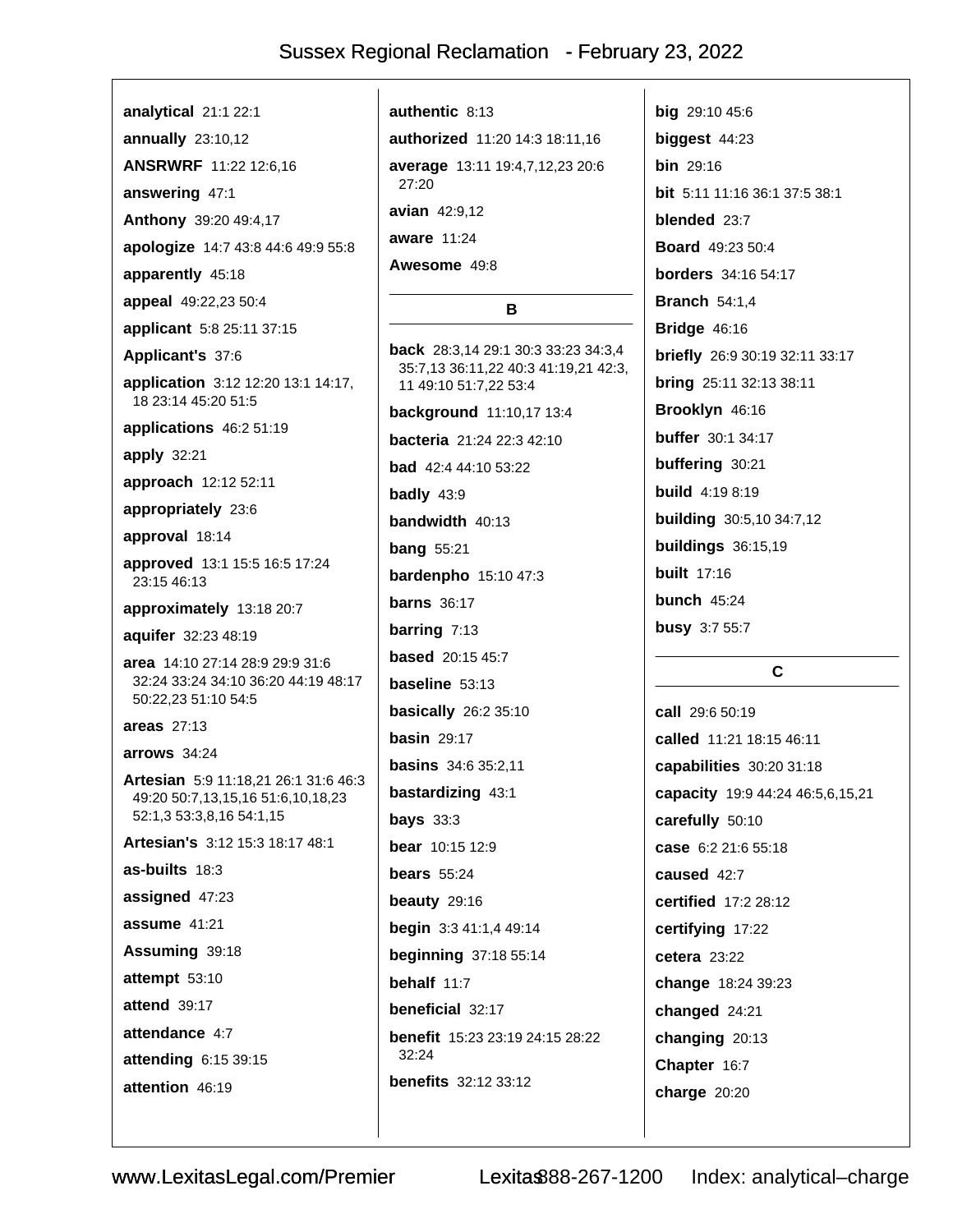chose 51:17 chronological 6:21 circle  $40:2$  $citizens 53:16$ clarification 24:15 47:5.16 clarifications 48:5 clarity 12:5 class 16:22 17:11 20:14.19 classification 20:13.15 clean 41:12 47:12 49:18 53:7 54:2 clock 49:14 close 6:9 42:17 55:21 closer 36:1 closes 10:10 cloth 15:11 28:6 Cohen 39:14 43:18,19,21,23 44:12, 17 47:15,21 48:6,11,16 54:23 coliform 21:24 22:2 collecting 28:10 **Collins** 51:4 53:12 combination 19:10 26:24 combined 15:6 19:12.13 20:6 commencement 16:19 comment 5:17,22 6:12 7:19 8:1,10 9:15,18 10:1,11 11:1 23:20 37:18 39:19 47:17 55:3,13,16 commenter 39:19 49:3 **commenters** 38:4 39:24 44:5 55:18 comments 6:5 7:2,3 8:4,22 9:17 10:6,9,12,15 15:24 39:12 43:3,16 48:9 49:1.11 54:10.11.22.24 commercial 31:5 commingled 42:1 communities 33:7 46:6 community 32:15 33:8 53:17 completed 33:21 completion 17:16,18 18:10 compliance 17:9 components 17:1

concentrated 52:5 concentration 19:15,18,24 20:7  $21:3$ concentrations 22:3 31:24 concern 41:11 42:8 concerned 47:18 concludes 24:2 55:3 conclusion 4:15 5:15 6:9 7:8 10:5  $23:13$ concrete 35:2,20 conditions 16:13 conduct 3:11 conducted 4:1 confirmed 21:1 connect 3:7 connected  $3:25:14$ consideration 6:7,13 8:7,10 9:16 11:2 55:2 considered 10:16 12:17 51:8 consist 15:8 34:6 consistently 29:21 consisting 8:21 consists 27:19 constituent 35:3 constituents 35:12 constructed 16:21 17:23 26:8 27:10 construction 12:12.15.21 13:2 14:17.19 15:5 16:2.17.20.24 17:6.8. 17,18 18:11 23:16 28:23 contact 17:12 53:11 contaminated 50:12,17,18,21 51:3, 16 52:8 53:11.22 contamination 41:12 contiguous 50:14 contingency 20:22 21:17,23 22:11 23:22 continue 32:14 contractor 16:23 17:12 contribution 7:4 control 43:24

corrective 21:21 22:15 correctly 48:2 County 13:19 15:4 31:6 46:13 couple 20:11 24:14 45:10 55:5 court 4:24 8:15 37:11 cover 30:19 32:11 crop 27:12 cropland 26:20,22 croplands 30:16 curious 44:18 current 14:9,15 16:16 18:19,24 22:16 53:6 customers 33:5 D daily 13:11 19:4,5,7,8,12,13,23 20:6 29:19 Daniel 25:24 38:7 data 53:3.5.7.8 date  $3:9$ day 13:13,14 15:2 19:8 27:19 29:22 31:3 45:2,8,12 day-to-day 30:22 days 16:19 31:11 Deana 38:2,5 40:4,12 43:10,19 decision 4:23 9:5,8,9 10:17,18 dedicated 9:19 24:17 37:4.17 definite 40:18 Delaware 13:24 41:12 42:4,9 53:7  $54:2$ delineate 18:19 **Department** 4:10,17 6:3 7:9 9:9 10:14,22 11:7 14:16 16:1,18 18:15 21:7,8 22:5 23:15 25:5 **Department's 5:7 6:19 17:14,20** design 16:8 17:3,6,9,12,21,24 19:14 designated 3:18 designed 15:1 16:13 19:17,22 20:5 23:23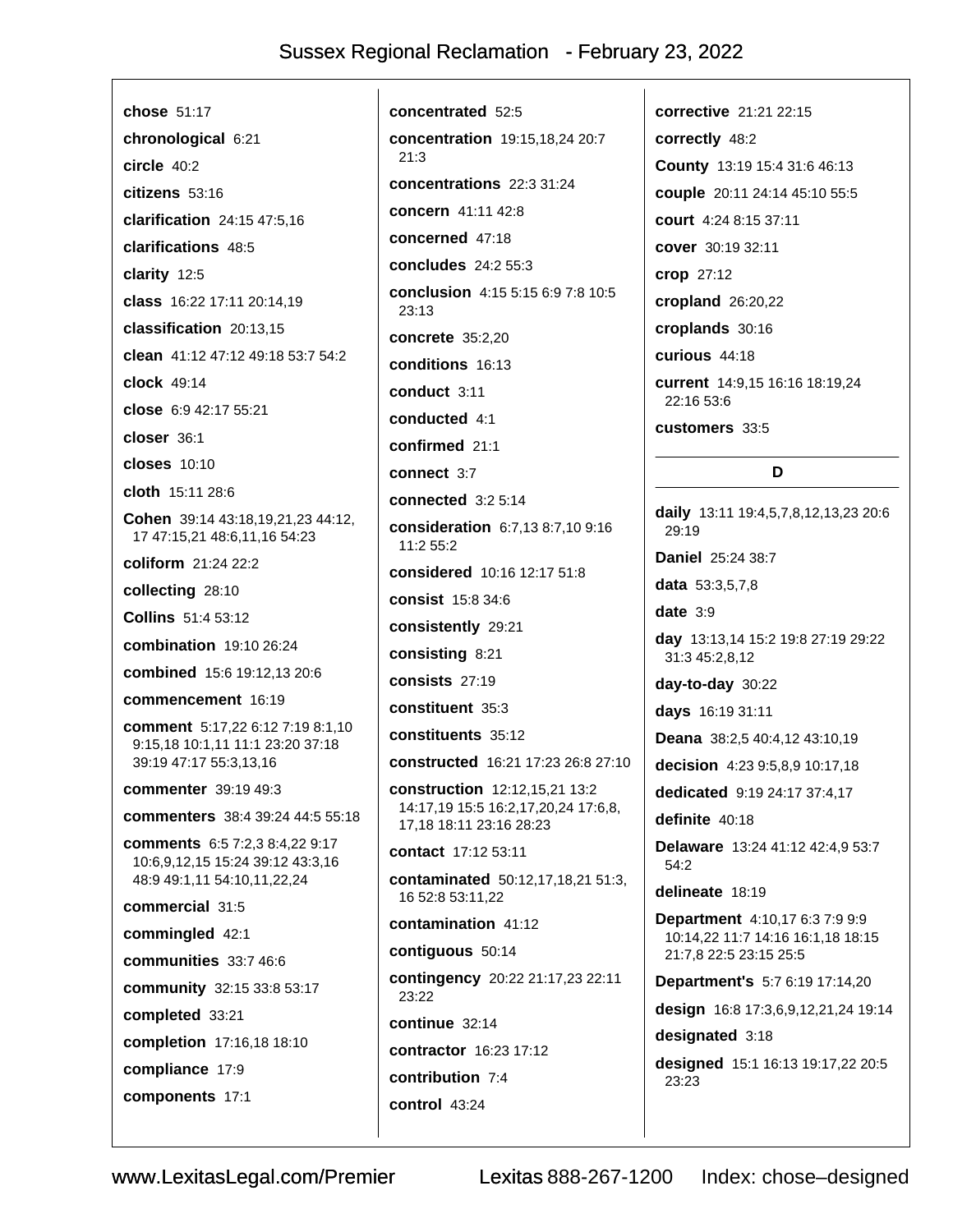desk  $43:13$ detail 26:4 27:11 detailed  $7:3$ determine 21:8 determines  $21.2$ detrimental 33:9 developed 7:5 difficulty 39:23 diligence 46:20 direct 20:19 directed 35:14 direction 20:18 directly 50:12,15,24 52:6 53:23 discharge 23:7 50:6,8 discharged 13:17 14:3 15:17 discharges 17:14,20 33:2 discussion 38:5 disinfection 15:12 28:8 disposal 12:14 16:10 17:1,5 disposing 26:16,19 distraction 44:11 diversion 15:7 21:8 22:6 28:2 31:18 33:14 34:13 41:16 47:18 divert 31:10,17,19 DNREC 3:11,22 6:2 7:24 9:22 10:2 12:19 16:22 46:18 47:23 49:21,24 50:10 51:6,17,24 52:2,7 54:9 **DNREC's** 3:17 4:2 5:3.19 6:16 25:2 DNRECHEARINGCOMMENTS@ DELAWARE.GOV 9:20 document 4:7 documentation 18:13 documents 22:2 doubling 45:9,10 draft 16:1,3,16 18:23 drafted 23:19 drain  $48:18$ drinking 32:2

 $drive$  33:20 driveway 35:23 due 46:20 dumps  $51:2$ E E-4  $16:22$  17:11 e-mail 7:20 9:19 early  $5:11$ earth 36:10 easement 13:24 easily 45:10 east 27:5 economic 53:20 economies 33:12 effect  $7:19$ effluent 13:12,15 14:2,6 15:13,15 16:11 19:3,4,14,17 20:6 21:2 22:2,20 23:1,8 26:15,20 32:8,19 41:14,18 electrical 36:3 electronic 7:13.20 electronically 4:12 eliminating 33:2 emergency 31:12 41:16 enabled 6:4 enacted 21:18 22:11 encourage 7:6 end 32:10 50:24 engineer 17:3,7,13,22,24 21:20  $22:14$ engineering 26:1 ensure 6:4 8:9 16:14 23:5 enter 37:6 entered 7:7 8:24 25:3 entering 22:23 entire 34:15 51:9 54:24 environment 16:15 23:24 environmental 32:12 49:23 50:4

equalization 15:7 28:1 29:16,17 30:21 33:4,14 34:14 35:8 equally 10:16 equipment 15:9 28:5 32:5 evaluation  $21 \cdot 12$   $22 \cdot 9$ evening 3:1,10 5:20 11:15 event 28:2 30:24 31:11,15,20 33:9 35:4 37:19 events 30:23 31:9 33:16 eventually 8:24  $exceed 22:3$ exceeds  $21:3.14$ excess 31:8 46:7 Exhibit 37:7 exhibits 8:23 24:3.10.16 25:2 53:2 existing 15:16 26:13 27:6,15 29:5  $36:10$ exists 14:13,21 expect 28:22 31:8 47:11 explanation 46:24 extra 46:14 F. Facebook 10:3 facilities 20:16 26:13 27:6 28:18  $30:11.34:8$ **facility**  $3:14$  11:21,22 12:1,2,11,14 13:6 17:16 18:4,15 19:2,16 20:13,17, 20 22:7,21 26:18 27:15,21 29:13 30:8 32:13,18 33:4,11,18 34:2,5,18,23 35:24 36:6 49:20 50:15 51:1 facility's 12:6 13:8 failing 15:20

farming  $32:15$ 

farms 26:22 32:18 42:14

February 3:9

fecal 21:24 22:2 42:10

feel  $50:6$ 

feet 36:7 48:1

fertilization 32:16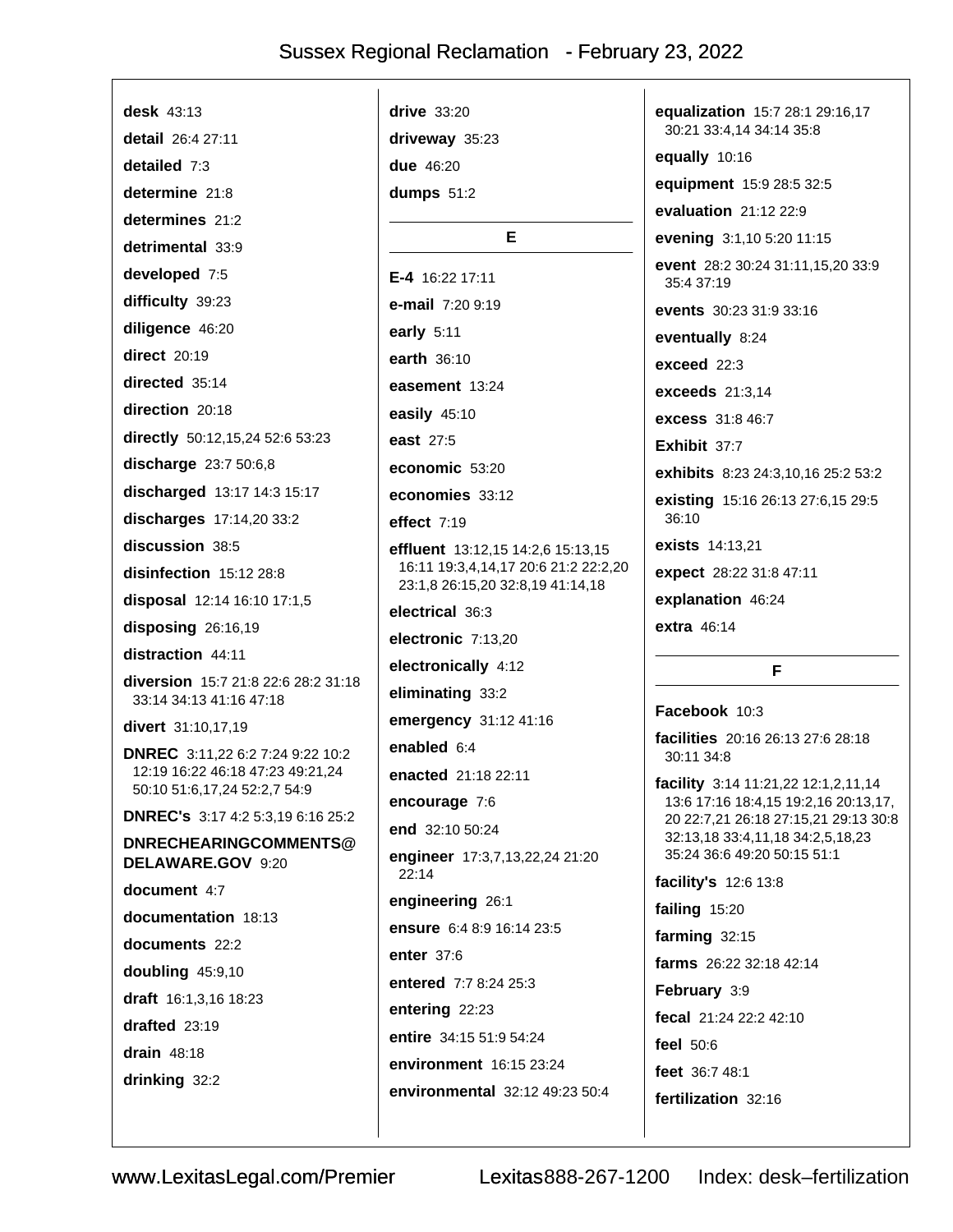| fertilizer 32:20                                                                 | gavel 55             |
|----------------------------------------------------------------------------------|----------------------|
| field 26:8 50:14,16,22,23 52:6,19                                                | general              |
| <b>fields</b> $13:19,20,22$ $14:3,4,10$ $15:18$                                  | generate             |
| 42:5,16 51:2,15 52:4 54:6                                                        | generate             |
| fight 51:22,23,24                                                                | <b>Georget</b>       |
| <b>filters</b> 15:11 28:7                                                        | germane              |
| filtration 22:8                                                                  | give 13:4            |
| final $10:1739:1947:649:3$                                                       | 38:20                |
| find 6:17 7:1,15                                                                 | giving 3             |
| fine $44:13$                                                                     | <b>good</b> 3:1      |
| fire 48:1                                                                        | 49:10 53             |
| flatten $33:14$                                                                  | governir             |
| floatables 29:14                                                                 | grease &             |
| floor $5:16$ 11:5                                                                | great 26             |
| <b>flow</b> 13:11,13 19:4,5,7,12,13 20:4<br>29:11,20,22 30:14,23 31:3,17,20 35:7 | grit 15:9<br>groundw |
| flows 20:5 31:7                                                                  | 18 50:5              |
| fluctuations 29:20 30:22                                                         | group 4              |
| follow $13:3$                                                                    | Guys 53              |
| <b>Foods 13:8</b>                                                                |                      |
| foolish 52:17                                                                    |                      |
| form $9:18$                                                                      | handle 3             |
| <b>formal</b> $8:14$ 10:20 25:3                                                  | happen               |
| formally 8:23 37:6                                                               | happeni              |
| forward 12:1,8 18:7 48:24 54:23                                                  | <b>Harbeso</b>       |
| Foundation 14:1                                                                  | Harim 1:<br>26:17 42 |
| frequency 21:11 22:8                                                             | Harim's              |
| full 21:12 48:9                                                                  | harmed               |
| future 14:6                                                                      |                      |
|                                                                                  | harming              |
| G                                                                                | heads 5              |
| gallon 15:6                                                                      | headwor<br>34:12 36  |

gallons 13:13,14 15:1 19:8 31:3 45:2,8,12,15 Garvin 3:17 9:2 10:20 Garvin's 11:2 gathered 4:3 gauge 38:4

 $5:21$ 44:19  $9.4:8$ a:8 be own 45:16  $9.8:4$ 4 25:16 29:2 33:19 36:2 6:23 38:24 39:1 1 11:15 24:24 38:5 39:9  $3:16$ ng 16:8  $51:14$  $:1042:8$ vater 17:14,20 41:9 42:13, 52:16 9:19 51:20  $.5^{\circ}$  $H$  $31:7$ 

20:3 34:13 41:14 ng 29:23

n 13:8

3:8,16 19:3,19 22:20,21 2:2 44:20 53:4

15:16 19:15

52:23

52:22

 $2:14$ 

rks 15:8 28:4 29:13 30:5  $3:17$ 

health 16:14 23:23 42:19 48:22

hear 25:19 40:10 44:1,2 49:5,7

heard  $26:4$ 

hearing 3:6,12,18,24 4:17 5:2,5 6:9, 16,20 7:11,16,24 8:3,19,22 9:1,18,22 10:6,20 11:10 24:1,10,17 25:4,23 37:4,17 43:3 47:1 49:22 50:2 55:4,20 hearings 3:22 4:2 6:3 7:24 heart 53:19 helps 7:1 hidden 36:13 50:10 highlight 26:3 highly 50:11 hit 43:7 HOA 48:20 hold 28:3 31:10 35:7 38:12 48:1 49:21 homeowners 51:21 homeowners' 52:22 homes 42:17 46:7 **honor** 47:22 **hope 48:8** hopeful 39:17 host 38:13,14 **hours** 7:13 huge 29:24 Hundreds 48:16 hurricane 30:24 hurt 40:22 hybrid 15:10

images 34:19 immediately 8:17 22:6 30:4 **impact** 54:6,16 importance 37:21 important 9:7 importantly 14:11 improvements 26:7 include 15:6 16:11 18:21 23:20 54:24 including 17:21 inclusion 6:5 incorporated 8:5 43:16 increase 21:11 22:7 52:16

 $\mathbf{I}$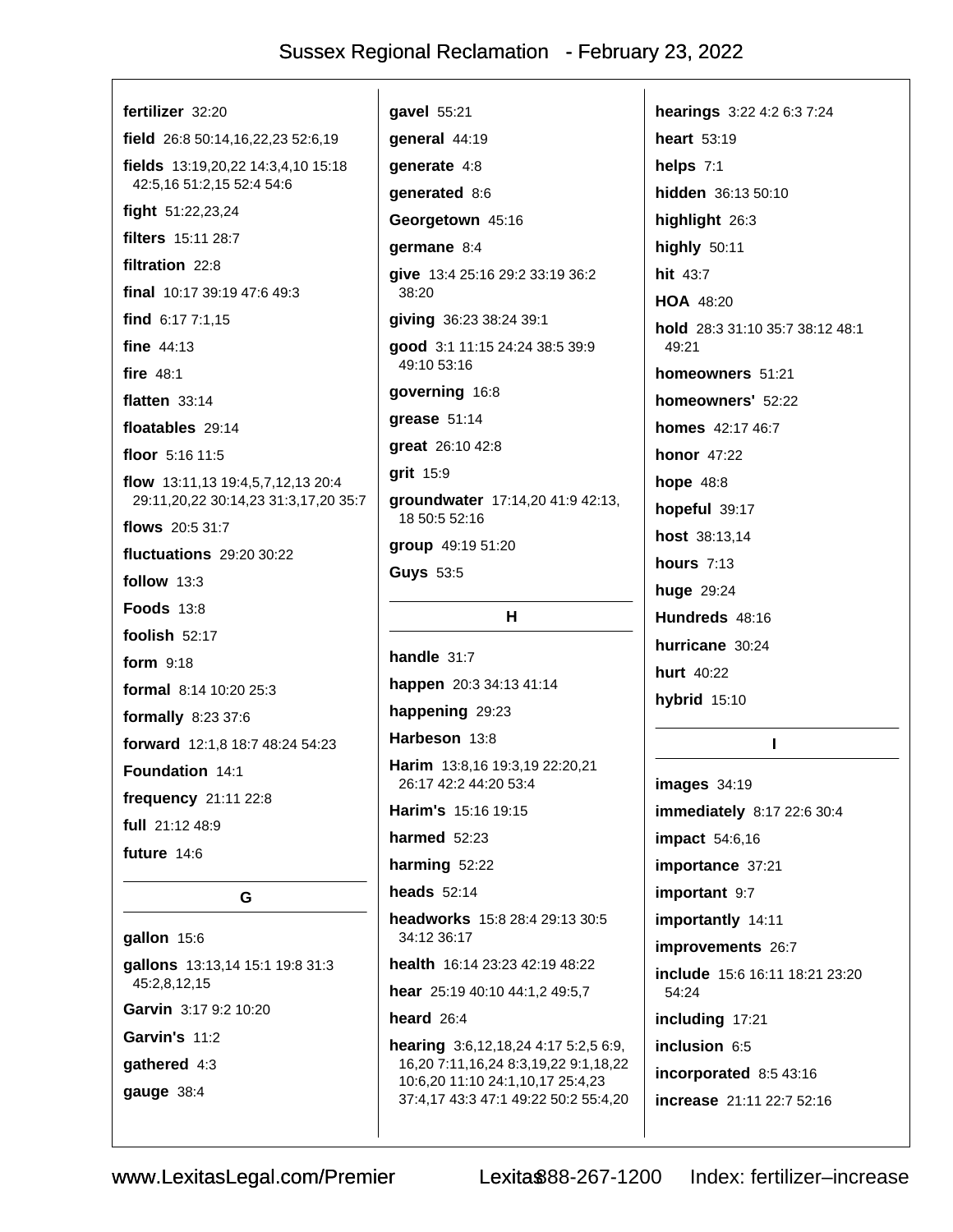| increased 20:14                         | justice 50:20                                     | <b>link</b> $7:209:18$                                     |
|-----------------------------------------|---------------------------------------------------|------------------------------------------------------------|
| independently 4:4                       |                                                   | <b>Lisa</b> $3:16$                                         |
| individuals 12:5                        | K                                                 | list 4:8 24:2,16 37:22 44:4                                |
| <b>industrial</b> 31:5 46:12 51:12 52:7 | KARPAVAGE 38:6,10,16,19,23                        | listed 6:21 26:14 38:14                                    |
| 53:23                                   | 39:5,9 40:6,8                                     | liter 19:19 20:1,8 21:4,14 32:1 52:11,                     |
| $inflow$ 31:11                          | keeping 36:18 49:10                               | 15                                                         |
| influent 18:24 22:19,22 28:1            | kind 7:5,13 26:3 27:10 29:6,22 38:4<br>43:6       | live 5:17 37:17 48:17 55:3,12,23                           |
| influent/effluent 22:17                 | Konstanski 25:12,15,18,22,24 37:2                 | <b>load</b> 29:20 30:1 52:14                               |
| influenza $42:12,14$                    |                                                   | local $33:2$                                               |
| information $6:23$ 47:24                | L                                                 | locate $52:5$                                              |
| infrastructure 28:20                    |                                                   | <b>located</b> 13:19 14:20                                 |
| Ingram 53:24 54:4                       | $lab$ 28:9 34:10                                  | locations 4:5 14:13,14                                     |
| inland $33:3$                           | <b>labs</b> 28:12                                 | logged 4:9                                                 |
| inspection 17:15,22                     | lag 40:18                                         | long 10:13 11:12 44:12                                     |
| inspectors 47:24                        | lagging 43:9 44:9                                 | longer 21:14                                               |
| installation 16:9,24                    | lagoon 13:17 15:7,17 20:4 26:16                   | looked 35:20 39:16 51:9,12                                 |
| installed 16:22                         | 27:8,10,24 29:6,18 34:4,14 35:8,15<br>36:10 47:10 | lot 33:5 36:18 39:7 40:15 41:11 46:14                      |
| <b>instruct</b> 7:9                     | land 13:20 29:7 34:1 42:23 47:13                  | 54:8                                                       |
| $intent$ 42:23                          | lands 14:1 42:22                                  | lysinder 14:14                                             |
| interest $4:13$                         | landscape 34:17                                   | lysometer 14:14                                            |
| interested 37:9                         | large $34:1$                                      | Μ                                                          |
| <b>interests</b> 53:18,20               | largest 52:5                                      |                                                            |
| intersection 14:23                      | Lastly 9:7                                        | Madam 11:10 24:1 25:23                                     |
| introductory 4:16                       | late $5:12$                                       | made 9:8,9 10:19                                           |
| <b>irrigation</b> 13:10,18 15:18        | Law $6:18$                                        | main 27:8 29:6 30:8 33:24                                  |
| irrigators 27:2                         | <b>learn</b> $3:87:2$                             | maintain 11:20                                             |
| <b>isolated</b> 54:15                   | lease 13:21                                       | maintenance 18:4                                           |
| isolating 51:10                         | legal 10:21                                       | major 32:23                                                |
| <b>issue</b> 9:3 10:19 23:16 40:16 50:3 | legalities 45:4                                   | make 5:13 12:4 17:8 25:12 32:7<br>37:13 38:18 48:2,14 49:2 |
| <b>issued</b> 9:24 16:6                 | letters 46:4                                      | <b>makes</b> 27:16                                         |
| items 17:21 26:3,14                     | letting 38:11                                     | making 4:22 10:17                                          |
| J                                       | licensed 16:22 17:13 20:19                        | Management 11:19                                           |
|                                         | licensing 20:16                                   | manager 25:24                                              |
|                                         | limitations 16:12 19:1 22:4 32:8                  |                                                            |
| <b>job</b> 26:10                        |                                                   |                                                            |
| John 11:6,7,11 24:6 25:9 40:15          | limited 8:2                                       | <b>manner</b> 10:12                                        |
| join 55:7                               | limits 32:2 41:20                                 | $manual 49:10$<br>manufacturer's 17:3                      |

map 14:9 29:2

46:14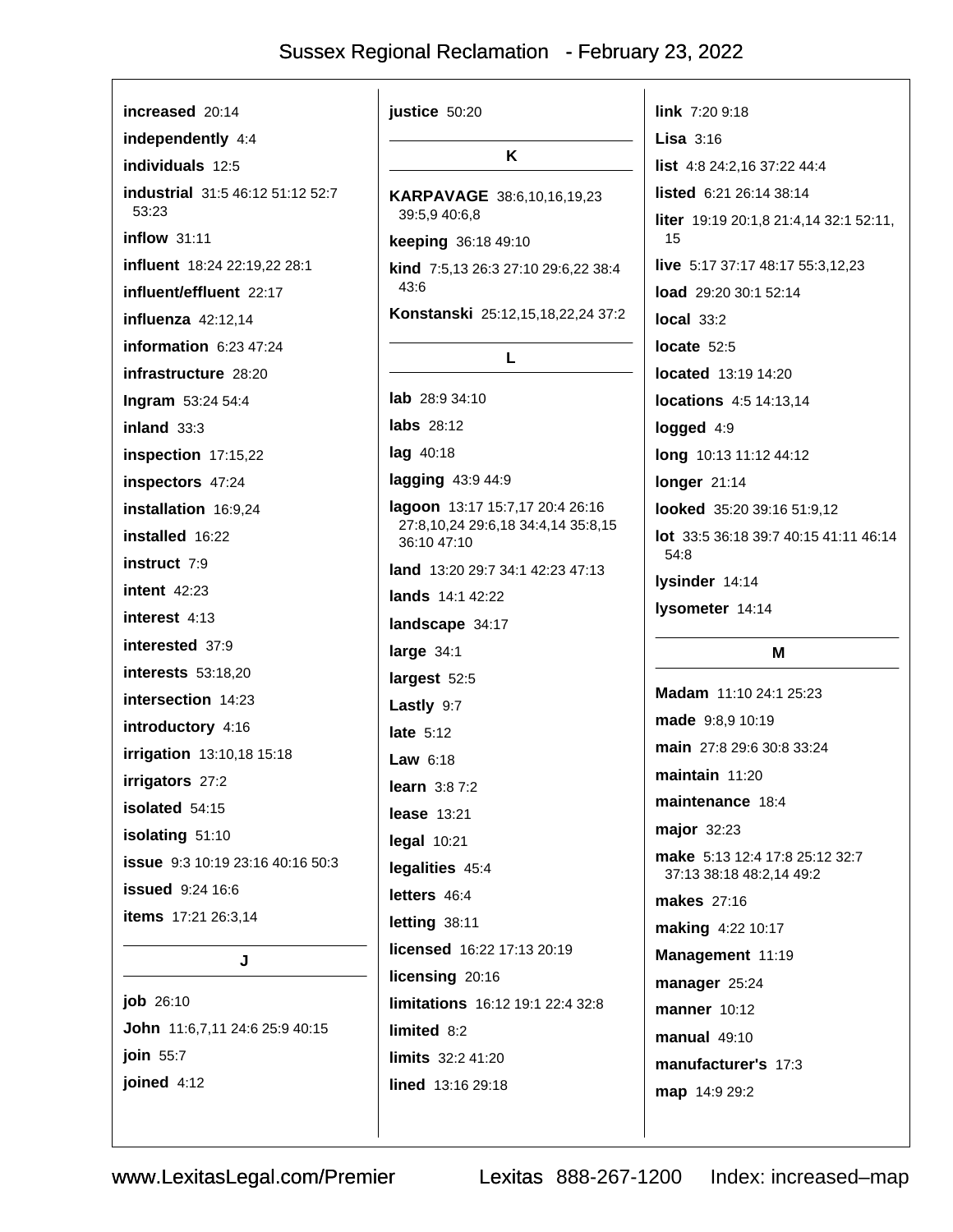| <b>maps</b> 28:16                                                                | 22:8,18 23:11,21 28:17,18 32:4 41:9             |
|----------------------------------------------------------------------------------|-------------------------------------------------|
| March 6:10 8:12 9:13 10:11,14 55:22                                              | 54:3                                            |
| Maria 39:13,14,22 40:5,9,19 43:6<br>44:17 47:19 48:7                             | month 55:22<br>months $28:23$                   |
| matching 34:24                                                                   | moved 52:19                                     |
|                                                                                  | moving 12:7 49:3                                |
| <b>matter</b> 3:8 4:14 8:2,5 9:5,11,19,24<br>10:17,23 11:5 24:18 25:4 29:23 37:4 | multiple-phased 12:11                           |
| matters 7:5                                                                      | municipal 48:21                                 |
| meaningful 7:4                                                                   | <b>mute</b> 25:10                               |
| meanings 47:4                                                                    | <b>muted</b> 11:13 14:8                         |
| <b>means</b> 20:17                                                               | muting 43:24                                    |
| mechanism 10:21                                                                  |                                                 |
| mechanisms 7:17                                                                  | N                                               |
| media 10:2 15:11 28:6                                                            | natural 30:22 33:15                             |
| meet 31:22                                                                       | nature 31:1 33:11                               |
| meeting 32:7 45:24 46:3                                                          | needed 31:21                                    |
| members 5:17,21 10:7 37:19                                                       | neighborhood 50:19,20 51:16,20                  |
| membranes 47:6                                                                   | 53:13 54:14                                     |
| <b>mentioned</b> 14:11 19:1 20:2 28:7<br>32:3 34:10 51:18                        | neighborhoods 51:3                              |
| merging 35:13                                                                    | neighbors 53:11                                 |
| messaging 10:4                                                                   | nervous 38:18                                   |
| Metals $23:9$                                                                    | <b>network</b> 14:12 39:8                       |
| MGD 19:5,9,12,13                                                                 | newly 17:15                                     |
| milligrams 19:18,24 20:8 21:3,14                                                 | nitrate 52:10,12                                |
| 32:1 52:11,15                                                                    | nitrates 52:14                                  |
| million 13:13,14                                                                 | nitrogen 19:14,18,24 20:7,9 21:1,2,<br>13 31:24 |
| million-gallon 26:15 27:7,24 29:18                                               | non-compliant 31:15                             |
| Milton 45:9,13 49:18                                                             | normal 21:15 33:10                              |
| Milton's 45:5                                                                    | <b>north</b> 27:4                               |
| mind 12:10                                                                       | Northern 11:21                                  |
| minute $5:12$                                                                    | note 7:22 9:7 10:1,5 37:2                       |
| minutes 5:24 43:7                                                                | noted 8:8                                       |
| mispronouncing 47:3                                                              | notice 54:13                                    |
| mixed 15:15 30:14 41:18,21 51:20                                                 | notices 9:23                                    |
| <b>moment</b> 15:21 27:12 33:18                                                  | notification 21:7 22:5                          |
| monitor 32:7 52:9                                                                | notify 16:18                                    |
| monitored 22:21,24 23:3                                                          | number 8:1 17:21 20:22                          |
| monitoring 14:12,13 16:12 21:11                                                  |                                                 |
|                                                                                  |                                                 |

 $\Omega$ obligation 5:3 obscure 34:18 offer 5:22 6:4,12 7:18 8:9 9:14 25:6 offered 48:8 55:12 offering 39:11 offers 39:18 office  $34:9$ officer 3:18 11:10 24:1 25:23 Officer's 9:1 official 8:15 offset  $15.7$ on-site 12:13 16:9 28:9 open 5:16 6:10 8:11 9:12 55:16 operate 11:20 operated 12:17 operating 23:6 41:7 49:24 50:3 operation 12:15 16:9 18:3,20 operational 23:20 operations 12:12 13:2,5 14:15 16:3 18:19,23 20:10 21:15 23:17 operator 17:13 20:19 operators 20:16 opportunity 6:12 9:14 25:14 36:24 40:4 opposed 49:19 order 5:23 6:21 8:8 9:4,5 37:21,24 39:24 original 51:5 outbreak 42:12,15 outlines 14:10 overload 35:8 overview 12:24 **owned** 13:20 P paint 34:20 35:17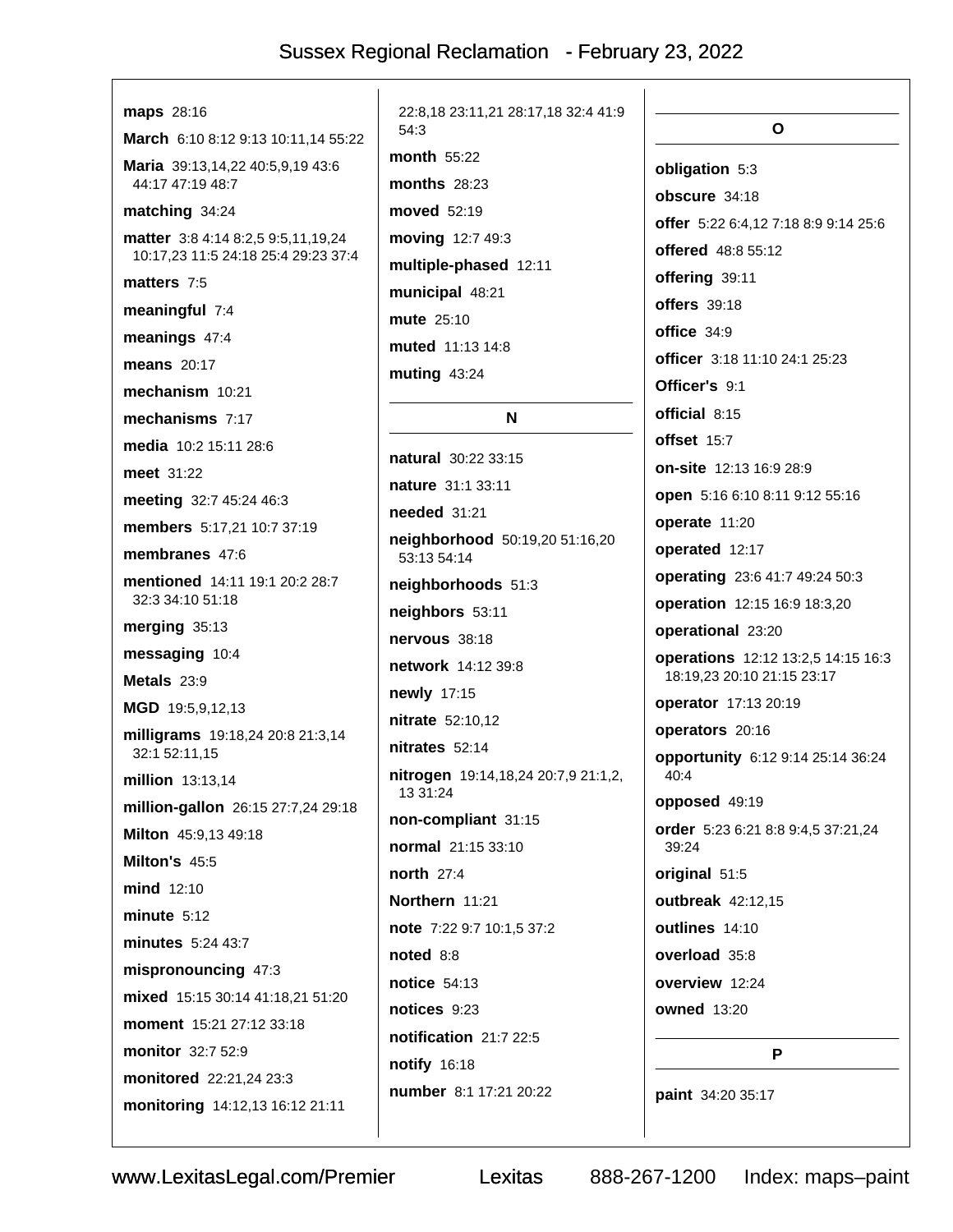part 37:3 53:15 participating 4:4,9 passing 47:6 pay 46:18 Payan 39:13 40:11 41:2,6 43:15 54:22 peak 13:13 19:5,8,13 31:7 peek 38:1 pending 3:8 49:22 **people** 7:1 48:17 53:19 **Perfect** 25:18.22 perfectly 43:7 perform 21:4,11 performed 22:10 performing 48:2 period 21:19 22:2,12 periodically 17:7 permanently 13:23 permit 3:8 11:23 13:5 14:18 16:2,3, 17 18:12,19,23 20:12,21 22:4,16,22 23:16,17 28:24 49:24 50:3 permits 3:13 13:3 16:1,6,11 23:18 permitted 13:6 14:5 15:19 permittee 16:18 17:19 21:4,10,19 22:13 permitting 8:20 9:10 10:19,23 persons 37:23 39:11 phase 12:17,20 13:5 14:17 15:19 16:2 18:20,21 19:21 23:13 26:11,12 27:9,16,18 29:4 41:7 49:20,24 50:3 **phone** 40:20 physical 4:7 9:21 picture 34:20 35:18 pieces 29:11 pipelines 29:12 piping  $31:14$ place 7:9,23 13:6 29:5 plan 18:4 21:17,23 22:11 planned 14:5

plans 18:1 20:22 23:22 plant 20:10 28:19 29:21 30:2 33:10, 23 41:23 42:2.3 45:1 **platform**  $3:114:810:3$ point 12:1 31:13 53:1 points 23:3 poled 36:17 poles 36:4 portion 37:16 55:4 possibly  $41:19,20$ **post 23:6** Postal 7:21 9:21 posted 5:5 8:16 24:17 37:13 posting 24:22 potentially 52:21 poultry 42:6,13 prepare 5:1 preregistered 5:18,24 10:8 37:20, 23 present 5:1 presentation 4:18 5:8,10 11:6 12:24 24:2 25:1 26:2 36:21 37:3 44:9 presentations  $5:167:7,10$ presenter 25:13 preservation 13:24 14:1 42:21,24 preserving 32:24 previous 35:21 previously 7:18 8:8 9:24 15:19 19:2 20:2 48:8 primarily 27:18 28:10 primary 27:20 30:6 34:5,22 36:5 prior 4:22 10:6.16 13:9.17 16:19 17:4,15,16 55:19 private 48:20 privately 13:20 problem 35:5 40:13 48:22 problems 7:14 proceed 11:8 25:20 44:16 proceeding 6:16 8:14

proceedings 3:3,19 55:15 process 15:10 31:2 32:6,9 processing 13:8 42:6 produced 37:11 professional 28:12 program 43:1 project 49:20 promise 46:22 **Proper 16:24** property 50:14 54:17 proposal 51:6 proposed 8:20 10:23 13:2 15:14 16:1,16 18:10 19:21 20:12 21:21 22:14 25:2 28:19 proposes 20:21 protect 23:23 protecting 42:18 protection 16:14 protocols 3:21 5:19 7:23 provide 3:10 12:24 17:19 provided  $41:846:4$ provisions 16:7 public 3:11 4:2 5:18,21 6:3,11,16,24 9:23 10:8,23,24 15:24 16:14 23:19,23 24:10 26:6 31:23 33:19 37:20 42:19 48:22 50:11 54:10 public's 28:22 pull 32:23 47:24 pump 30:4,5 35:14 47:10 pumped  $30:13$ purpose 8:18 12:23 purposely 25:10 pursuant 5:3,18 **put** 24:6 34:1 38:3 45:11 48:9  $\Omega$ 

question 49:21 questioning 50:1 questions 24:14 47:1 48:4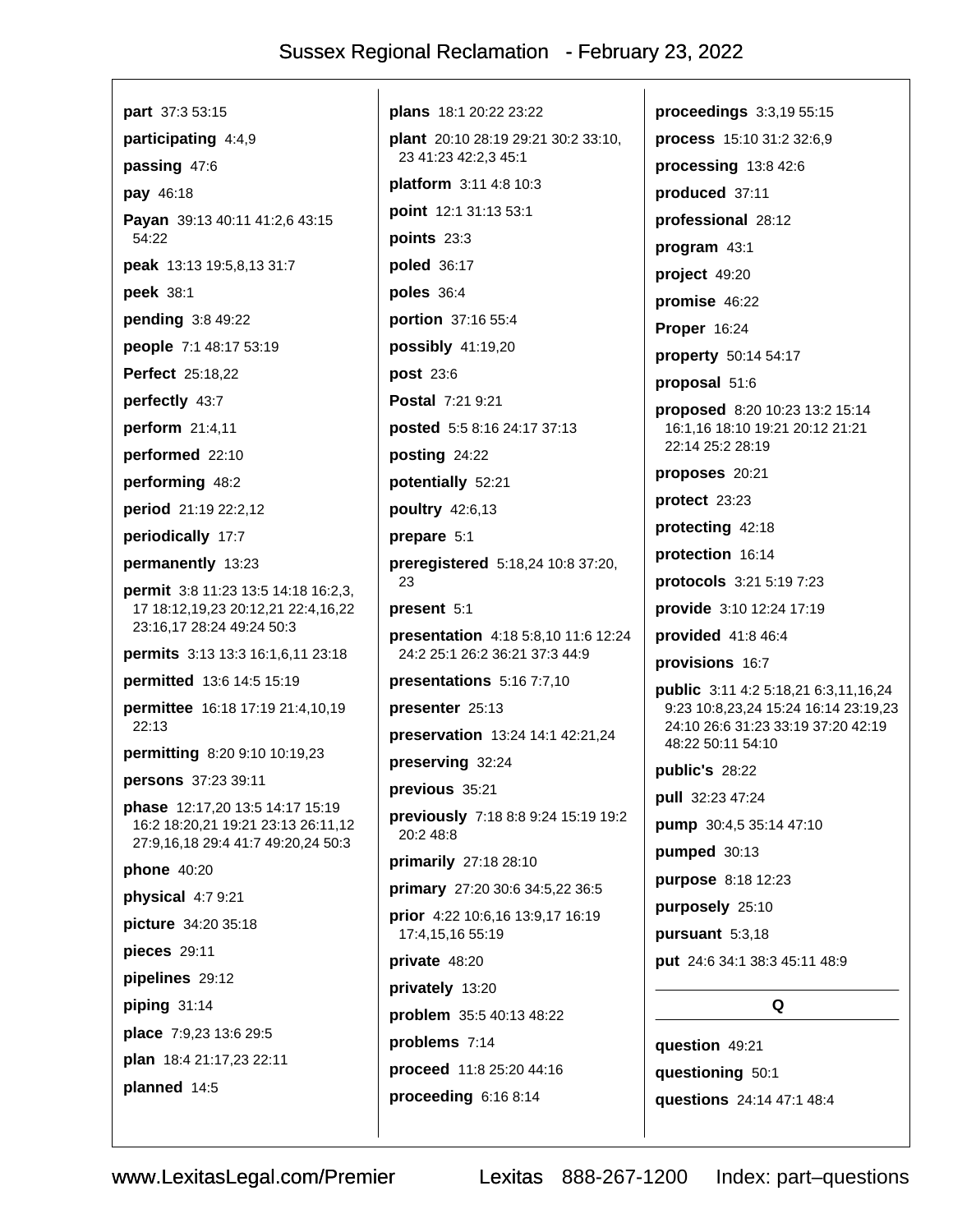| quick 24:14                                                                       | regard 8:19 9:10                                          | rivers $33:3$                              |
|-----------------------------------------------------------------------------------|-----------------------------------------------------------|--------------------------------------------|
|                                                                                   | Regional 3:13 11:22 12:2                                  | <b>RNA 42:13</b>                           |
| R.                                                                                | registered 5:22                                           | road 34:3,16 36:13                         |
| racially 51:20                                                                    | regulations 16:8 20:15 50:6                               | role $28:1,2$                              |
| re-farm $46:11$                                                                   | remain 6:10 7:19,23 8:11 9:12 55:15                       | room $4:3$                                 |
| re-muting 44:4                                                                    | remarks 4:16                                              | <b>Route</b> 14:23 27:4 29:7,12 35:23 36:8 |
| read 6:24 24:3,5 37:12 42:7,11                                                    | remiss $53:15$                                            | 50:13                                      |
| readings 52:10                                                                    | removable 29:14                                           | running 27:5                               |
| ready 3:2 5:14 11:8 25:21 38:3 40:8                                               | removal $15:9$                                            | <b>Russell</b> 51:4 53:12                  |
| 41:1,4,5                                                                          | renamed 12:1                                              | S                                          |
| realtime 10:7                                                                     | renderings 35:19                                          |                                            |
| reason 3:20 14:8 38:11 50:9                                                       | report 9:1 17:22,24 21:20 22:14                           | safe 40:19                                 |
| reasoning 9:6                                                                     | 28:13                                                     | safeguard 33:4                             |
| Rebar 11:6,9,15 18:9 24:8,12,19,23                                                | reporter 4:24 37:11                                       | samples 28:11                              |
| 25:7 26:4,10 27:17 28:16 32:3 44:8                                                | reporter's 8:15                                           | sampling 41:17 53:3                        |
| recap 26:9                                                                        | reporting 16:12 23:21 47:22                               | <b>scale</b> 33:12 35:22                   |
| receipt 8:17 28:24                                                                | reports 18:13 41:9                                        | Scarpa 39:20 49:4,6,13,16,17 53:1<br>54:21 |
| receive 5:17 13:7 14:6 18:2,16 19:7,<br>17 20:5 31:15                             | represent 49:17                                           |                                            |
| received 5:6 8:1,23 10:9,13 12:19                                                 | representative 17:4                                       | schedule 17:15                             |
| 13:12 14:16 15:2 19:16 23:14 55:16                                                | require 16:17 22:22                                       | schedules 3:7 55:7                         |
| receiving 18:14 19:3 48:24 54:23                                                  | required 16:21 18:13 20:18 21:9,10,<br>20 22:7,13 23:9,12 | screen 25:14 38:2                          |
| recently 45:2                                                                     | requirements 16:13 18:20,22 23:21,                        | screened 29:13                             |
| recharge 11:22 12:2 27:13                                                         | 22                                                        | screening 15:9 28:5 34:12                  |
| reclaiming 32:16                                                                  | requires 18:18                                            | scroll 6:19                                |
| Reclamation 3:14                                                                  | residential $31:442:17$                                   | seconds $55:5$                             |
| recognize 3:16 37:23                                                              | resolved 50:3                                             | Secretary 3:17 4:21 9:2,3 10:16,20<br>11:1 |
| recognized 5:23 14:4                                                              | resources 33:1                                            | Secretary's 6:6,13 8:6,10 9:15 55:1        |
| record 4:11,19,22 6:5,8 7:4,8 8:5,11,                                             | respective 4:5                                            | Section 6:18 17:14,20 50:5,6               |
| 13, 19, 20, 24 9: 12 10: 10 24: 15 25: 1, 4<br>37:7 39:12 42:5 43:17 48:6,10 49:2 | responsible 20:20 35:2                                    | <b>sees</b> 29:21                          |
| 55:1,15                                                                           | restaurants 51:14                                         | send 28:11 41:21                           |
| records 50:11                                                                     | <b>result</b> 19:11 21:1                                  | sending 43:2                               |
| reduce $31:24$                                                                    | resultant 19:10                                           | <b>sense</b> 26:6 28:21 29:2 33:20 36:2    |
| reduced 20:9 44:21                                                                | results 22:1 44:18                                        | sensors 32:6                               |
| reducing 32:20,21 33:1 52:13                                                      | returned 21:16                                            | separates 54:1                             |
| redundant 35:1                                                                    | <b>review</b> 4:21 7:15 9:4 17:7 37:9,12                  | <b>septic</b> 51:1,13                      |
| referring 12:7                                                                    | 46:1 47:24                                                | serve 3:18 27:24 32:14                     |
| reflect 25:2                                                                      | reviewed 9:2                                              | served 33:7                                |
|                                                                                   | reviews 4:22                                              |                                            |
|                                                                                   |                                                           |                                            |

Lexitas 888-267-1200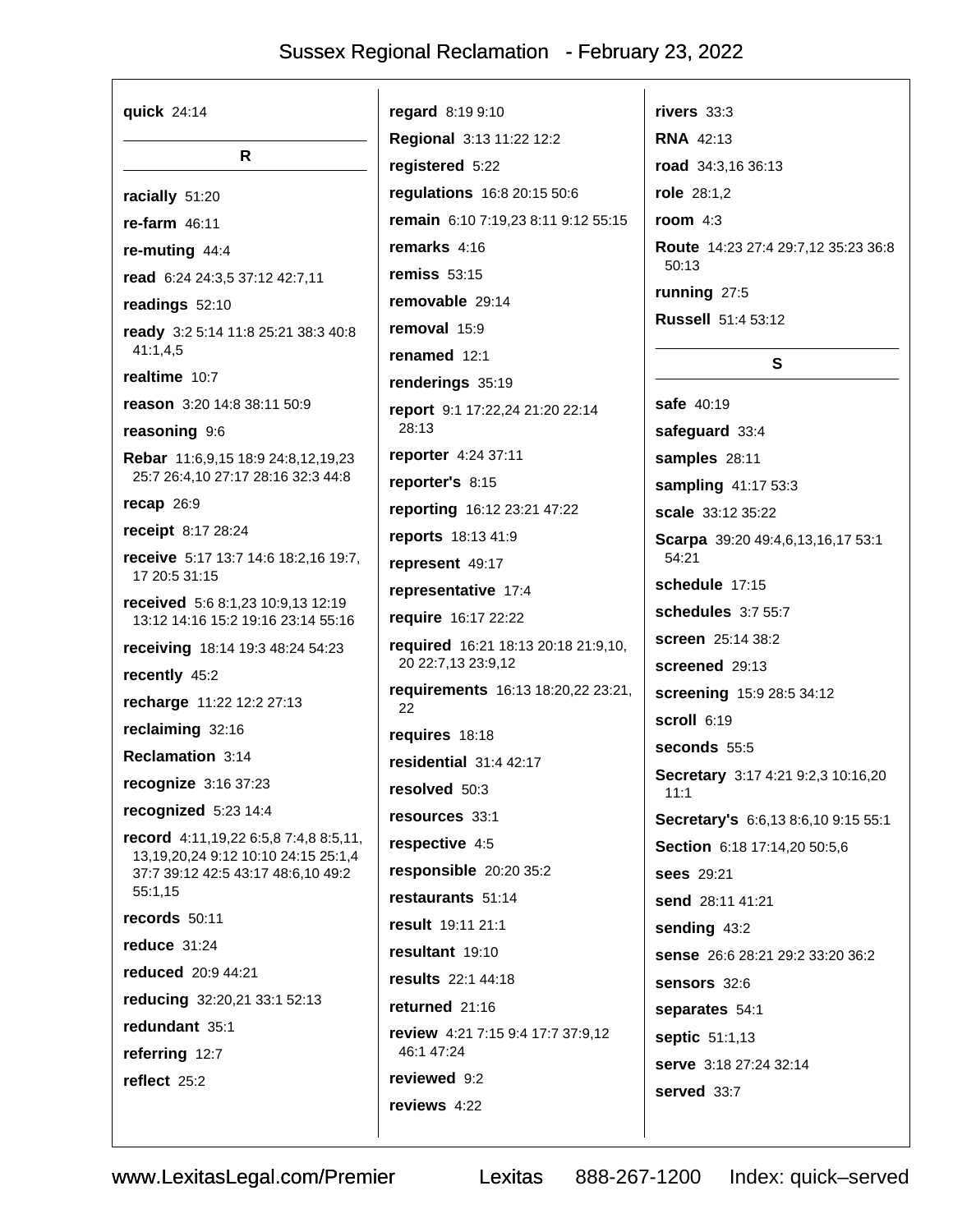service 7:21 9:21 15:3 18:17 31:6 set 3:20 31:14 sets 27:1 share 25:14 39:4 sharing 38:7 sheets 4:6 Shelly 39:14,18 40:1 43:18 show 26:5 27:11 35:19 53:4 showed 28:15.16 showing 27:5 38:24 39:2,5 shows 14:11 side 34:4 40:19 sign-in  $4:6$ similar 31:1 sit 36:16 site 14:20,22 26:14 27:3,8 30:17 33:21,23 34:4,15 36:7 41:13 50:7,17 51:7,10,11,12 52:7,21 53:7,9,23 54:1, 2,7,15 situation 53:22 size 36:3 45:9,10 **skip** 45:3 slide 18:6 35:21 Slim 51:3 53:12 **slow** 40:23 sludge 51:14 sluggishness 55:9  $small 33:8$ social 10:2 50:20 soil 22:18 23:10 sold 46:16 solely 8:2 solid 27:1 solids 29:14 **sort** 35:5 **sounds** 46:15 **sources** 31:5.9 **south 27:4** 

space  $34:9$ speak 3:5 6:1 11:5 37:20 specifications 17:10 18:1 spray 13:10,17,20,22 15:17 20:10 27:1 42:5,16 50:13 52:4,5,14,18 54:4 sprayed 30:15 50:22 spraying 26:24 51:13 53:14,21 sprinklers 27:1 **SRFF** 49:20 SRRF 3:14 12:3,7 18:15 19:6,21 20:17 22:23 23:2 27:8,16 29:7 32:13, 18 33:6.24 35:24 50:15 staff 4:2,17 36:22 stage 3:20 stain  $42:5$ standalone 51:11 standardized 10:4 standards 44:21 start 11:14,16 40:19 41:3 44:15 49:15 53:14,17,18 started 5:13 starting 39:4 startup 17:4 State 11:23 28:14 **States 7:21 9:21** station 30:4 35:14 **stats** 45:8 statutory 5:3 8:18 stop 38:7 storage 13:9 15:17 20:4 23:7 26:15  $27.8$ stored 13:16 strategically 33:22 stream 19:16 53:24 streams 19:11 20:4 33:2 street 50:12,13,16,24 52:6,17 53:23 stressing 43:11 strive 48:5 structure 30:9 35:20

struggle 33:8 study 6:24 42:11 subdivisions 45:22 46:2 subject  $8:2.4$ submission 18:12 submit 6:13 21:6,20 22:14 48:10 53:5 54:10 submitted 9:17 10:2,12 11:1 22:5  $53:3$ subsequent 7:16 suitable 50:7 supplementing 32:5 supply 48:19 Supplying 42:13 support 27:23 supports 51:24 supposed 45:1 46:11 supposedly 46:3 surface 14:13 surround 30:17 surrounding 27:22 28:20 29:5 32:18,24 36:20 Sussex 3:13 11:21 12:2 13:19 15:4 31:6 36:20 synthetically 13:16 system 12:22 13:9 14:20,24 15:11, 12, 14, 16 16: 23 17: 2, 5, 12, 23 18: 3, 11 19:7,20,22 20:23 21:12,21 22:9,15,23 23:2,4,5 29:23 44:3 47:23 systems 16:10,20 33:8 T. **Table 53:2** taking 3:6 26:19 37:15 48:15 53:18 55:6 talk 33:18 41:16 42:10.21 44:24 47:2 talked 30:20 42:9 talking 11:13 26:12 27:18 29:3,10 30:12 41:22 44:15

tear  $33:10$ 

Index: service-tear

Lexitas

888-267-1200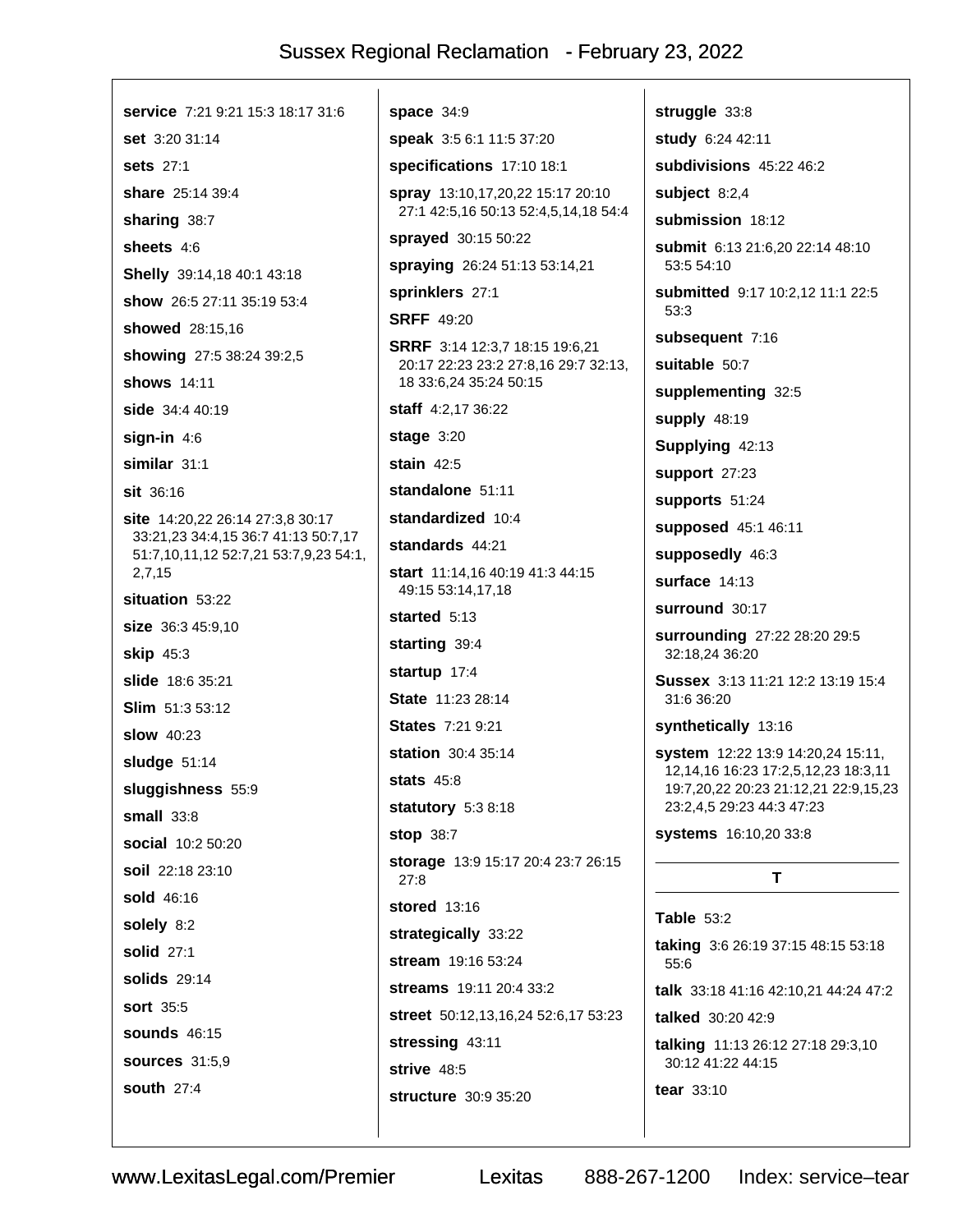technical 18:1 Technology 15:20 tenants  $51:21$ terms 30:1 32:19 territories 15:3 18:17 tertiary 28:5 30:10 34:8 47:2,4,9 test 44:18 53:6,8 tested  $23:10$ testing 28:13 44:20 text 10:4 therefor 9:6 thing 12:9 40:23 41:15 42:20 44:8, 22,23 45:7 46:10 things 46:10 47:17 54:8 thousands 48:16 three-minute 38:3 time 3:6 25:6 37:15 48:13,15 49:11 55:6,21 timed  $43:6$ timer 38:3 40:20 41:4 43:13 44:13.14 49:9 times 18:6 21:18 22:12 timing  $28:22$ today 30:18 39:8,11 42:7,11 tonight 3:21 4:7,12,21 5:2,8,11 8:14 9:10 10:7,21 39:12,20 40:16 43:4 48:14 49:4 55:17 tonight's 3:3,6,19 6:9 8:3,18,21 37:17,19 55:4,15,19 total 19:17,23 20:6,8,24 21:2,13 **Town 45:4** town's  $48:20$ track 40:21 43:13 tract 29:7 34:1 train  $35:9$ trains 34:24 35:1 transcript 5:2,4 8:15,21 37:10,12 treat 15:1 18:16 19:23 31:2 35:6  $45.17$ treated 13:7,11,15 14:2,6 15:13,15

19:3 22:20 23:2,8 26:15,17,20 32:19  $35:12$ 

treatment 12:13.21 13:9 14:19.24 15:10,14,16 16:10 17:1,5 18:2,11 19:6,9,20,22 20:23 22:23 23:2,4,5 27:20 28:3,6,19 30:6,8,10 31:23 32:6, 9 33:23 34:2,5,8,22 35:3 36:5 41:22 44:20,21 45:1,5,22 46:5

tremendously 32:22

tucked 36:11

tucks  $34:3$ 

funed  $3:5.5:11$ 

turbidity 21:24 22:3

turn 11:4 33:17 36:22

turning 4:16 37:16

Twitter 10:3

types  $46:9$ 

#### $\mathbf{U}$

ultimate 10:18 **ultimately** 9:3 32:9 35:15 50:24 ultraviolet 28:8 un-muted 11:11 44:3  $un$ -muting  $44:3$ understand 4:19 12:5,16 unit 41:7 **United 7:21 9:21** unlimited 31:23 upgrades 21:22 22:15 uptake 20:10 utilizes 32:19 **UV** 15:11  $\mathbf v$ 

**vast 6:22** vegetative 22:18 23:11 verbatim  $5:2$ verifiable 4:11 Verizon 39:7 40:14

Vest 3:1,17 11:11 18:8 24:5,9,13,20, 24 25:8,17,19 37:1 38:8,13,17,21 39:3.7.10 40:7.9.12 41:3 43:5.22 44:2,14 47:14,20 48:3,12,23 49:8,14 52:24 54:20

vet 10:22

view 34:18 36:14

virtually 4:1,10 5:1

**Virus 42:13** 

vision 12:10

visit  $6:16$ 

visual 43:8 44:7

visuals 26:5

**volume** 30:21

#### W

wall 36:10

wanted 5:13 43:3 44:23 46:23 47:5, 17

waste 19:11,15 20:3 31:15 42:1,2 45:17 46:12

wastewater 3:13 11:19 12:13,21 13:7,9 14:19,24 15:2,3,10,14 16:10 17:5 18:2,10,16 19:6,19,22,23 20:16 22:23 23:2,4 26:17 27:20 42:6 44:24 45:5,21 46:5 47:7,10 50:8 51:2,13

water 11:22 14:13 15:7 28:3 32:2,16, 22 41:21 47:11 48:18

**ways** 10:24

wear 33:10

weather 29:24 30:23 31:8 33:9

weather-related 33:15

Webex 4:8

webpage 5:5 6:17,23 9:18 24:17  $37.4$ 

website 6:19 7:10 8:16

Wednesday 3:9

week 45:23 46:3

weight 10:15 47:11 55:24

weird 18:5

wells 28:17 32:4 42:13 48:20 49:17 50:21 51:16 52:9,11,22 53:12